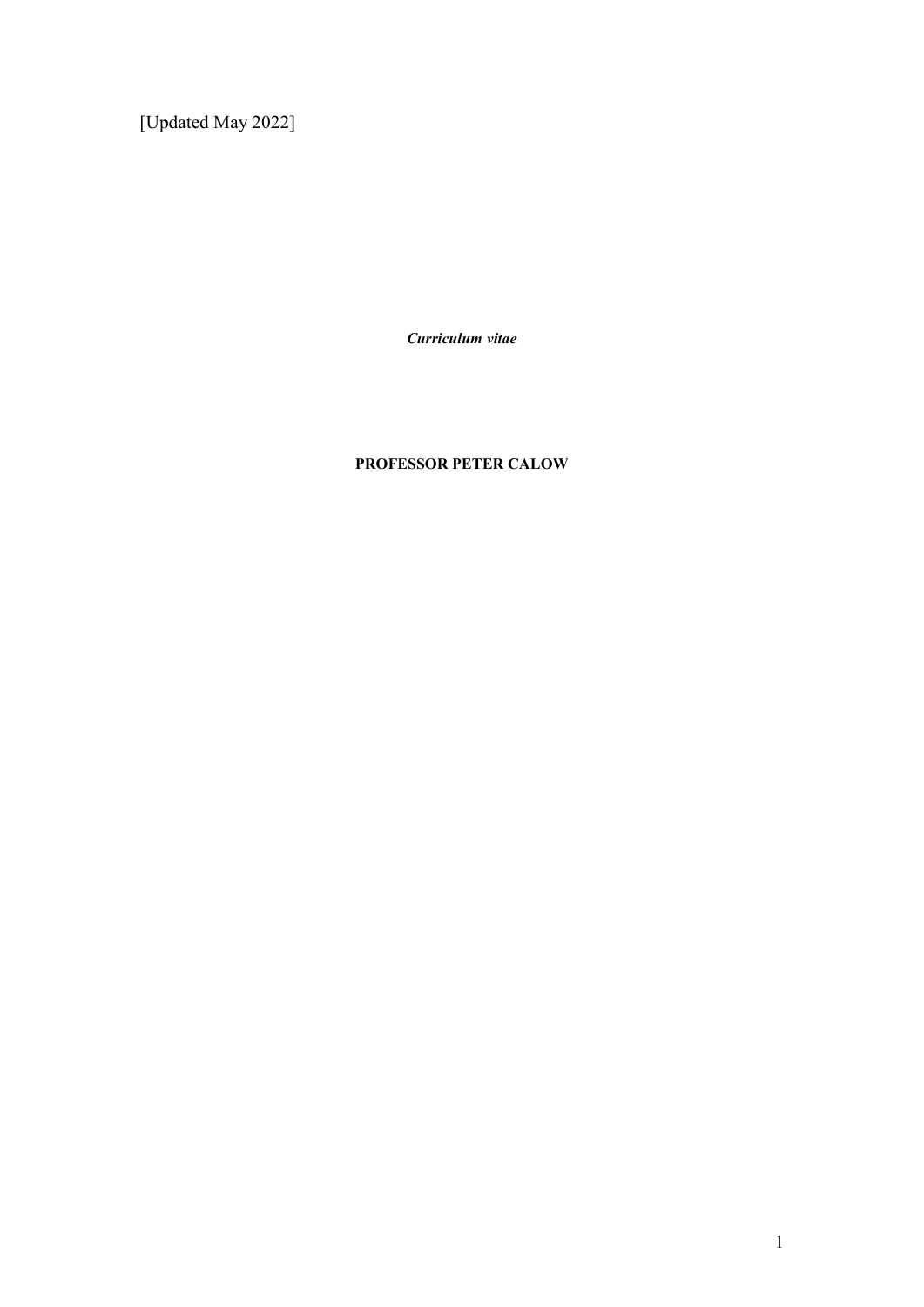#### **PERSONAL**

F.L.S. (1987)

D.Sc. (Leeds 1984)

NAME: PETER CALOW

FRSB, CBiol. (1985)

Ph.D. (Leeds 1972)

DEGREES/HONOURS O.B.E. (2000)

|               | B.Sc. (Leeds 1969)                                                                                                      |
|---------------|-------------------------------------------------------------------------------------------------------------------------|
|               |                                                                                                                         |
|               |                                                                                                                         |
|               |                                                                                                                         |
|               | <u>CAREER</u>                                                                                                           |
| $2015 -$      | Professor, Humphrey School of Public Affairs, University<br>of Minnesota, Minneapolis, USA.                             |
| $2015 -$      | Professor, Department of Geography, Environment and<br>Society, University of Minnesota, Minneapolis, USA.              |
| 2011-2015     | Research Professor, University of Nebraska-Lincoln,<br><b>USA</b>                                                       |
| 2012-2015     | Operations-Director of USDA funded UNL Policy<br>Research Centre                                                        |
| $2004 - 2006$ | Director, Danish Environmental Assessment Institute                                                                     |
| $2013 - 2019$ | Adjunct Professor, University of Roskilde, DK                                                                           |
| $2004 - 2011$ | Honorary Professor, University of Roskilde, DK.<br>(Personal adviser to Rector on Environment and China<br>initiatives) |
| 2004-         | Emeritus Professor, University of Sheffield                                                                             |
| 1989 - 2004   | Professor of Zoology, University of Sheffield                                                                           |
| 1996 - 2003   | Director Environmental Businesses Network - a<br>regional project aimed at supporting EIS and<br>funded by ERDF.        |
| 1991 - 1995   | Director of Institute of Environmental<br>Sciences and Technology                                                       |
| 1984 - 1989   | Professor of Zoology & Head of Department<br>University of Sheffield                                                    |
| 1981 - 1984   | Reader in Zoology<br>University of Glasgow                                                                              |
| 1972 - 1981   | Lecturer in Zoology, University of Glasgow                                                                              |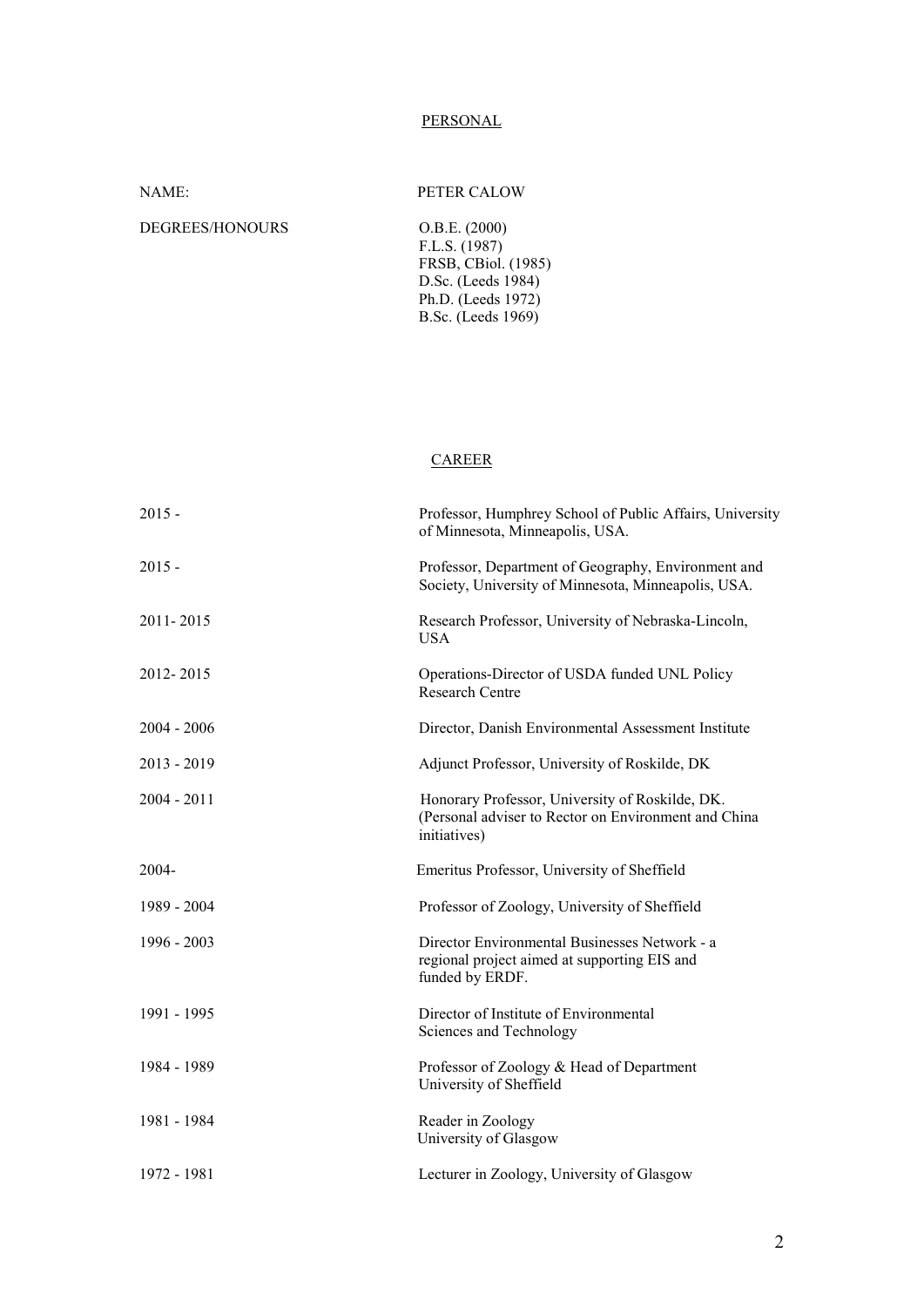## OTHER POSITIONS

## **Advisory Committees**

| 2022        | Member of Minnesota State Governor's Clean Economy Workgroup in<br>Climate Action Framework program.                                                                      |  |  |  |  |
|-------------|---------------------------------------------------------------------------------------------------------------------------------------------------------------------------|--|--|--|--|
| 2010        | Member UK Chemicals Stakeholder Forum (organised by Department of<br>Environment, Food and Rural Affairs (DEFRA), UK Government).                                         |  |  |  |  |
| 2009-13     | Chairman SCHER Working Group on possible improvements of risk<br>Assessment approaches in view of risk management needs and effective<br>Communication.                   |  |  |  |  |
| $2009 - 11$ | Member European Food Safety Authority (EFSA) Working Group of<br>Scientific Experts appointed to assist the Authority assessing the quality of<br>its scientific outputs. |  |  |  |  |
| $2009 - 11$ | Vice-Chairman EU Scientific Committee on Health and Environmental<br>Risks (SCHER).                                                                                       |  |  |  |  |
| $2009 - 10$ | Chairman ECETOC task force on socio-economic assessment under EU<br>REACH legislation.                                                                                    |  |  |  |  |
| 2004-09     | Member of EU Scientific Committee on Health and Environmental Risks                                                                                                       |  |  |  |  |
| 2002-04     | Chairman of the External Science Advisory Board for the Long Range<br>Research Initiative (LRI) of CEFIC.                                                                 |  |  |  |  |
| 2001        | Member of Advisory Board to advise the UK Environment Agency and<br>NSCA on environmental impact under IPPC.                                                              |  |  |  |  |
| $2001 - 11$ | Member of the Scientific Committee of the European Centre for the<br>Ecotoxicology and Toxicology of Chemicals (ECETOC).                                                  |  |  |  |  |
| 2000-03     | Chairman of the UK Advisory Committee on Pesticides<br>Environmental Panel.                                                                                               |  |  |  |  |
| 2000-04     | Member of the EC Scientific Committee on Toxicity, Ecotoxicity and<br>Environment.                                                                                        |  |  |  |  |
| 1999-04     | Member of the scientific advisory group of the chemical industry's Long-<br>Range Research Initiative (LRI).                                                              |  |  |  |  |
| 1999-02     | Member of ILSI (International Life Sciences Institute) HESI<br>(Health & Environmental Sciences Institute) Executive<br>Committee.                                        |  |  |  |  |
| 1999-2016   | Member REXPAN, RIFM (Research Institute for Fragrance Materials Inc.)<br>Panel of experts.                                                                                |  |  |  |  |
| 1997-2003   | Member Client Board: UK Environment Agency's National Centre for<br>Ecotoxicology and Hazardous Substances.                                                               |  |  |  |  |
| 1997-2000   | Chairman of Direct Toxicity Assessment (DTA) Demonstration<br>Programme Steering Group.<br>[UK Environment Agencies and Industry Group]                                   |  |  |  |  |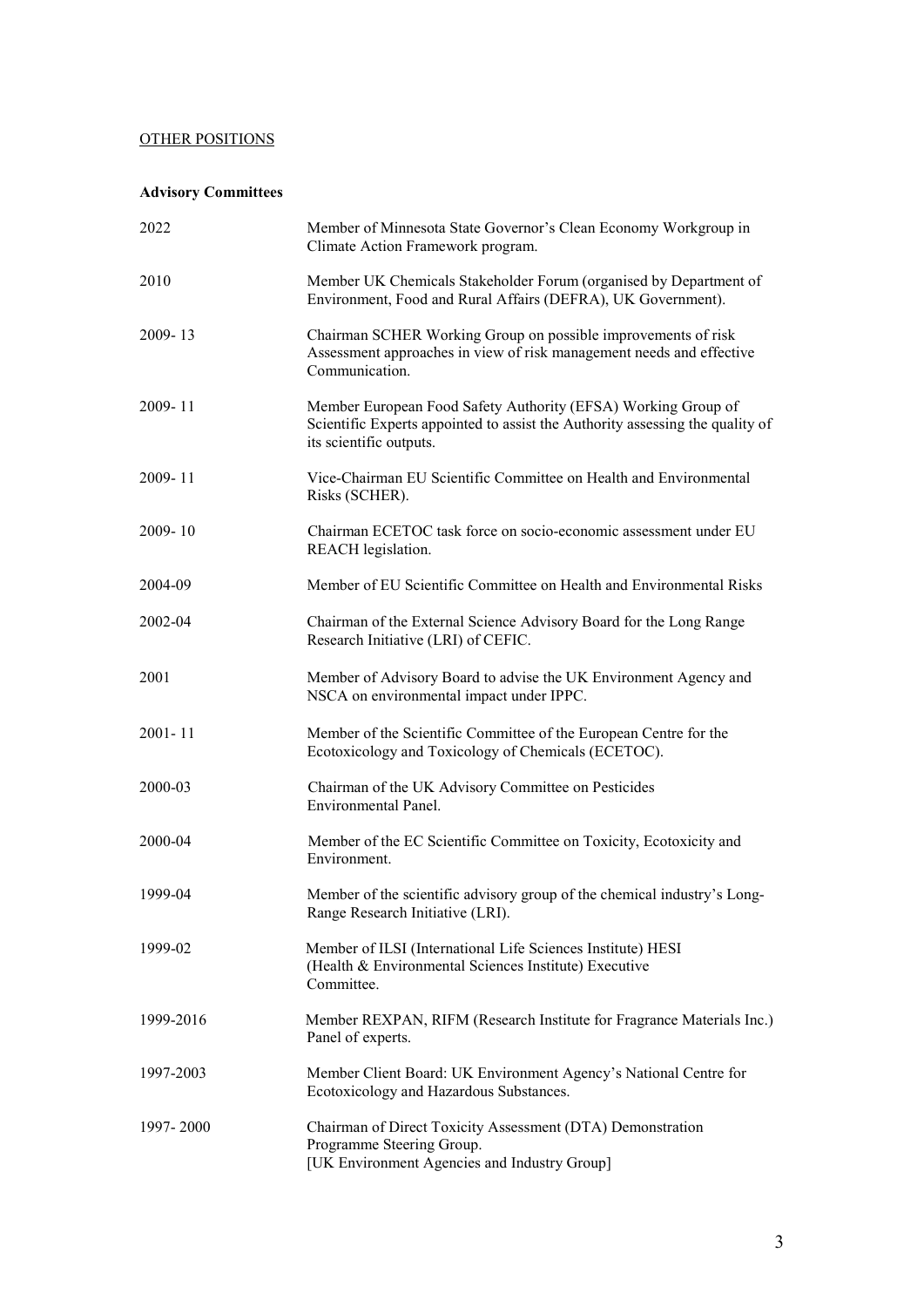| 1997-2003 | Member of UK Advisory Committee on Pesticides (ACP)<br>(MAFF, UK Government).                                                                 |
|-----------|-----------------------------------------------------------------------------------------------------------------------------------------------|
| 1996-2003 | Member of Board of Trustees of Health and Environmental<br>Sciences Institute (HESI), a branch of International Life Sciences Inst<br>(ILSI). |
| 1996-2000 | Member of English/Welsh Environment Agency REPAC for<br>North East (UK Statutory Committee).                                                  |
| 1993-95   | Chairman of Joint UK Government/Business Task Force on the application<br>of risk/benefit analysis to chemical controls.                      |
| 1991-92   | Member of Working Group advising EU DGXI on development of<br>Biosciences in EC.                                                              |
| 1991-00   | Chairman of UK Department of the Environment Advisory<br>Committee on Hazardous Substances (UK Government).                                   |
| 1988-92   | Member of Royal Society Working Group on scientific priorities for<br>pollutant control criteria.                                             |
| 1988-89   | Chairman of N.E.R.C. Expert Review Group on river ecosystem dynamics.                                                                         |

#### **Other Academic Positions/Awards**

| $2018 -$    | Faculty in Water Resources Ctr UMN.                                                                                                                            |  |  |  |
|-------------|----------------------------------------------------------------------------------------------------------------------------------------------------------------|--|--|--|
| 2016-       | Member of Water Council UMN.                                                                                                                                   |  |  |  |
| 2017-       | Fellow Institute on the Environment, UMN.                                                                                                                      |  |  |  |
| 2015 & 2018 | Doctoral Committee, Department of Geography, Environment and Society,<br>UMN.                                                                                  |  |  |  |
| 2008        | Research Evaluation Review (biosciences), University Joensuu, Finland.                                                                                         |  |  |  |
| 2005        | <b>SETAC EUROPE Education Award</b>                                                                                                                            |  |  |  |
| 2004        | Velux Foundation Guest Professor, Roskilde University, DK (6 months).                                                                                          |  |  |  |
| 2002        | Appointment by Australian Government to review panel on<br>human impacts research and human biology and medicine in<br>Australia's Antarctic Sciences Program. |  |  |  |
| 2001        | Special Advisor for Earth and Environmental Sciences for<br>UK RAE.                                                                                            |  |  |  |
| 2000-03     | Honorary Professor in the City University of Hong Kong                                                                                                         |  |  |  |
| 1999-2003   | Chairman Academic Advisory Council University of<br>Buckingham.                                                                                                |  |  |  |
| 1996-2003   | Member of University Council, University of Buckingham.                                                                                                        |  |  |  |
| 1996 & 2003 | Appointed by Minister of Sciences and Technology, Portugal, to take lead<br>role in Life Sciences Research Units Evaluation.                                   |  |  |  |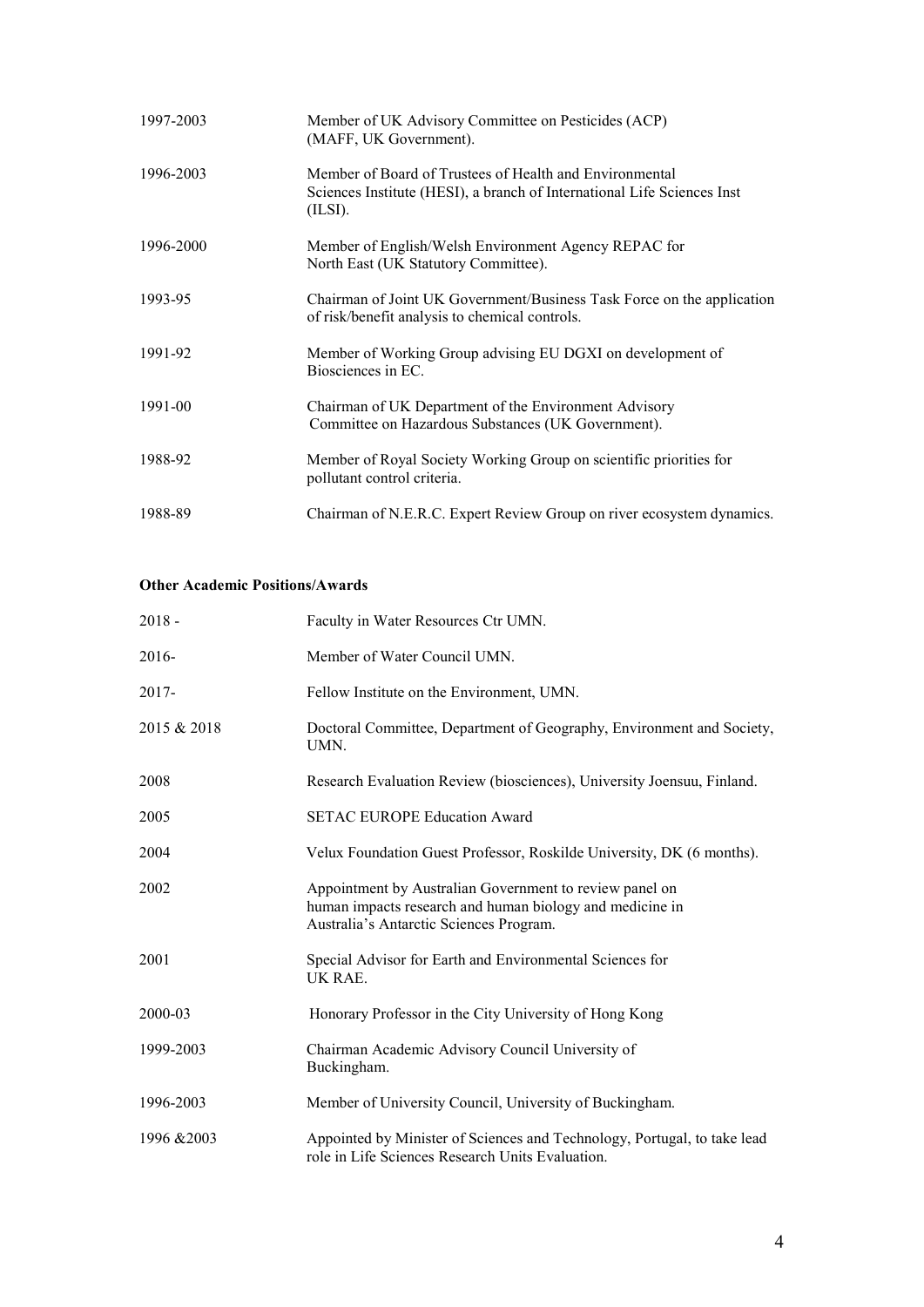| 1993-95   | Member of Research Degrees Committee - University of Luton                                                   |  |  |  |  |
|-----------|--------------------------------------------------------------------------------------------------------------|--|--|--|--|
| 1993-2003 | Member of University of Buckingham Academic Advisory Council                                                 |  |  |  |  |
| 1993      | Member of appointment committee for Chair in Ecotoxicology at University<br>of Stockholm.                    |  |  |  |  |
| 1992-93   | Member of External Peer Review of research group, Department of<br>Biological Sciences, University of Keele. |  |  |  |  |
| 1989-90   | Secretary, Executive Committee Heads of University<br>Biological Sciences.                                   |  |  |  |  |
| 1989      | Visiting Professor, University of Rome.                                                                      |  |  |  |  |
| 1988      | Member of Committee for appointment of Chair of Ecophysiology,<br>University of Odense.                      |  |  |  |  |
| 1987      | Member of U.K. Zoology Liaison Group.                                                                        |  |  |  |  |
| 1987-88   | Chairman Conference of U.K. Heads of Zoology Departments.                                                    |  |  |  |  |
| 1986      | Member of Advisory Committee of University Coimbra (Portugal) to<br>establish Institute of Aquatic Biology.  |  |  |  |  |

## **International Societies**

| 1999    | Member of SECOTOX Board.                                                                                 |  |  |  |
|---------|----------------------------------------------------------------------------------------------------------|--|--|--|
| 1997    | Member of General Assembly of the European Environmental<br>Research Organisation (EERO).                |  |  |  |
| 1995-99 | Member Freshwater Biological Association Council                                                         |  |  |  |
| 1991-94 | Member of founding Committee for Society for the Promotion of Lifecycle<br>Analysis Development (SPOLD). |  |  |  |
| 1991-92 | President SETAC Europe.                                                                                  |  |  |  |
| 1990-91 | President SETAC UK.                                                                                      |  |  |  |
| 1989-92 | ESF Ecotoxicology Committee (National and European).                                                     |  |  |  |
| 1988-89 | Vice-President of European Society of Evolutionary Biology.                                              |  |  |  |
| 1988-92 | Council member of the Freshwater Biological Association.                                                 |  |  |  |
| 1986-96 | Ex officio member of Council of British Ecological Society.                                              |  |  |  |
| 1992-04 | Project Team Leader of Sheffield Green Business Club.                                                    |  |  |  |
|         |                                                                                                          |  |  |  |

# **Editor**

| 1991-95 | Founding Editor of <i>Integrated Environmental Management</i> . |  |
|---------|-----------------------------------------------------------------|--|
| 1988-92 | Editor, Current Advances in Biological Sciences.                |  |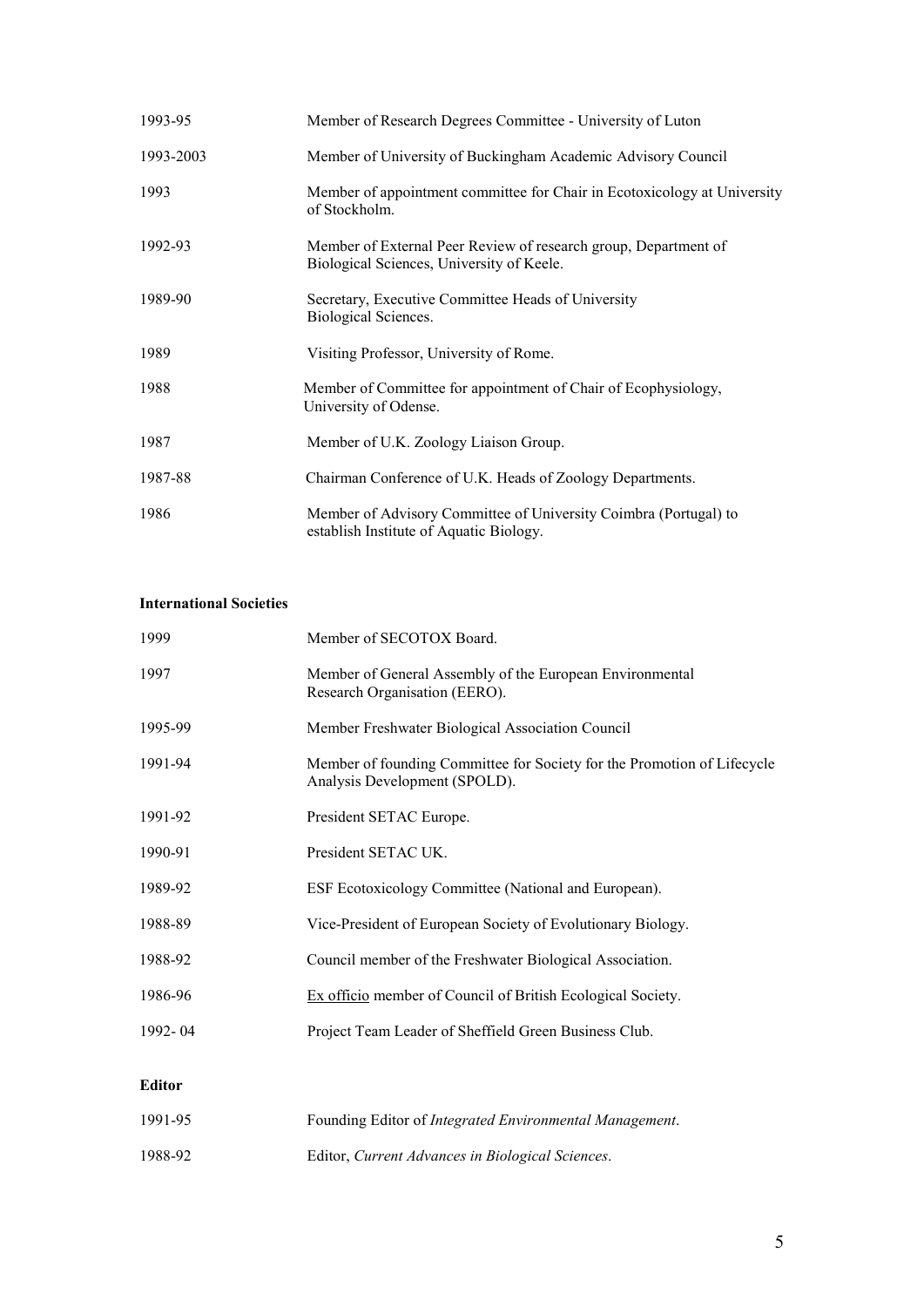| 1986-98 | Founding Editor of <i>Functional Ecology</i> .                                                          |
|---------|---------------------------------------------------------------------------------------------------------|
| 2020    | Name used in prestigious reviews in Functional Ecology – CALOW-<br>GRACE REVIEWS first appeared in 2020 |

#### **Editorial Boards**

*Australasian Journal of Ecotoxicology* (Editorial Board) *Ecotoxicology and Environmental Safety* (Editorial Board) *Ecosystem Health & Medicine* (Associate Editor) *Invertebrate Reproduction and Development* (Editorial Board) *Journal of Aquatic Ecosystem Health* (Editorial Board) *Integrated Environmental Management* - a Newsletter (past Editor - 1991 - 1995) *Current Awareness in Biological Sciences* (past Editor; 1980s) *Functional Ecology* (Founding Editor - 1986 - 1998) *International Journal of Invertebrate Reproduction and Development* (*Editorial Board*) *American Malacological Bulletin* (1980s) *Malacologia* (1980s)

## RESEARCH PERSONNEL, STUDENTS AND FUNDING

#### **Postdoctoral**

| 1993-95 | Dr. A.W. Brooks    | <b>SERC Postdoctoral Research Assistant</b>           |
|---------|--------------------|-------------------------------------------------------|
| 1991-93 | Dr. Q. Xu          | <b>SERC Postdoctoral Research Assistant</b>           |
| 1991    | Dr. A. Stuhlbacher | Austrian Government                                   |
| 1990    | Dr. A. Basset      | Royal Society                                         |
| 1989-90 | Dr. E. Cox         | Shell. Dietary requirements of <i>Daphnia magna</i> . |
| 1989-90 | Dr. N. Perrin      | Lausanne, Switzerland<br>(Supported by Royal Society) |
| 1988-89 | Dr. D. Glazier     | Juniata College, U.S.A.                               |
| 1988    | Dr. N. El Halfway  | Cairo, Egypt.<br>(Supported by British Council)       |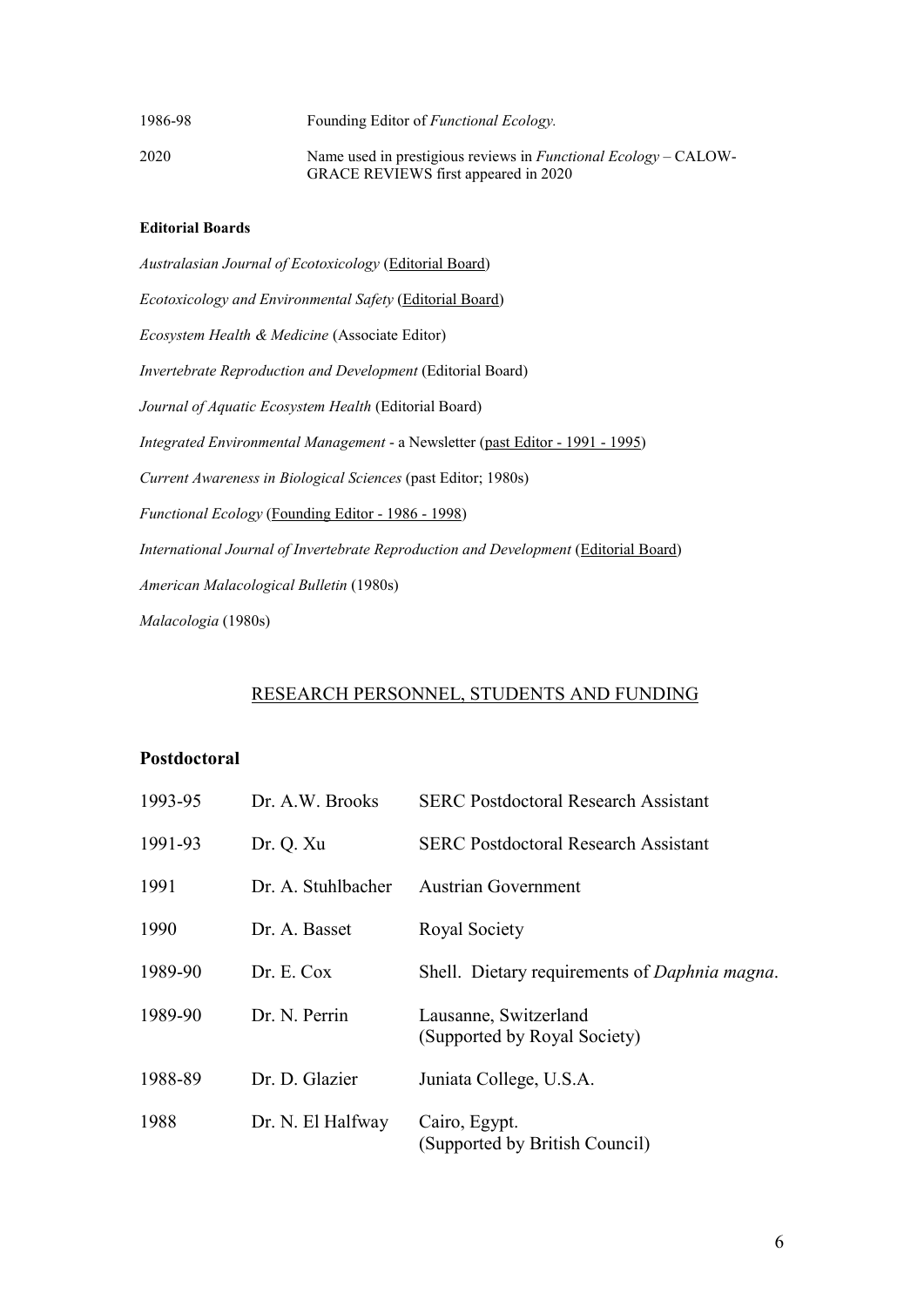| 1988-89 | Dr. D. McKenzie                                              | Sheffield<br>University Research Grant<br>Development and testing of a non-mammalian<br>model for the testing of the potency of<br>anaesthetic drugs      |
|---------|--------------------------------------------------------------|-----------------------------------------------------------------------------------------------------------------------------------------------------------|
| 1988-89 | Dr. I. Milne                                                 | <b>EC</b> Project                                                                                                                                         |
| 1987-89 | Dr. D. Baird                                                 | <b>NERC Postdoctoral Research Assistant.</b>                                                                                                              |
| 1987-91 | Dr. M. Bradley                                               | EC then Unilever project                                                                                                                                  |
| 1986    | Professor J. Baguna                                          | To collaborate on geographical variation in<br>triclads.<br>(Supported by NATO)                                                                           |
| 1986-96 | Dr. C. Naylor                                                | <b>EC</b> Project                                                                                                                                         |
| 1985-86 | Dr. J. Steven                                                | <b>WRc</b> Project                                                                                                                                        |
| 1985-87 | Dr. D. Linton                                                | <b>NSERC Fellow</b>                                                                                                                                       |
| 1984    | Dr. D. Dudgeon                                               | Sabbatical from Hong Kong. To collaborate on<br>energetics of freshwater caddis.                                                                          |
| 1984-87 | Dr. L. Maltby                                                | <b>Water Research Centre</b>                                                                                                                              |
| 1983    | Professor L. Rossi<br>(June for 6 mths)<br>(Sept. for 1 mth) | Department of Genetics, University of Rome.<br>(Supported by Royal Society)<br>(Supported by EC)                                                          |
| 1983    | Dr. F. Wrona                                                 | Department of Biology, University of Calgary.<br>(Supported by University of Calgary).                                                                    |
| 1979-80 | Dr. G. Parry                                                 | Sabbatical from Monash University, Australia.<br>Collaborated on energetics and life cycles of<br>marine gastropods.<br>(Supported by Monash University). |

**Total research students:** 22 PhDs and 5 Masters**.** 

## **Grants and contracts**

| Date | <b>Awarding Body</b> | Project |
|------|----------------------|---------|
|------|----------------------|---------|

Amount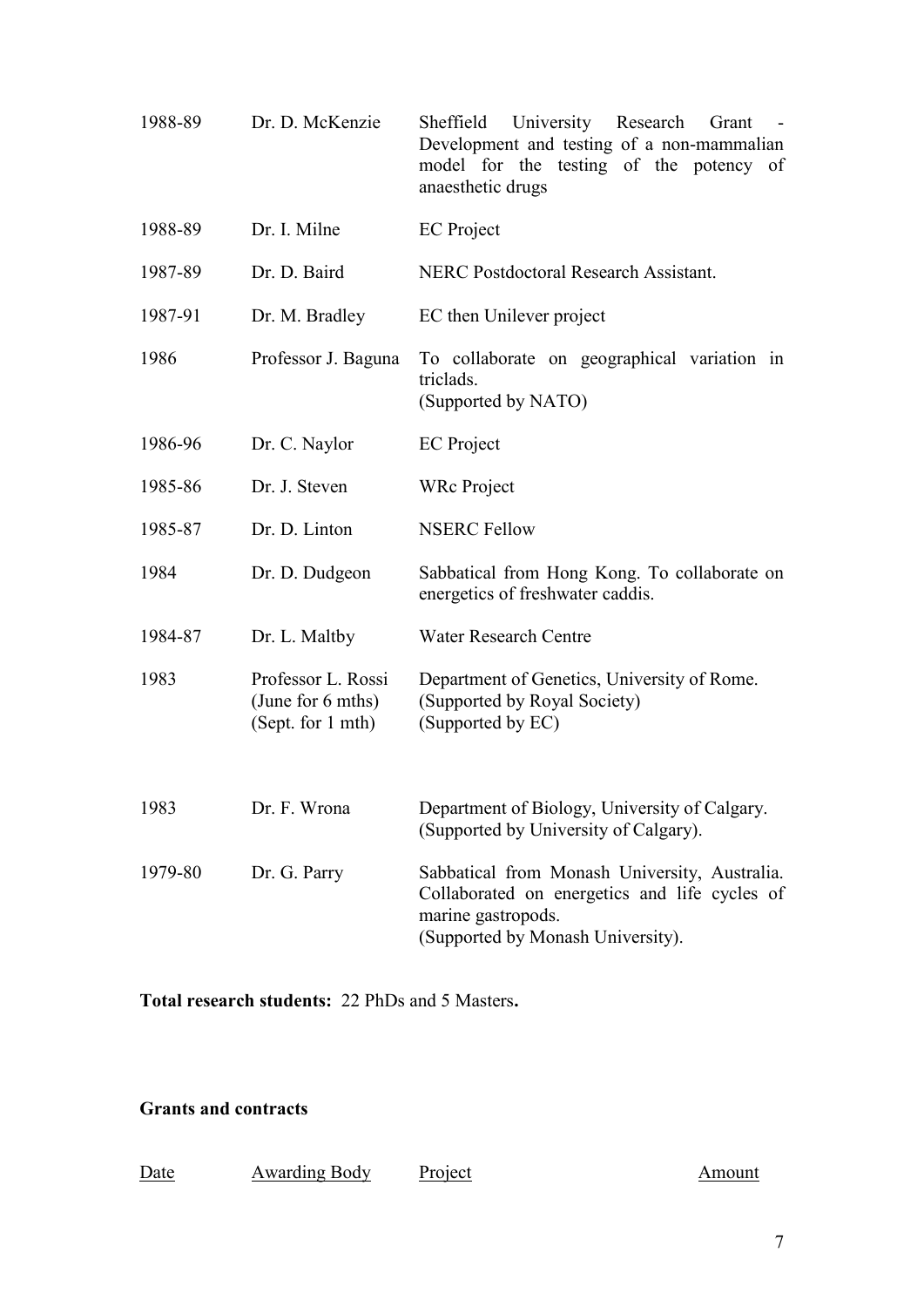| $2018 -$      | Min Dept Health                                          | Future of Drinking Water (CoPI)                                                                                            | \$250k     |
|---------------|----------------------------------------------------------|----------------------------------------------------------------------------------------------------------------------------|------------|
| $2012 - 2014$ | NIFA/USDA                                                | <b>CAFIO-PRG</b>                                                                                                           | 766k USD   |
|               | $2004 - 2006$ Danish Govt.                               | <b>IMV</b>                                                                                                                 | 30m DKK    |
| 1998-2001     | <b>ERDF</b>                                              | <b>EBN</b> Project                                                                                                         | £1.5m      |
| 1996-98       | <b>ERDF</b>                                              | <b>ENVIRONET Project</b>                                                                                                   | £300,000   |
| 1996          | <b>British Council</b><br>UK/HK Joint<br>Research Scheme | Mesocosm Approach in Ecotox-<br>icological Research                                                                        | £5,000     |
| 1995          | DoE                                                      | Support for <i>Daphnia</i> Conference                                                                                      | £4,400     |
| 1994          | EC                                                       | Assessing the toxicity and bio-<br>availability of poorly water-<br>soluble compounds in aquatic<br>ecosystems             | £79,294    |
| 1994          | EC                                                       | Daphnia Reproduction Test                                                                                                  | 42,958 ECU |
| 1992          | EC                                                       | Daphnia Workshop                                                                                                           | £24,279    |
| 1991          | <b>SERC</b>                                              | Physiological responses of fresh-<br>water invertebrates to pulsed<br>doses of metals and their<br>ecological implications | £71,018    |
| 1991          | Shell                                                    | Daphnia programme continued                                                                                                | £30,000    |
| 1991          | EC                                                       | Daphnia Workshop                                                                                                           | £7,000     |
| 1991          | DoE                                                      | Daphnia Workshop                                                                                                           | £ 2,300    |
| 1990          | EC                                                       | Daphnia programme                                                                                                          | £ 5,000    |
| 1990          | Castrol                                                  | Impact of oil from road run-off<br>on freshwater ecosystems                                                                | £187,000   |
| 1990          | Unilever                                                 | Algal toxicity test                                                                                                        | £15,000    |
| 1989          | WRc                                                      | Development of system for<br>sediment toxicity tests                                                                       | £ $6,000$  |
| 1989          | EC                                                       | Grant for EC Workshop                                                                                                      | £10,000    |
| 1989          | Shell                                                    | Optimal conditions for the                                                                                                 | £30,000    |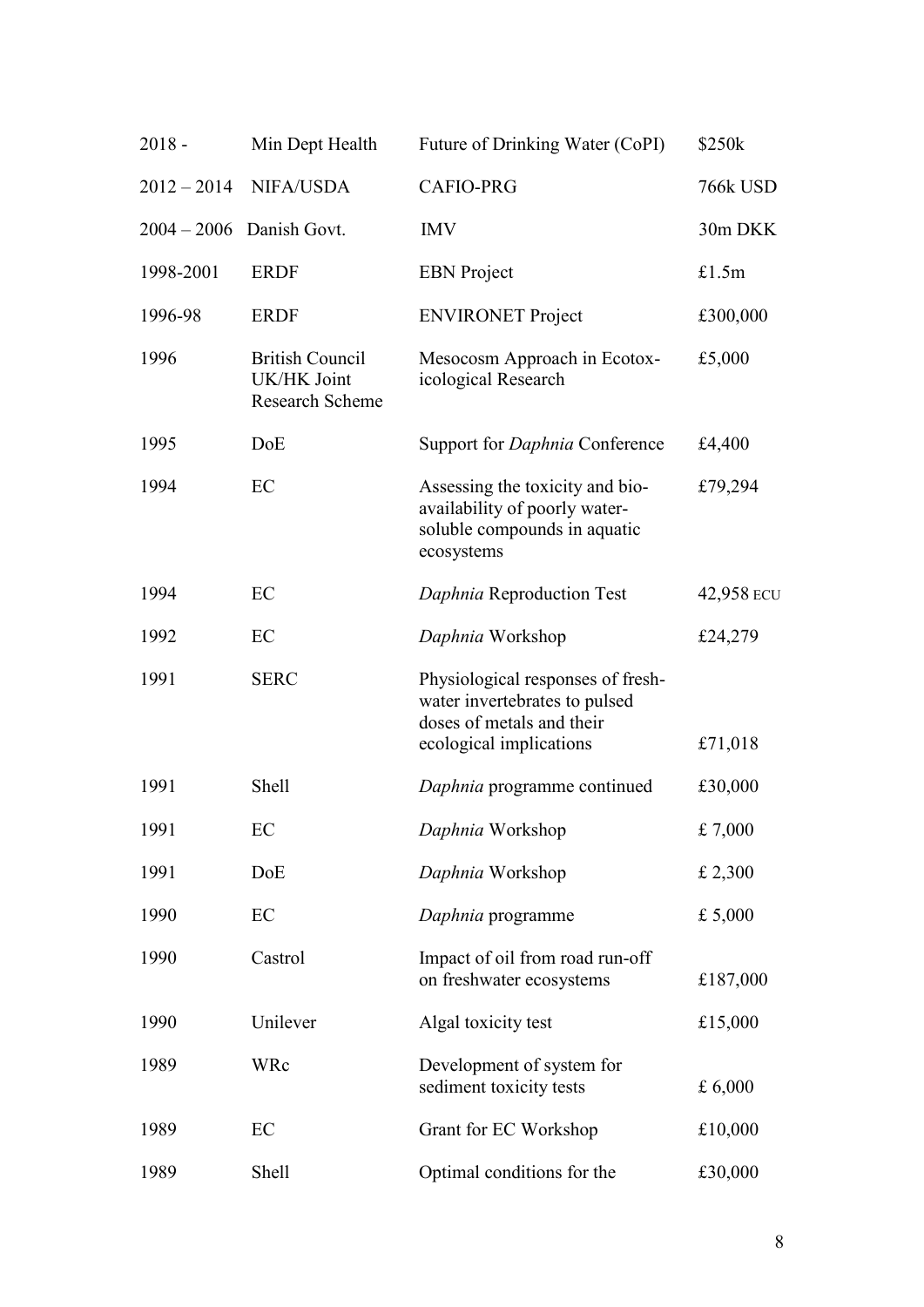|         |                                 | culture of <i>Daphnia magna</i> for use<br>in toxicological assays                                                                                          |           |
|---------|---------------------------------|-------------------------------------------------------------------------------------------------------------------------------------------------------------|-----------|
| 1988    | WRc                             | Contribution to lectureship in<br>ecotoxicology                                                                                                             | £ $6,000$ |
| 1988    | Sheffield<br>Univ. Res.<br>Fund | Development and testing of a<br>non-mammalian model for the<br>testing of the potency of<br>anaesthetic drugs                                               | £18,000   |
| 1988    | Royal Society                   | Support of Conference on Stress                                                                                                                             | £ $1,000$ |
| 1988    | Unilever                        | Diet of Daphnia magna<br>ca                                                                                                                                 | £90,000   |
| 1988    | WRc                             | Investigation of field deployment<br>of the " <i>Gammarus</i> Scope for<br>Growth Assay"                                                                    | £26,000   |
| 1988    | EC                              | Genetic differences in Daphnia<br><i>magna</i> and its consequences for<br>toxicity testing                                                                 | £35,000   |
| 1987-88 | WRc                             | Review of methods for assessing<br>episodic pollution                                                                                                       | £12,000   |
| 1987-89 | <b>Shell</b>                    | Optimal conditions for the<br>culture of <i>Daphnia magna</i> for use<br>in toxicological assays                                                            | £18,000   |
| 1987-90 | <b>NERC</b>                     | Causes and costs of stress<br>tolerance; relevance for a theory<br>for ecotoxicology (+ linked<br>studentship)<br>ca                                        | £60,000   |
| 1986-87 | EC                              | Genetic composition of Daphnia<br><i>magna</i> used for ecotoxicological<br>purposes                                                                        | £14,000   |
| 1986-89 | EC<br>(stimulation<br>action)   | Acid-water effects on freshwater<br>invertebrates. (Twinned with<br>Department of Genetics,<br>University of Rome)<br>£100,000<br>$\underline{\text{ca}}$ . |           |
| 1987-90 | <b>NATO</b>                     | Geographical variation in<br>reproductive strategies of one<br>species of triclad. (Linked<br>with Department of Genetics,<br>University of Barcelona)      | £ 3,000   |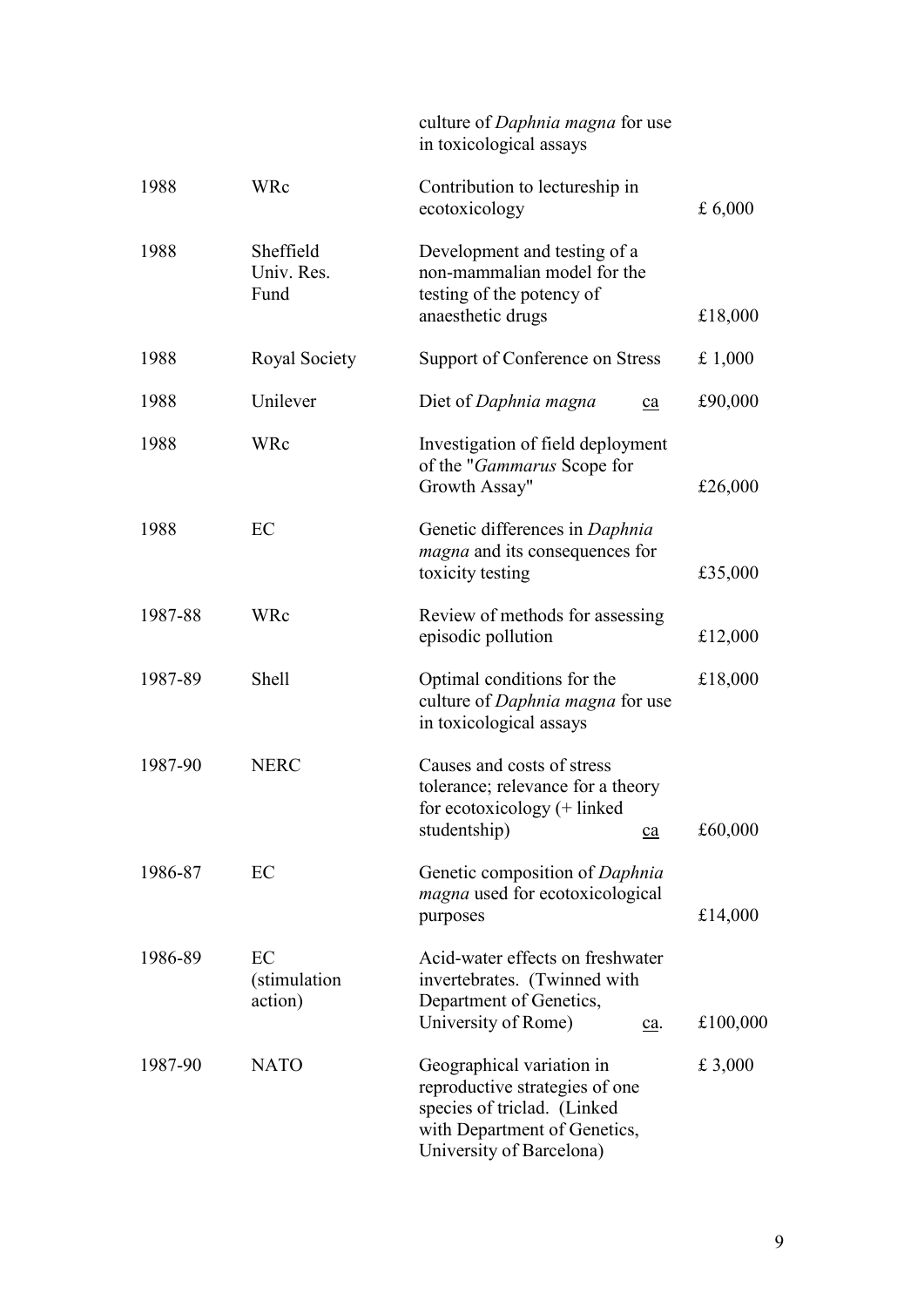| 1985-87 | <b>NATO</b>   | Geographical variation in<br>reproductive strategies of one<br>species of triclad. (Linked<br>with Department of Genetics,<br>University of Barcelona) | £ 4,000   |
|---------|---------------|--------------------------------------------------------------------------------------------------------------------------------------------------------|-----------|
| 1985-87 | WRc           | Physiological ecology of organisms<br>used in ecotoxicology                                                                                            | £36,000   |
| 1983-84 | M.S.C.        | Effects of pollution on ecology<br>and hypoxia tolerance of river<br>invertebrates                                                                     | £35,000   |
| 1981-83 | M.S.C.        | Trainee Technician<br>ca                                                                                                                               | £ 3,000   |
| 1982-84 | <b>NERC</b>   | Effect of temperature on triclad<br>energetics                                                                                                         | £16,000   |
| 1979-82 | <b>SERC</b>   | Ageing in triclads                                                                                                                                     | £20,000   |
| 1979    | <b>NERC</b>   | Respiratory rates of leeches                                                                                                                           | £ $6,670$ |
| 1978    | Royal Society | Leech/triclad projects                                                                                                                                 | £ 2,500   |
| 1977-80 | <b>NERC</b>   | Investigation into the energetics<br>of leeches with different life cycles                                                                             | £14,000   |
| 1974-77 | <b>NERC</b>   | As above but on triclads                                                                                                                               | £10,500   |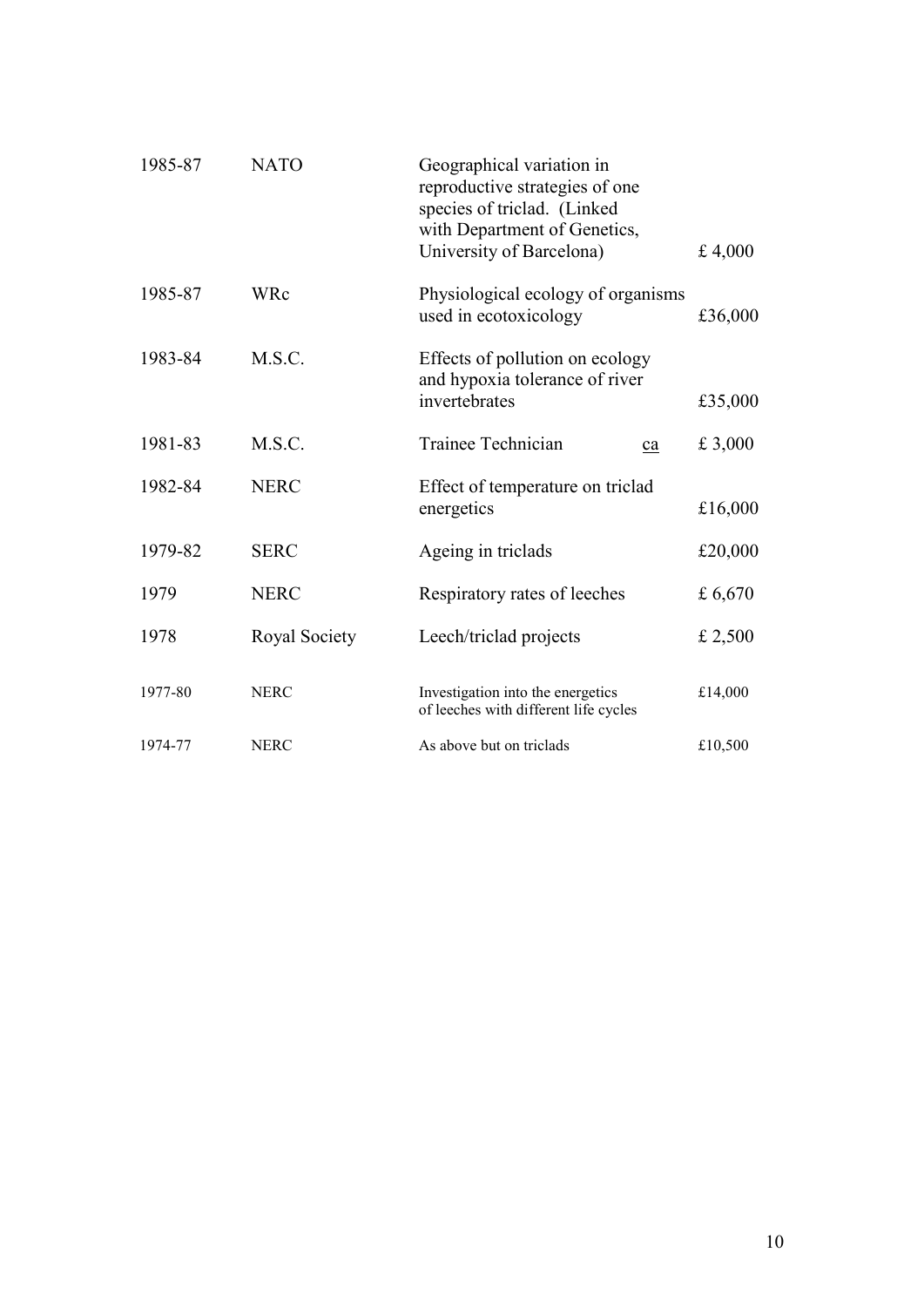#### **REFERENCES**

#### *Google Scholar statistics***: total citations = >21,000 (n = 381); h = 79; i10 = 212.**

- 399 CALOW, P. (2022) The proper role of experts. Star Tribune, Letters to the Editor. April 16.
- 398 CALOW, P. (2022) Environmental inequality: the other Minnesota paradox. MinnPost, Jan 2022. https://www.minnpost.com/community-voices/2022/01/environmental-inequality-theother-minnesota-paradox/
- 397 CALOW, P. (2021) Just how important is the appliance of science to decisions on public policy? Guardian Letter, Oct 2 https://www.theguardian.com/world/2021/oct/01/just-howimportant-is-the-appliance-of-science-to-decisions-on-public-policy.
- 396 CALOW, P. (2021) A New Year's resolution for science. OP-ED in MinnPost, Jan 7 2021. <https://www.minnpost.com/opinion/2021/01/a-new-years-resolution-for-science/>
- 395 CALOW, P, Lewandowski, A & Levers, L (2020) Even in a pandemic, don't forget the importance of clean drinking water. OP-ED in MinnPost, Aug 4 2020. [https://www.minnpost.com/community-voices/2020/08/even-in-a-pandemic-dont-forget-the](https://www.minnpost.com/community-voices/2020/08/even-in-a-pandemic-dont-forget-the-importance-of-clean-drinking-water/)[importance-of-clean-drinking-water/](https://www.minnpost.com/community-voices/2020/08/even-in-a-pandemic-dont-forget-the-importance-of-clean-drinking-water/)
- 394 Forbes, V.E. & CALOW, P. (2020) How contaminants affect population dynamics. In: M.C. Newman, *Fundamentals of Ecotoxicology*, Chapter 10. Taylor & Francis, London & Boca Raton, Fl.
- 393 CALOW, P, Lewandowski, A, Levers, L., Kirby E. (2020) The future of Minnesota Drinking Water: a framework for managing risk. 46pp. Prepared for Minnesota Department of Health.
- 392 CALOW, P. (2020). Technocracy turns people off. *Integrated Environmental Assessment & Managemen*t, **16**, 8. https://doi.org/10.1002/ieam.4226
- 391 CALOW, P. (2019). Toxic chemical governance needs to address trade-offs to make it work. *Bioscience*, **69**, 953 – 954. https://doi.org/10.1093/biosci/biz130
- 390 CALOW, P. (2019). Making out that science is political is mistaken. *Integrated Environmental Assessment & Managemen*t, **15**, 674 – 675. doi.org/10.1002/ieam.4190
- 389 CALOW, P & Levers, L. (2019) Lead in Minnesota water. Assessment of eliminating lead in Minnesota drinking water. With Minnesota Department of Health. Online March 8 2019. [www.health.state.mn.us/communities/environment/water/docs/leadreport.pdf](http://www.health.state.mn.us/communities/environment/water/docs/leadreport.pdf)
- 388 CALOW, P., Kelley, S., Levers, L. Lewandowski, A., Kirby, E., Loth Ntouko Siewe, M. (2019). Interim report on the future of Minnesota drinking water: a framework for managing risk. 26 pp. Prepared for Minnesota Department of Health.
- 387 CALOW, P. (2018) Co-producers: frame only the questions. *Nature*, **562**, 494. [https://rdcu.be/97Qf](http://em.rdcu.be/wf/click?upn=lMZy1lernSJ7apc5DgYM8ajzjivnlAapGAGxE-2FSdeMs-3D_-2FkCyHqaRux3Kr-2BMuDbIJLsWh4XDDRGiqbBj1-2FhVSROSav5euYHzSdAVhfTxk8jGeGarHYctotkg5vzqx3GMi6mASWczVxdlWLRwPh7HyQNabkzxETF-2Bd0JBDuBPfzfCAME1BoMlxzKtnQoM3hJ6H5CuurZeQIyRdLGxv1cctCPYSSVzX16o3sUPvTPRx-2BMch5BUk-2F-2F96WN9-2BqTuhWSrZWsrjzX-2BTj9-2FMyeReMeFfsreKp7rSl3r6Ecmo-2FhCovKdbzZqq3-2B8NHOr1R48KdayNVQ-3D-3D)
- 386 CALOW, P. & Forbes, V.E. (2018) Ecotoxicology: more than wildlife toxicology. pp. 209- 219. In *Toxicology and Risk Assessment: A comprehensive Introduction* (2nd Edition), Greim, H. & Snyder, R. (Editors). Wiley, Hoboken USA and Chichester, UK.
- 385 CALOW, P. (2018) Laws of life. *The Biologist*, **65**, 36-.
- 384- A.M. Api, D. Belsito, S. Bhatia, M. Bruze, P. CALOW, M.L. Dagli, W. Dekant, A.D. Fryer, L. Kromidas, S. La Cava, A. Lapczynski, D.C. Liebler, D. O'Brien, R. Parakhia, T.M. Penning, V.T. Politano, G. Ritacco, D. Salvito, T.W. Schultz, J. Shen, I.G. Sipes, (2017). Twenty three separate papers (with Calow as co-author) on human health and environmental safety assessments of specific chemicals. *Food and Chemical Toxicology*, **110**, S1 –S734.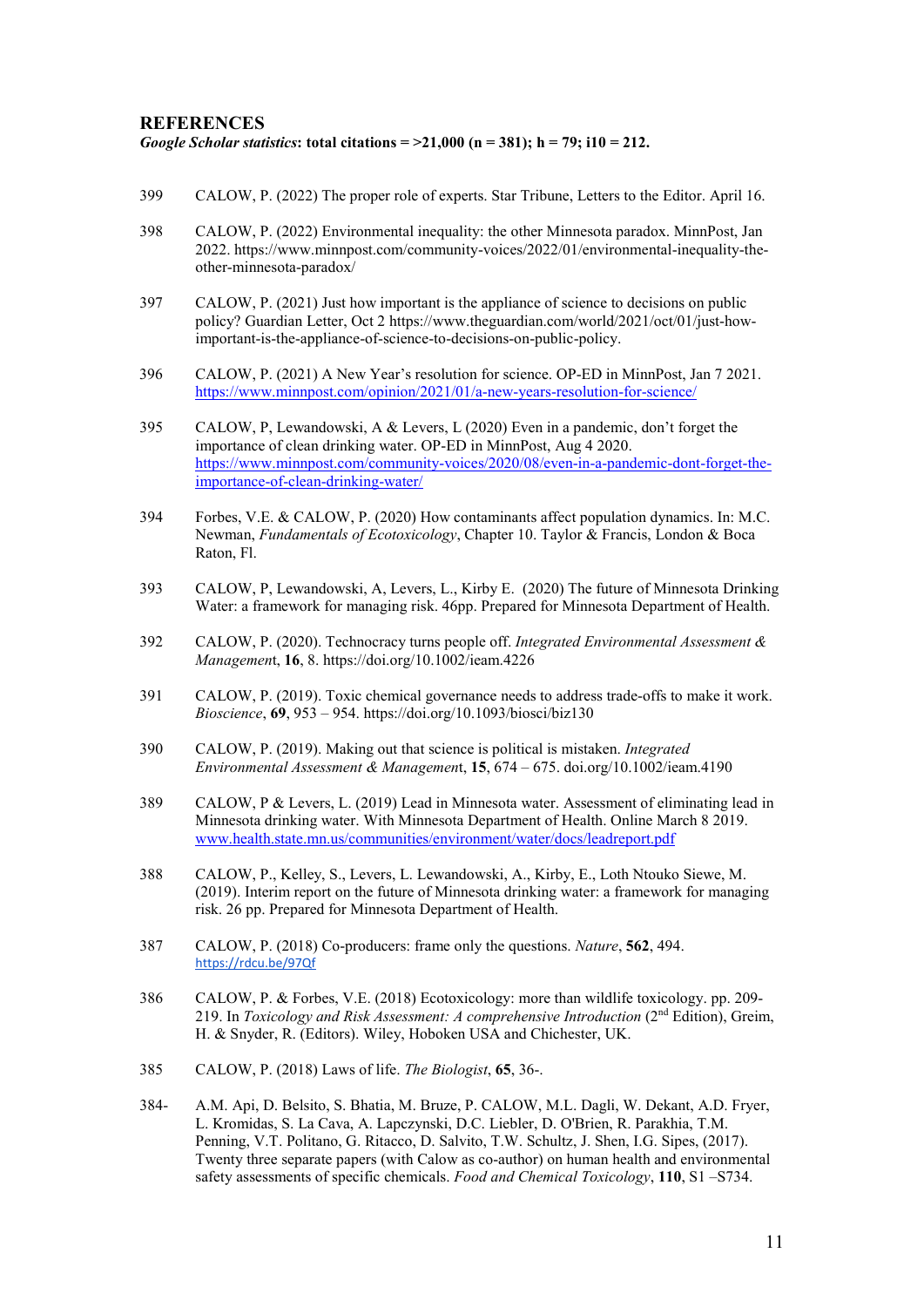- 361- A.M. Api, D. Belsito, S. Bhatia, M. Bruze, P. CALOW, M.L. Dagli, W. Dekant, A.D. Fryer, L. Kromidas, S. La Cava, J.F. Lalko, A. Lapczynski, D.C. Liebler, Y. Miyachi, V.T. Politano, G. Ritacco, D. Salvito, T.W. Schultz, J. Shen, I.G. Sipes, B. Wall. (2016). Twenty four separate papers on human health and environmental safety assessments of specific chemicals. *Food and Chemical Toxicology*, **97**, S1 –S241.
- 337 CALOW, P. (2017) A caution on the call to action in the defense of science for environmental decision making. *Integrated Environmental assessment and Management*, **13 (6),** 971.
- 336 CALOW, P. (2017) The EU's ecological risk assessment. *Science,* **357**, 982.
- 335 CALOW, P. (2017) The importance of money as a common currency in ecosystem service valuation – a comment on the Roskilde Workshop recommendations for risk assessment. (Peer-reviewed letter). *Environmental Toxicology and Chemistry*, **36**, 866.
- 334 Forbes, V.E., Salice, C.J. Birnir, B., Bruins, R.J. F., CALOW, P., Ducrot, V., Galic, N., Garber, K., Harvey, B.C.,Jager, H., Kanarek, A., Pastorok, R., Railsback, S.F.Rebarber, R. & Thorbek, P. (2017) A framework for predicting impacts on ecosystem services from (sub)organismal responses to chemicals. *Environmental Toxicology and Chemistry*, **36**, 845 – 859.
- 333 Van Wensem, J., Calow, P., Dollacker, A., Maltby, L., Olander, L., Tuvendal, M. & Van Houtven, G. (2017) Identifying and assessing the application of ecosystem services approaches in environmental policies and decision making. *Integrated Environmental assessment and Management*, **13**, 38-40. DOI: 10.1002/ieam. 1836.
- 332 CALOW, P. & Forbes, V. E. (2016). We are all biased, but the scientific process recognizes that and delivers despite it; still, it can do a better job. *Environmental Toxicology & Chemistry,* **35**, 1068 – 1069.
- 331 CALOW, P. (2015) Beyond Barcelona making our science more valued. *SETAC GLOBE*, Special issue December 2015, 2 pages. http://globe.setac.org/2015/setac-barcelona/keynotespeaker-peter-calow.html
- 329- Api,A.M., Belsito,D., Bruze,M., Cadby, P. CALOW, P. Dagli,M.L., Dekant,W., Ellis, G., Fryer, A.D., Fukayama, M., Griem, P., Hickey, C., Kromidas,L. Lalko,J.F., Liebler, D.C., Miyachi, Y., Politano, V.T., Renskers, K., Ritacco, G., Salvito,, D.,Schultz, T.W., Sipes, I.G., Smith, B., Vitale, D., Wilcox, D.K. (2015) Twelve separate papers on human health and environmental safety assessments of specific chemicals. *Food and Chemical Toxicology*, **84**,  $S1 - S122$ .
- 317- Api,A.M., Belsito,D., Bruze,M., Cadby, P. CALOW, P. Dagli,M.L., Dekant,W., Ellis, G., Fryer, A.D., Fukayama, M., Griem, P., Hickey, C., Kromidas,L. Lalko,J.F., Liebler, D.C., Miyachi, Y., Politano, V.T., Renskers, K., Ritacco, G., Salvito,, D.,Schultz, T.W., Sipes, I.G., Smith, B., Vitale, D., Wilcox, D.K. (2015) Twelve separate papers on human health and environmental safety assessments of specific chemicals. *Food and Chemical Toxicology,* **82**,  $S1 - S121$ .
- 316 CALOW, P. (2015) Why money matters in ecological valuation. *Integrated Environmental Assessment and Management*. 11, 331- 332. DOI: 10.1002/ieam.1621
- 315 Forbes, V.E. & CALOW, P (2015) Effects of contaminants on population dynamics. In: *Fundamentals of Ecotoxicology. The Science of Pollution.* Ed. M.C. Newman. CRC Press, Boca Raton. Pp. 319-323.
- 314 Api,A.M., Belsito,D., Bruze,M., Cadby, P. CALOW, P. Dagli,M.L., Dekant,W., Ellis, G., Fryer, A.D., Fukayama, M., Griem, P., Hickey, C., Kromidas,L. Lalko,J.F., Liebler, D.C., Miyachi, Y., Politano, V.T., Renskers, K., Ritacco, G., Salvito,, D.,Schultz, T.W., Sipes, I.G., Smith, B., Vitale, D., Wilcox, D.K. (2015) Criteria for the Research Institute for Fragrance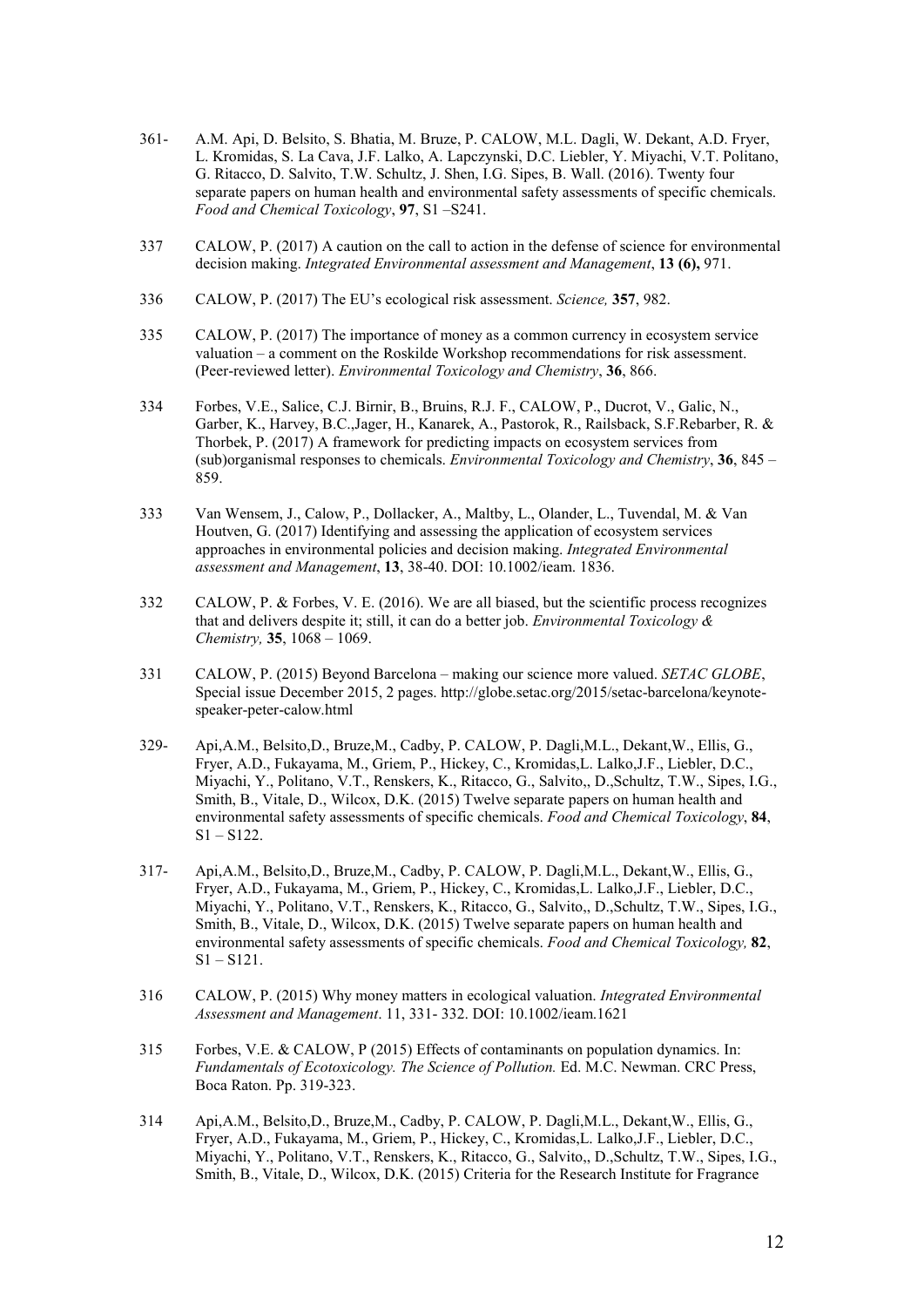Materials, Inc. (RIFM) safety evaluation process for fragrance materials. *Food and Chemical Toxicology.* **82**, S1 –S19.

- 313 CALOW, P. (2014) Benefits and costs need to be considered in managing the waters of the Great Plains in a sustainable way. *Prairie Fire*, p. 16-17, September issue.
- 312 CALOW, P. & Forbes, V.E. (2014) Ecotoxicology. In els. John Wiley & Sons, Ltd: Chichester. DOI: 10.1002/9780470015902.a0003245.pub2.
- 311 CALOW, P. (2014) Integrated approach is best on Nebraska river pollution. *Lincoln Journal Star*, column on 3 July, page B5.
- 310 CALOW, P. (2014) Environmental risk assessors as honest brokers or stealth advocates. *Risk Analysis,* 34, 1972 - 1977*.* DOI: 10.1111/risa.12225
- 309 Snow, D. & CALOW, P. (2014) The rising pressures on the water we drink. *Voices of the Governing Institute,* April 17. Online: http://www.governing.com/gov-institute/voices/colpressure-drinking-water-systems-land-use-agriculture-weather-infrastructure.html
- 308 CALOW, P, Snow, D., Bartelt-Hunt, S., Forbes, V.E. (2014) Challenges for water quality policy in Nebraska. *Nebraska Legislative Planning Committee 2013 Report. Policy Briefs.*  8pp.
- 307 Snow, D., CALOW, P., Bartelt-Hunt, S., Forbes, V.E. (2014) Policy challenges for drinking water quality in Nebraska. *Nebraska Legislative Planning Committee 2013 Report. Policy Briefs.* 8pp.
- 306 Belsito, D., Bickers, D., Bruze, M., CALOW, P., Dagli, M.L., Fryer, A.D., Greim, H., Miyachi, Y., Suarat, J.H., Sipes, I.G. (2013) A toxicological and dermatological assessment of alkyl cyclic ketones when used as fragrance ingredients. *Food and Chemical Toxicology,* **62**,  $S1 - S44$ .
- 305 CALOW, P. & Forbes, V.E. (2013) Making the relationship between risk assessment and risk management more intimate. *Environmental Science & Technology*, **47**, 8095-8096.
- 304 Forbes, V.E. & CALOW, P. (2013) Developing predictive systems models to address complexity and relevance for ecological risk assessment. *Integrated Environmental Assessment and Management,* **9**, e75 - e80.
- 303 Seiller, T-B., Hunka, A., Melli, M. & CALOW, P. (2013) Bridging the gap between risk perception and ecotoxicology research – how can we communicate to improve our outreach? *SETAC Globe*, 14 (6), 2pp.
- 302 CALOW, P. (Chairman of Working Group) and 18 others. (2013) Making Risk Assessment More Relevant for Risk Management. Opinion of the Scientific Committees on: Health and Environmental Risks, on Emerging, Newly Identified Health Risks and on Consumer Safety. European Commission. European Union.
- 301 Seiller, T-B., Hunka, A., Melli, M. & CALOW, P. (2013) How can we communicate to improve outreach? *SETAC Globe,* **14 (4),** 2pp.
- 300 CALOW, P. (2013) The trouble with sustainability. *Integrated Environmental Assessment and Management*, **9**, 343-344.
- 299 Forbes, V.E. & CALOW, P. (2013) Use of the ecosystem services concept in ecological risk assessment of chemicals. *Integrated Environmental Assessment and Management*, **9**, 269-275. [associated podcast: http://onlinelibrary.wiley.com/journal/10.1002/(ISSN)1551- 3793/homepage/ieam\_podcasts.htm]
- 298 Belsito, D., Bickers, D., Bruze, M., CALOW, P., Dagli, M.L., Fryer, A.D., Greim, H., Miyachi, Y., Suarat, J.H., Sipes, I.G. (2012) A toxicological and dermatological assessment of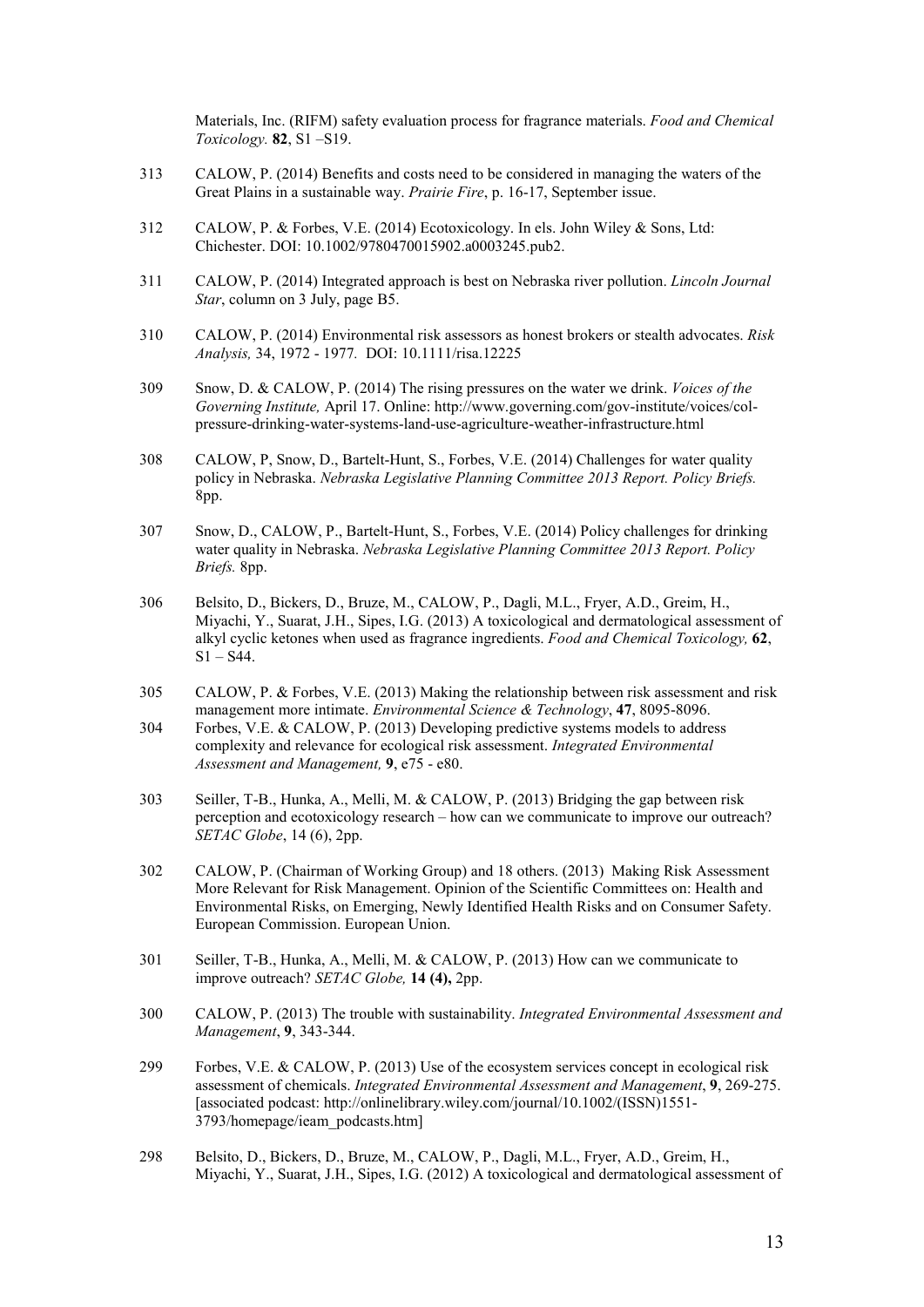cyclopentanones and cyclopentenones when used as fragrance ingredients. *Food and Chemical Toxicology,* **50**, S517 – S556.

- 297 Belsito, D., Bickers, D., Bruze, M., CALOW, P., Dagli, M.L., Fryer, A.D., Greim, H., Miyachi, Y., Suarat, J.H., Sipes, I.G. (2012) A toxicological and dermatological assessment of aryl alkyl alcohol simple acid ester derivatives when used as fragrance ingredients. *Food and Chemical Toxicology,* **50**, S269 – S313.
- 296 Belsito, D., Bickers, D., Bruze, M., CALOW, P., Dagli, M.L., Fryer, A.D., Greim, H., Miyachi, Y., Suarat, J.H., Sipes, I.G. (2012) A toxicological and dermatological assessment of aryl alkyl alcohols when used as fragrance ingredients. *Food and Chemical Toxicology,* **50**,  $S52 - S99.$
- 295 Richard M. Sibly, Volker Grimm, Benjamin T. Martin, Alice S. A. Johnston, Katarzyna Kułakowska, Christopher J. Topping, Peter CALOW, Jacob Nabe-Nielsen, Pernille Thorbek and Donald L. DeAngelis (2012) Representing the acquisition and use of energy by individuals in agent-based models of animal populations. *Methods in Ecology and Evolution,*  **4,** 151 – 161.
- 294 Belsito, D., Bickers, D., Bruze, M., CALOW, P., Dagli, M.L., Fryer, A.D., Greim, H., Miyachi, Y., Suarat, J.H., Sipes, I.G. (2011) A toxicological and dermatological assessment of cinnamyl phenypropyl materials when used as fragrance materials. *Food and Chemical Toxicology,*49, S256 – S267.
- 293 Belsito, D., Bickers, D., Bruze, M., CALOW, P., Dagli, M.L., Fryer, A.D., Greim, H., Miyachi, Y., Suarat, J.H., Sipes, I.G. (2011) A toxicological and dermatological assessment of macrocyclic lactone and lactide derivatives when used as fragrance materials. *Food and Chemical Toxicology.*49, S219 – S241.
- 292 Belsito, D., Bickers, D., Bruze, M., CALOW, P., Dagli, M.L., Fryer, A.D., Greim, H., Miyachi, Y., Suarat, J.H., Sipes, I.G. (2011) A toxicological and dermatological assessment of macrocyclic ketones when used as fragrance materials. *Food and Chemical Toxicology.*49, S126 - S141.
- 291 Forbes, V. & CALOW, P. (2012) Problems and promises for the new paradigm of risk assessment and an alternative approach involving predictive systems models. Environmental Toxicology & Chemistry.  $31, 2663 - 2671$ .
- 290 Forbes, V. & CALOW, P. (2012) Ecotoxicology. In Encyclopedia of Theoretical Ecology. Eds. A. Hastings & L.J. Gross. University of California Press, Berkeley, Los Angeles and London, pp. 247-249.
- 289 CALOW, P. (Chairman) and 10 others on a Task Force (2011) *Environmental impact assessment for socio-economic analysis of chemicals: principles and practice.* ECETOC Technical Report **No. 113**, ISSN-0773-113, Brussels.
- 288 CALOW, P. (2011) We need cost effective achievement of REACH goals. *CHEMICALWATCH,* September 2011, p.27.
- 287 CALOW, P. (2011). Avoiding bias in safety testing design. *Toxicology Letters*, **205S**, S19.
- 286 Salvito, D., Lapczynski, A, Sachse-Vasquez, C.,McIntosh, C., CALOW, P., Greim,H., & Escher, B. (2011). Macrocyclic fragrance materials – a screening level environmental assessment using chemical categorization. *Ecotoxicology and Environmental Safety*, **74**, 1619  $-1629.$
- 285 Forbes, V.E., CALOW, P., Grimm, V., Hayashi,T.I., Jager, T., Katholm, A., Palmqvist, A., Pastorok, R., Salvito, D., Sibly,R., Stark,J.& Stillman, R. (2011). Adding value to ecological risk assessment with population modelling. *Human and Ecological Risk Assessment* **17,** 287 – 299.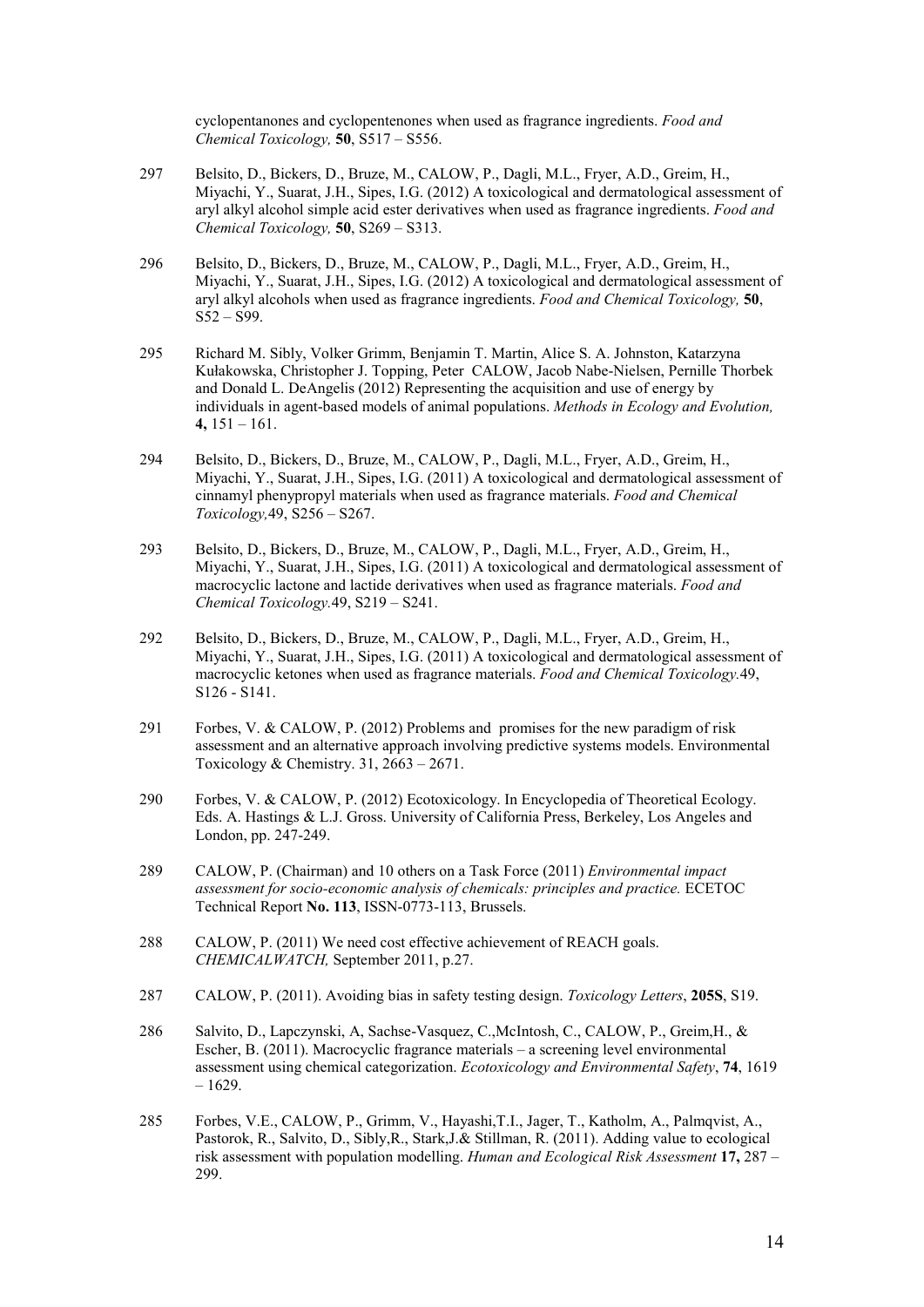- 284 CALOW, P. & Forbes, V.E. (2010).Ecological risk assessment should be value-relevant but not value-biased. *Integrated Environmental Assessment and Management* **6**, 784-785.
- 283 Api, A.M., Belsito, D., Bickers, D., Bruze, M., CALOW, P., Greim, H., Hanifin, J.M., McNamee, P.M., Rogers, A.E., Saurat, J.H., Sipes, I.G. & Tagami, H. (2010) Quantitative risk assessment of contact sensitization: clinical data to assess utility of the model. *Dermatitis,* **21**, 207-213.
- 282 Belsito, D., Bickers, D., Bruze, M., CALOW, P., Greim, H., Hanifin, J.M., Rogers, A.E., Saurat, J.H., Sipes, I.G. & Tagami, H. (2010) A safety assessment of branched chain saturated alcohols when used as fragrance ingredients. *Food and Chemical Toxicology,* **48**, Supplement 4, S1- S46.
- 281 Forbes,V.E., Olsen,M.,Palmqvist,A., & CALOW,P. (2010). Environmentally sensitive lifecycle traits have low elasticity: implications for theory and practice. *Ecological Applications*, **20** (5), 1449-1455.
- 280 Forbes VE, & CALOW, P. (2010). Contaminant effects on populations. In: Newman MC. *Fundamentals of Ecotoxicology*, 3rd edn. CRC Press, Boca Raton, FL, USA, pp. 293-297.
- 279 Belsito, D., Bickers, D., Bruze, M., CALOW, P., Greim, H., Hanifin, J.M., Rogers, A.E., Saurat, J.H., Sipes, I.G. & Tagami, H. (2010) A safety assessment of non-cyclic alcohols with unsaturated branched chain when used as fragrance ingredients. *Food and Chemical Toxicology,* **48**, Supplement 3, S12-S42.
- 278 Forbes, V.E., CALOW, P., Grimm, V., Hayashi, T., Jager T., Palmqvist, A., Pastorok, R., Salvito, D, Sibly, R., Spromberg, J., Stark, J. & Stillman, R.A. (2010) Integrating population modelling into ecological risk assessment. *Integrated Environmental Assessment and Management,* **6**, 191-193.
- 277 CALOW, P. (2009) Pharmaceuticals in the environment: issues in balancing human health benefits with ecological risks. *Toxicology Letters* **189S,** S33.
- 276 Barnes, R.S.K., CALOW, P., Olive, P.J.W., Golding, D.W. & Spicer, J.I. (2009) The Invertebrates: a Synthesis [third edition; 2001]. Published in Japanese by Asakura Publishing Co.
- 275 Belsito, D., Bickers, D., Bruze, M., CALOW, P., Greim, H., Hanifin, J.M., Rogers, A.E., Saurat, J.H., Sipes, I.G. & Tagami, H. (2008) A toxicologic and dermatologic assessment of cyclic acetates when used as fragrance ingredients. *Food and Chemical Toxicology,* **46**, Supplement 12S, S1-S71.
- 274 Calow, P. (editor) (2008) *Evolutionary Physiological Ecology.* Cambridge University Press, Cambridge. Digitally reprinted soft back version.
- 273 Belsito, D., Bickers, D., Bruze, M., CALOW, P., Greim, H., Hanifin, J.M., Rogers, A.E., Saurat, J.H., Sipes, I.G. & Tagami, H. (2008) A toxicologic and dermatologic assessment of cyclic and non-cyclic terpene alcohols when used as fragrance ingredients. *Food and Chemical Toxicology,* **46**, Supplement 11S, S1-S71.
- 272 CALOW, P. (2008) Counting the costs and benefits of chemical controls some principles. Background Paper in. *Counting the Costs and benefits of Chemical Controls: Role of Environmental Risk assessment in Socio-Economic Analysis.* Workshop Report No.13. p.4-7. ECETOC AISBL, Brussels, Belgium.
- 271 Forbes, V.E., CALOW, P. & Sibly, R.M. (2008) The extrapolation problem and how population models can help. *Environmental Toxicology &Chemistry,* **27**, 1987-1994.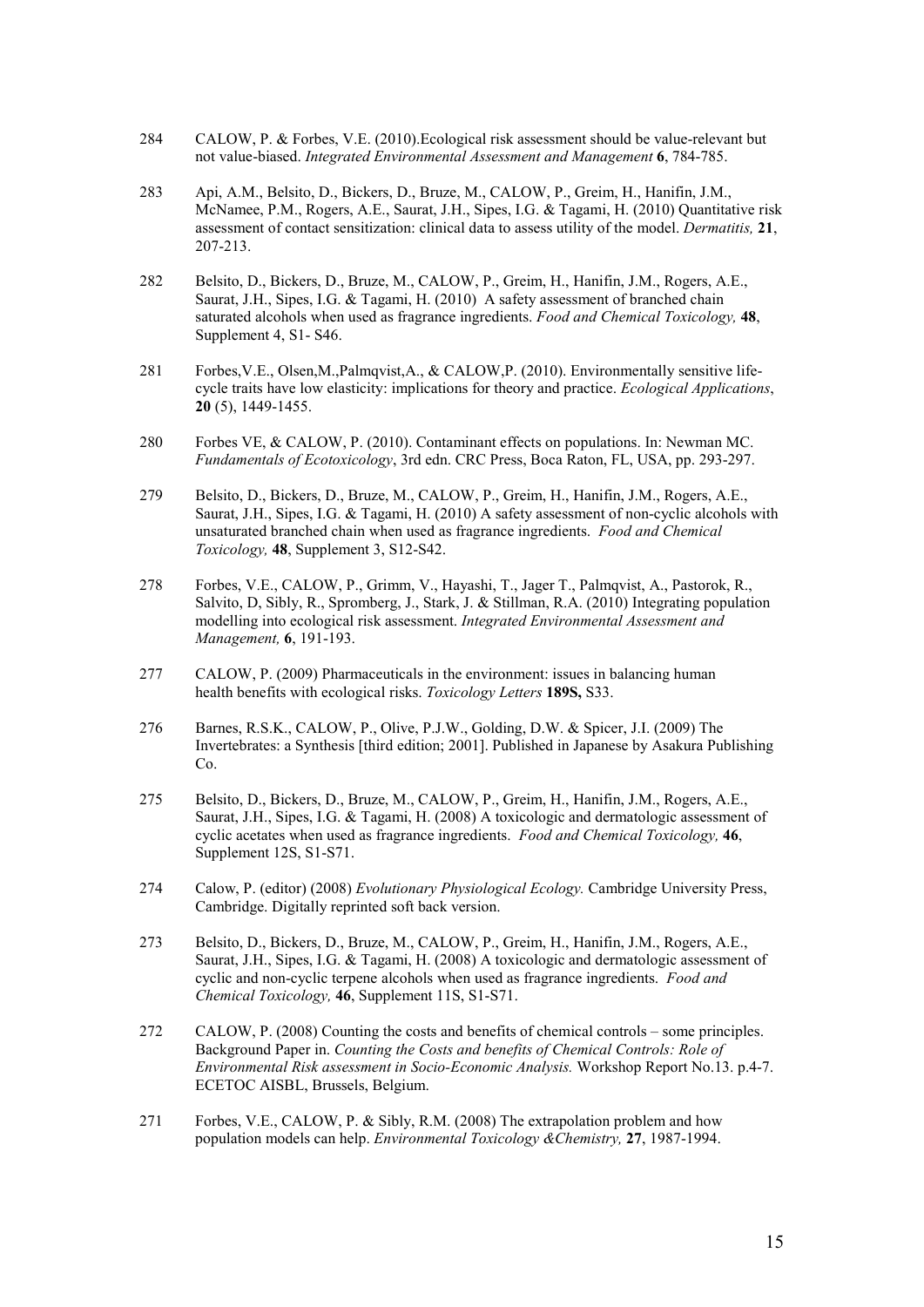- 270 CALOW, P. (2008) Notes from a skeptical eco-toxico-genomic-ologist. In ECETOC Workshop Report No.11. *Workshop on the Application of 'Omic Technologies in Toxicology and Ecotoxicology: case studies and risk assessment.* p27 – 28. ECETOC AISBL. Brussels, Belgium.
- 269 CALOW, P. (2008) Who should value nature? *Integrated Environmental Assessment and Management,* **4**, 369 – 370.
- 268 CALOW, P. & Forbes, V.E. (2008) Ecotoxicology: not just wildlife toxicology. In *Toxicology and Risk Assessment: A Comprehensive Introduction.* H. Greim & R. Snyder Eds. pp.194 – 203. John Wiley and Sons, Ltd. Chichester, U.K.
- 267 Forbes, V.E., CALOW, P. & Selck, H. (2007) Kemikalieregulering og miløriskovurdering under REACH. In *Planlægning i teori og praksis – et tværfagligt perspecktiv.* A Jensen, J Andersen, O.E. Hansen & K. A. Nielsen. Eds. pp. 349 – 363. RUC Press, Roskilde, Denmark.
- 266 Belsito D. Bickers, D., CALOW, P., Bruze, M., Greim. H., Hanifin, J M., Rogers, A. E., Saurat, J.H., Sipes, I. G., and Tagami H. (2007) A toxicologic and dermatologic assessment of salicylates when used as fragrance ingredients. *Food and Chemical toxicology*, **45,** 318 - 361.
- 265 Belsito D. Bickers, D., CALOW, P., Bruze, M., Greim. H., Hanifin, J M., Rogers, A. E., Saurat, JH., Sipes, I. G., and Tagami H. (2007) A toxicologic and dermatologic assessment of ionones when used as fragrance ingredients. *Food and Chemical toxicology*, **45,** 130 - 167.
- 264 Belsito D. Bickers, D., CALOW, P., Bruze, M., Greim. H., Hanifin, J M., Rogers, A. E., Saurat, JH., Sipes, I. G., and Tagami H. (2007) A toxicologic and dermatologic assessment of related esters and alcohols of cinnamic acid and cinnamyl alcohol when used as fragrance ingredients. *Food and Chemical toxicology*, **45,** 1 – 23.
- 263 Biddinger, G.R. & CALOW, P. PLUS 6 others (2007). Managing risk to ecological populations. In: *Population-level Ecological Risk Assessment.* Eds. L.W. Barnthouse, W. R. Munns & M.T. Sorensen. pp.  $7 - 40$ . SETAC BOOKS, Taylor & Francis, London and NY.
- 262 CALOW, P. & Forbes, V.E. (2006) Ecotoxicology. In *Encyclopedia of Life Sciences*. John Wiley & Sons Ltd., Chichester. www.els.net
- 261 Forbes V.E. & CALOW, P. (2006) Ecology in a cost-benefit society: the issues. *Integrated Environmental Assessment and Management.* **2**, pp 154 – 155
- 260 Bickers, D., CALOW, P., Greim. H., Hanifin, J M., Rogers, A. E., Saurat, JH., Sipes, I. G., Smith, L. and Tagami H. (2005) A toxicologic and dermatologic assessment of cinnamyl alcohol, cinnamaldehyde and cinnamic acid when used as fragrance ingredients. In *Food and Chemical Toxicology*. **41** pp 919-942.
- 259 CALOW, P. (2004) Foreword. *Ecotoxicology,* **13,** Special Issue. UK DTA Demonstration Programme. p 375.
- 258 CALOW, P & Forbes, V.E. (2004) Valuing ecology in ecological valuation. S*ETAC GLOBE*, **5,** 26-28.
- 257 Forbes, V.E. & CALOW, P. (2004) Systematic approach to weight of evidence in sediment quality assessment: challenges and opportunities. *Aquatic Ecosystem Health & Management,* **7,** pp. 339-350.
- 256 CALOW, P. (2004) General Introduction. *Environmental Monitoring and Assessment,* **97**, Special Issue. EuroChlor Risk Assessment for the marine Environment OSPARCOM Region: North Sea, pp 1-2.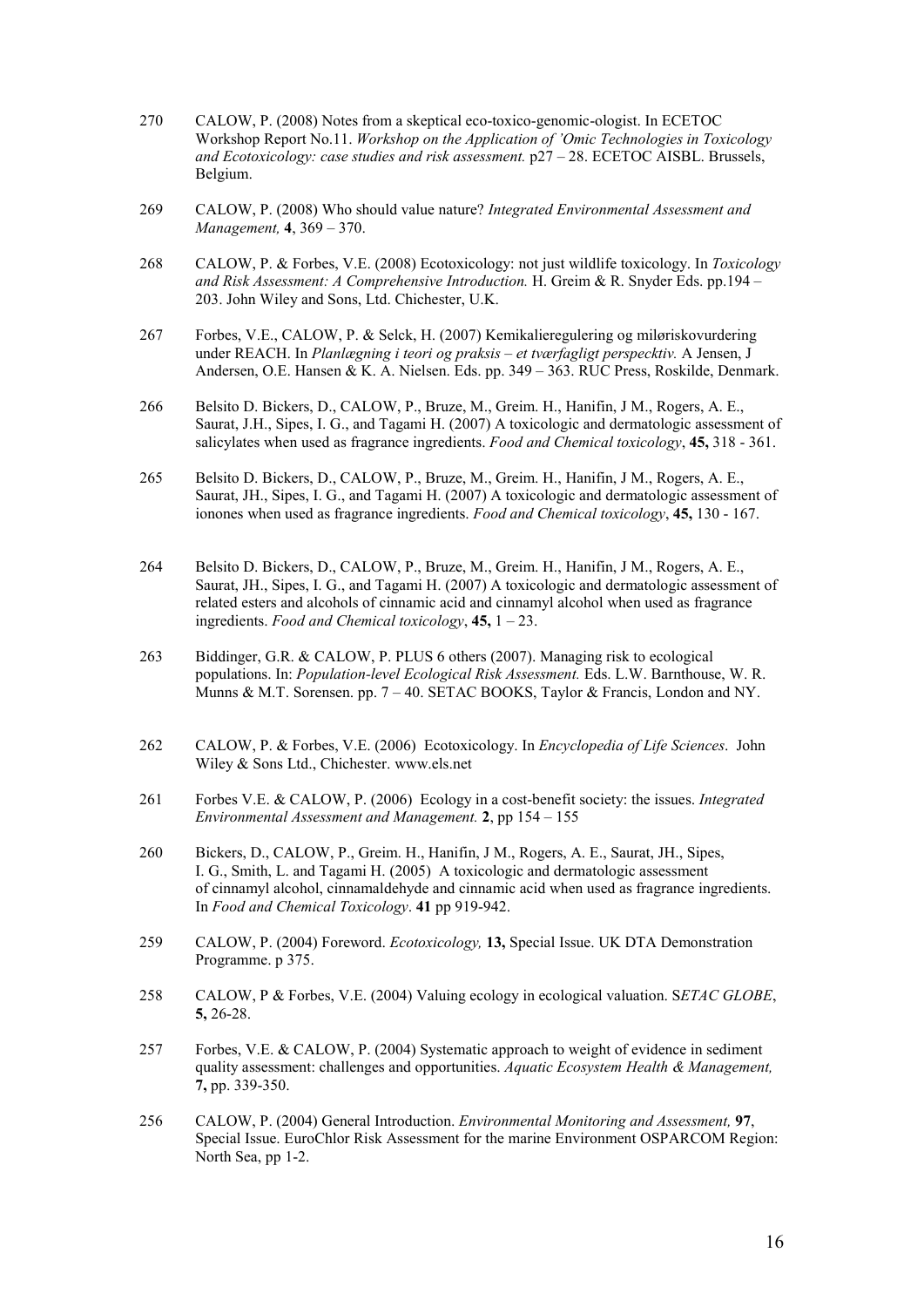- 255 CALOW, P. & Forbes, V. (2004) Science takes a back seat in chemicals policy. *CEFIC Research and Science Progress Newsletter*, February 26 [\(http://www.cefic-rns-progress](http://www.cefic-rns-progress-news.org)/)[news.org\),](http://www.cefic-rns-progress-news.org)/) 2 pps.
- 254 CALOW, P. & Forbes, V. (2003) The UK Royal Commission on Environmental Pollution

gives risk assessment a vote of no confidence. *SETAC Globe*, November – December 2003, 30

 $-32.$ 

- 253 Forbes, V. E. & CALOW, P. (2003) Population growth rate as a basis for ecological risk assessment of toxic chemicals. Chapter 14, pp 269-283. In R. M. Sibly, J Hone and T. H. Clutton-Brock. *Wildlife Population growth rates.* Cambridge University Press, Cambridge.
- 252 Bickers, D., CALOW, P., Greim. H., Hanifin, J M., Rogers, A. E.,Saurat, JH., Sipes, I. G., Smith, L. and Tagami H. (2003) A toxicologic and dermatologic assessment of linalool and related esters when used as fragrance ingredients. In *Food and Chemical Toxicology*. **41** pp 919-942.
- 251 Bickers, David. R., CALOW, P., Greim. Helmut A., Hanifin, Jon M.,Rogers, Adranne E., Saurat, Jean-Hilaire, Sipes, I. Glenn, Smith, Robert L. and Tagami Hachiro (2003). The safety assessment of fragrance materials. In *Regulatory Toxicology and Pharmacology*. **37** pp  $218 - 273.$
- 250 CALOW, P. & Forbes, V.E. (2003) Does ecotoxicology inform ecological risk assessment? In *Environ. Sci. Technol*. pp 146A – 151A.
- 249 Forbes, V.E. & Calow, P. (2003) Contaminant effects on population demographics. In Newman, M. C. and Unger, M. A. *Fundamentals of Ecotoxicology* pp 221 – 224. Lewis Publishers, Boca Raton.
- 248 Forbes, V. E., CALOW, P. (2002) Applying weight of evidence in retrospective ecological risk assessment when quantitative data are limited. *Human and Ecological risk Assessment:* vol. 8, No. 7 pp 1625-1639.
- 247 Forbes, V. E., CALOW, P. (2002) Population growth rate as a basis for ecological risk assessment of toxic chemicals. *Ecological risk assessment and populations growth rate.* The Royal Society. pp 1299 - 1306.
- 246 CALOW, P. (2002) Preface in Pesticide Poisoning of Animals 2001: Investigation of Suspected Incidents in the United Kingdom. A Report of the Environmental Panel of the Advisory Committee on Pesticides. DEFRA Publications.
- 245 Forbes, V. E., CALOW, P. (2002) Sensitivity distributions Why species selection matters. *SETAC Globe*, September – October 2002, pp. 22.
- 244 Forbes, V. E., CALOW, P. (2002) Species sensitivity distributions revisited: a critical appraisal. *Human and Ecological Risk Assessment*, Vol. 8 No. 3, pp. 473-492.
- 243 Forbes, V. E., CALOW, P. (2002) Extrapolation in ecological risk assessment: balancing pragmatism and precaution in chemical controls legislation. *Bioscience*, 52 No. 3, pp. 249- 257.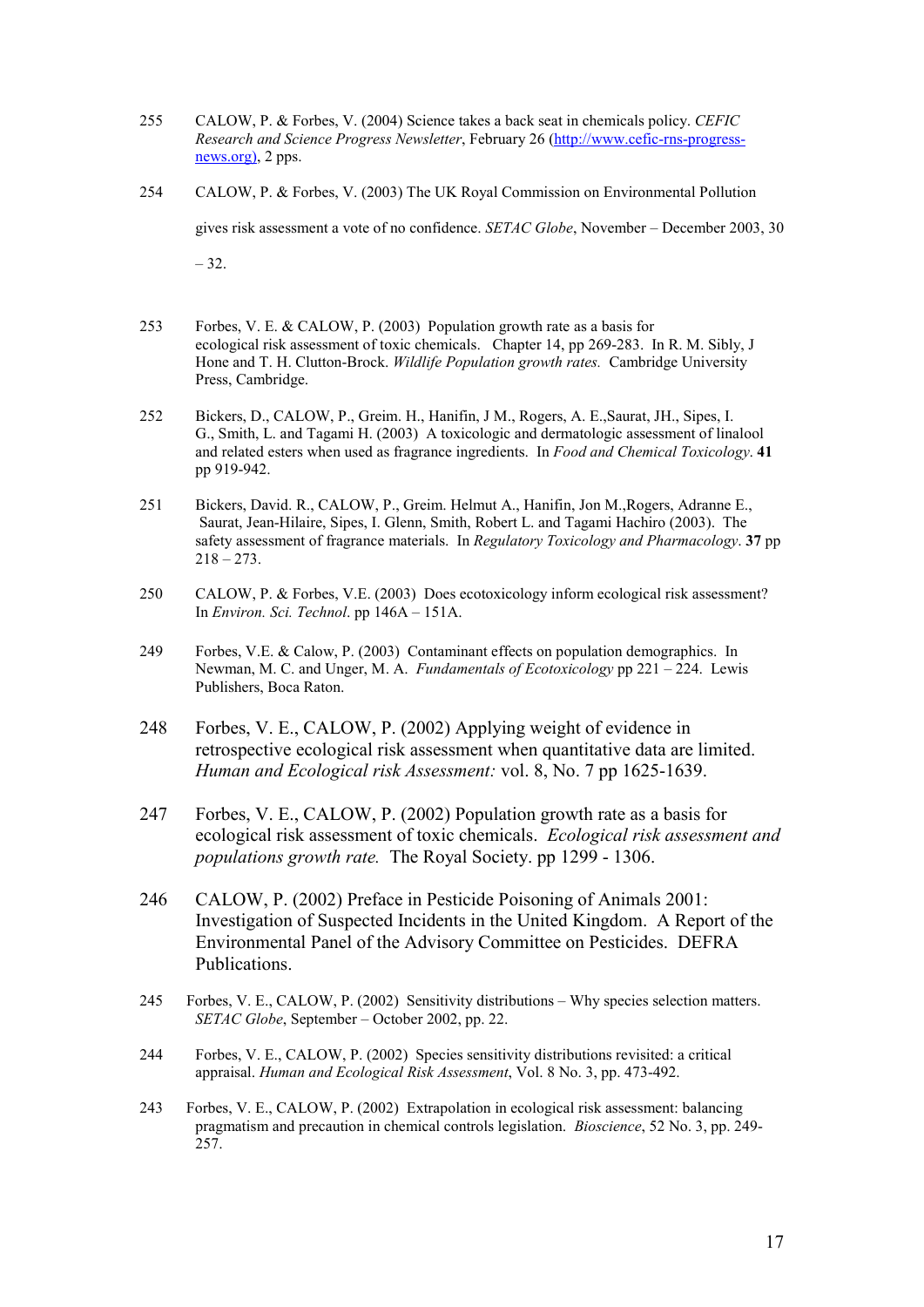- 242 Solbé, J., Holt, M. & CALOW, P. (2001) ILSI Europe Workshop on Assessing and Controlling Industrial Impacts on the Aquatic Environment: With Reference to Food Processing. *Ecotoxicology and Environmental Safety* **50**, 89 - 101.
- 241 CALOW, P. (2001) Preface in Pesticide Poisoning of Animals 2000: Investigation of Suspected Incidents in the United Kingdom. A Report of the Environmental Panel of the Advisory Committee on Pesticides. DEFRA Publications.
- 240 CALOW, P., Holloway L. & Owen, A. (2001) Ecodesign from the ground up. A step by step guide to green product development. *Shot in the Dark Publications.* ISBN 0-9541154-0-6.
- 239 CALOW, P. (2001) Scientific issues associated with implementing the proposed water framework directive – and challenges for the food industry. In: Assessing and Controlling Industrial Impacts on the Aquatic Environment with reference to food processing. *ILSI Europe Report Series, ILSI Press.* ISBN 1-57881-121-X.
- 238 Barnes, R. S. K., CALOW, P., Olive, P. J. W., Golding, D. W. & Spicer, J. I. (2001) *The Invertebrates: a synthesis.* Third edition. Blackwell Science, Oxford.
- 237 Forbes, V. E., CALOW, P. & Sibly, Richard, M. (2001) Toxicant impacts on density-limited populations: a critical review of theory, practice and results. *Ecological Applications*, 11 (4), pp. 1249 -57.
- 236 Forbes, V. E., CALOW, P. & Sibly, Richard, M. (2001) Are current species extrapolation models a good basis for ecological risk assessment? *Environmental Toxicology and Chemistry*, Vol. 20, No. 2, pp. 442-447.
- 235 CALOW, P. (2000) Preface in Pesticide Poisoning of Animals 1999: Investigation of Suspected Incidents in the United Kingdom. A Report of the Environmental Panel of the Advisory Committee on Pesticides. MAFF Publications.
- 234 Forbes, V. E. & CALOW, P. (2000) Role of risk assessment in pollution management; examples from the Malacca Straits. *In* Towards Sustainable Management of the Straits of Malacca. M. Shariff, F. M. Yusoff, N. Gopinath, H. M Ibrahim & R. A. Nik Mustapha (eds), p . 779-788. Malacca Straits Research and Development Centre (MASDEC), University Putra Malaysia, Serdang, Malaysia.
- 233 CALOW, P. (2000) Foreword in Recommendations from the Direct Toxicity Assessment (DTA) Demonstration Programme Steering Group to the Regulators.
- 232 CALOW, P. (2000) Critics of ecosystem health misrepresented. *Ecosystem Health*. Blackwell Science, Oxford. **6:1** Letter to the Editor.
- 231 Forbes, V. E., CALOW, P. (1999) *Environmental Risk Assessment Manual. A Practical Guide for Tropical Ecosystems.* MPP-EAS Technical Report 21. GEF/UNDP/IMO Regional Programme for the Prevention and Management of Marine Pollution in the East Asian Seas. Quezon City, Philippines. 88pp.

<span id="page-17-0"></span>-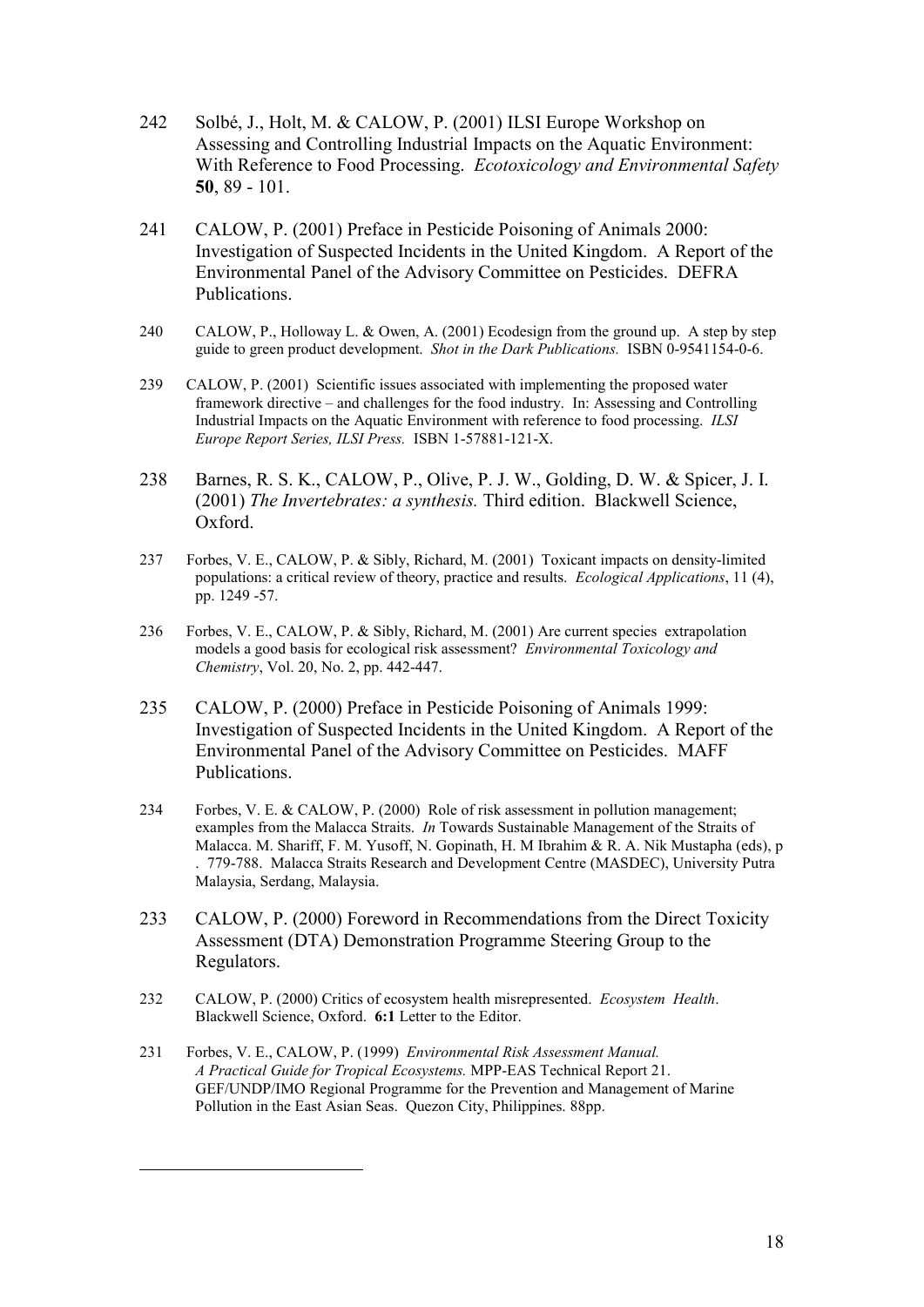230 CALOW, P. Nash, G (1999) Chairman's Report: OECD Workshop on the integration of socio-economic analysis in chemical risk management decision making. Environment Directorate. Organisation for Economic Co-operation and Development, Paris 1999.

229 Parker, E.D. et al. (inc. Calow, P) (1999) Stress in ecological systems. *Oikos*. **86:1** pp 179-184.

- 228 CALOW, P. (Ed) (1999) *The Concise Encyclopedia of Ecology.* Blackwell Science, Oxford.
- 227 CALOW, P. (Ed) (1999) *The Concise Encyclopedia of Environmental Management.* Blackwell Science, Oxford.
- 226 CALOW, P., Forbes, V.E. (1999). Is the per capita rate of increase a good measure of population-level effects in ecotoxicology? *Environmental Toxicology and Chemistry* Vol 18, No. 7**,** pp 1544-1556.
- 225 CALOW, P., Forbes, V.E. (1998). Costs of living with contaminants: implications for assessing low-level exposures. *Comments Toxicology* Vol 6, No. 4**,** pp 255-270.
- 224 CALOW, P. (1998) Introduction: The Chemical Challenge. *Environmental Monitoring and Assessment* **53**, pp 391-394.
- 223 CALOW, P. (1998). Foreword. In: *Genetics and Ecotoxicology.* First in the Series *Current Topics in Ecotoxicology and Environmental Chemistry* (Ed.V. E. Forbes) Taylor & Francis, Philadelphia. p.ix .
- 222 CALOW, P., Forbes, V.E. (1998). How do physiological responses to stress translate into ecological and evolutionary processes? *Comparative Biochemistry and Physiology* Part A **120,** pp 11-16.
- 221 CALOW, P. (Ed) (1998) *The Encyclopedia of Ecology & Environmental Management.* Blackwell Science, Oxford.
- 220 CALOW, P. (1998). Standards, science and the politics of chemical risk. In. *The Politics of Chemical Risk: Scenarios for a Regulatory Future*. Eds. Roland Bal and Willem Halffman. Kluwer Academic
- 219 CALOW, P. (1998). Ecological risk assessment: risk for what? How do we decide? *Ecotoxicology and Environmental Safety* **40,** pp 15-18.
- 218 CALOW, P. & Forbes, V.E. (1997). Science and subjectivity in the practice of ecological risk assessment. *Environmental Management*, 21 (6), 805-808.
- 217 CALOW, P. (Ed) (1997) The Handbook of Environmental Risk Assessment and Management: the Whats, Whys and Hows? In *Handbook of Environmental Risk Assessment and Management.* Blackwell Science, Oxford.

216 CALOW, P. (Ed) (1997) *The Handbook of Environmental Risk Assessment and Management.* Blackwell Science, Oxford.

215 CALOW, P. (Ed) (1997) *Handbook of Ecotoxicology.* Blackwell Science, Oxford.

<span id="page-18-1"></span><span id="page-18-0"></span>-

214 Forbes, V.E., Davis Parker Jr, E. & CALOW, P (1997). Are there advantages of having sex in novel environments? *Oikos* **80**, pp 411-416.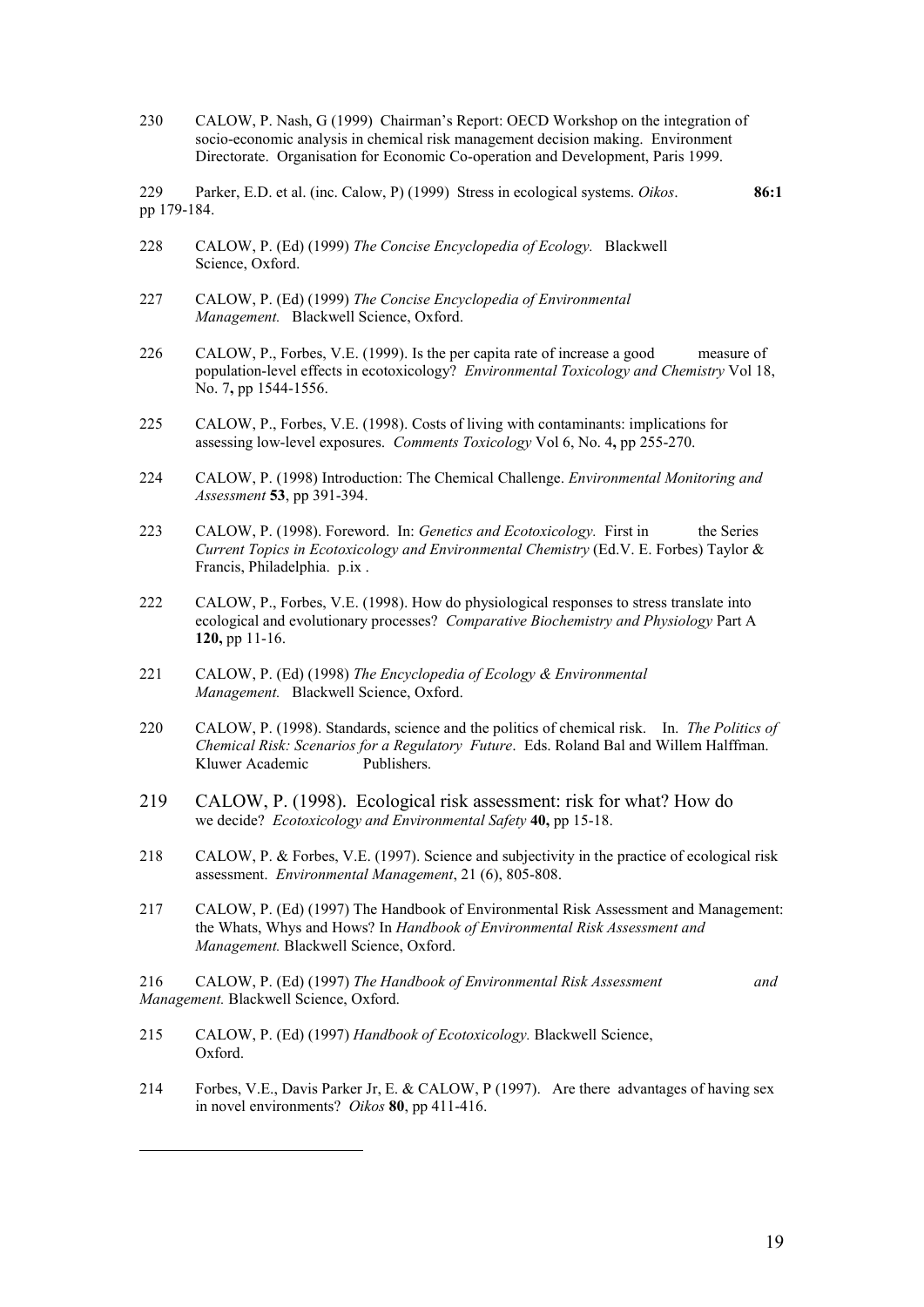- 213 Forbes, V.E. & CALOW, P (1997). Responses of aquatic organisms to pollutant stress: Theoretical and practical implications. *Environmental Stress, Adaptation and Evolution*. Eds. R Bijlsma and V Loeschcke. Birkhäuser Verlag Basel/Switzerland
- 212 CALOW, P., Sibly, R. M. & Forbes, V. (1997) Risk assessment on the basis of simplified lifehistory scenarios. *Environmental Toxicology and Chemistry* **16**, pp 1983-1989.
- 211 CALOW, P & Forbes, V.E. (1997). *Malacca Straits: Initial Risk Assessment.* Report for GEF/UNDP/IMO Regional Programme for the Prevention and Management of Marine Pollution in the East Asian Seas. MPP-EAS/Info/97/117.
- 210 CALOW, P (1997). Foreword by the Chairman. In: *ACHS: Fifth Annual Report*. HMSO. pp. 2-3.
- 209 CALOW, P (1997). *Controlling Environmental Risks from Chemicals. Principles and Practice*. John Wiley & Sons Ltd, Chichester, UK.
- 208 CALOW, P (1996). Long-term environmental concerns and their implications for the oil industry. In *Environmental Technology in the Oil Industry.* (Ed. Dr Stefen Orszulik) Blackie Academic & Professional. pp. 383-392.
- 207 CALOW, P (1996). Variability: noise or information in ecotoxicology? In *Environmental Toxicology and Pharmacology 2 (1996).* Elsevier .
- 206 CALOW, P (1996). Ecology in ecotoxicology: some possible rules of thumb. In *Ecotoxicology: Ecological Dimensions.* Authors Baird, D.J., Maltby, L. L., Greig-Smith, P.W., & Douben, P.E.T. Chapman & Hall pp. 5-12.
- 205 Forbes, V.E. & CALOW, P (1996). Costs of living with contaminants: implications for assessing low-level exposures. In: *BELLE Newsletter*. A publication of the Northeast Regional Environmental Public Health Center, University of Massachusetts.
- 204 CALOW, P. (1996). Chairman's conclusions. In: *Environmental Risk Assessment of Detergent Chemicals*. Proceedings of the A.I.S.E./CESIO Limelette III Workshop. p. 2. ISBN No.: 90-803038-1-X. A.I.S.E./CESIO, Brussels.
- 203 Petts, G. E. & CALOW, P. (1996). Fluvial hydrosystems: the physical basis. In: *River Flows and Channel Forms*. Selected extracts from the Rivers Handbook (Ed. G Petts & P Calow). Blackwell Science, Oxford. pp. 1-5.
- 202 Petts, G. E. & CALOW, P. (Eds) (1996) *River Flows and Channel Forms.*  Blackwell Science, Oxford.
- 201 Petts G E & CALOW P (1996). The nature of rivers. In: *River Restoration*. Selected extracts from the Rivers Handbook (Ed. G Petts & P Calow). Blackwell Science, Oxford. pp. 1-6.
- 200 Petts, G. E. & CALOW, P. (Eds) (1996) *River Restoration.* Blackwell Science, Oxford.
- 199 CALOW P & Petts G (1996). Introduction. In: *River Biota. Diversity and dynamics*. Selected extracts from the Rivers Handbook (Ed. G Petts & P Calow). Blackwell Science, Oxford. pp. 1-5.
- 198 Petts, G. E. & CALOW, P. (Eds) (1996) *River Biota. Diversity and dynamics.* Blackwell Science, Oxford.
- 197 Brooks A W, Maltby L, Saul A J & CALOW P (1996). A simple indoor artificial stream system designed to study the effects of toxicant pulses on aquatic organisms. *Wat. Res*., **30**, 285-290.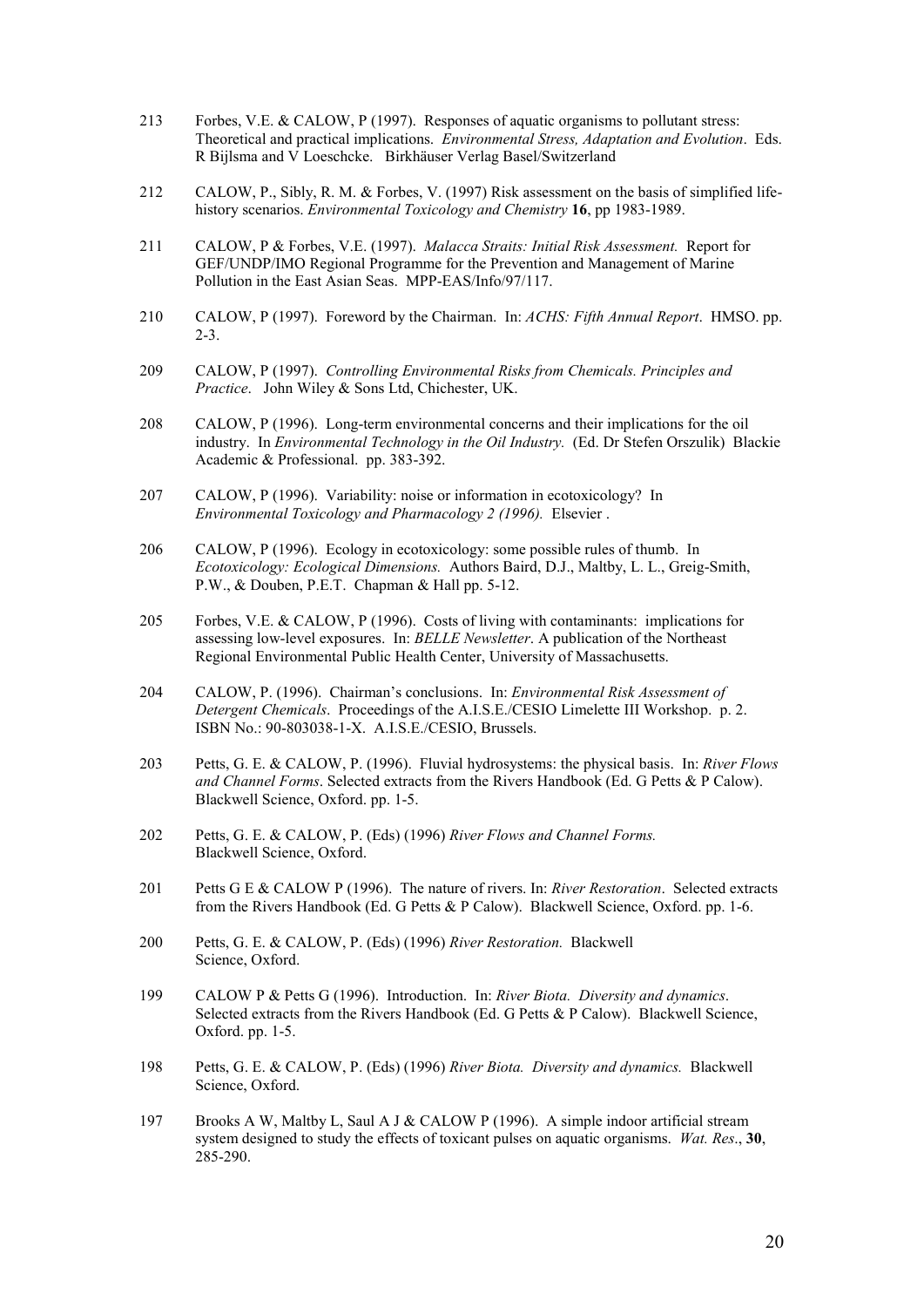- 196 CALOW P (1995). Foreword by the Chairman. In: *Risk-Benefit Analysis of Existing Substances.* Department of the Environment on behalf of the UK Government/Industry Working Group.
- 195 CALOW, P. (1995). *The Invertebrates: A new synthesis*. Portuguese edition. (with R.S.K. Barnes and P.J.W. Olive)
- 194 CALOW P (1995). Foreword by the Chairman. In: *ACHS: Fourth Annual Report*. HMSO. pp. iv-vi
- 193 CALOW P (1995). Risk assessment: principles and practice in Europe. *Australasian Journal of Ecotoxicology*, **1**, 11-14.
- 192 CALOW P (1995). Methods to assess the effects of chemicals on fresh waters. In:*Methods to assess the effects of chemicals on ecosystems*. (Ed. R A Linthurst, P Bourdeau & R G Tardiff). John Wiley & Sons Ltd. pp. 113-124.
- 191 Maltby, L., Boxall, A.B.A., Forrow, D.M., CALOW, P. & Betton, C.I. (1995). The effects of motorway runoff on freshwater ecosystems: 2. Identifying major toxicants. In *Environmental Toxicology and Chemistry,* **14**, 6, 1093-1101.
- 190 Maltby, L., Forrow, D.M., Boxall, A.B.A., CALOW, P. & Betton, C.I. (1995). The effects of motorway runoff on freshwater ecosystems: 1. Field Study. In *Environmental Toxicology and Chemistry,* **14**, 6, 1079-1092.
- 189 Allen Y, CALOW P & Baird D J (1995). A mechanistic model of contaminant-induced feeding inhibition in *Daphnia magna*. *Environmental Toxiciology and Chemistry*, **14**, 1625- 1630.
- 188 CALOW P (1995). Ecosystem health a critical analysis of concepts. In: *Evaluating and monitoring the health of large-scale ecosystems*. (Eds. D J Rapport, C L Gaudet, P Calow). Springer-Verlag, Berlin. pp. 33-41.
- 187 Dearden J C, CALOW P & Watts C (1994). A predictable response? *Chemistry in Britain*, October, 823-826.
- 186 CALOW P (1994) From physiological ecology to population and evolutionary ecology with speculation on the importance of storage processes. In: *Individuals, Populations and Patterns in Ecology*, (Ed. S R Leather, A D Watt, N J Mills & K F A Walters). pp. 349 - 358. Intercept, Andover, Hampshire.
- 185 Barber, I, Baird D J & CALOW P (1994). Effect of cadmium and ration level on oxygen consumption, RNA concentration and RNA-DNA ratio in two clones of *Daphnia magna* Straus. *Aquatic Toxicology*, **30**, 249-258.
- 184 CALOW P (1994). Ecotoxicology: What are we trying to protect? *Environmental Toxicology and Chemistry*, **13**, 1549.
- 183 BroRasmussen, F, CALOW, P. and 10 other members of the Ecotoxicity Section of CSTE/EEC. EEC water quality objectives for chemicals dangerous to aquatic environments (List 1). *Reviews of Environmental Contamination and Toxicology*, **137**, 83-110.
- 182 CALOW, P (1994). Overview with Observations on Risk Assessment and Management. In: *Handbook of Ecotoxicology*, Vol. II (Ed. P. Calow). Blackwell Scientific, Oxford. pp. 1-4.
- 181 CALOW, P (1994). Ed. *Handbook of Ecotoxicology*. Vol. II. Blackwell Scientific Publications, Oxford.
- 180 Graca M A S, Maltby L & CALOW P (1994). Comparative ecology of *Gammarus pulex* (L) and *Asellus aquaticus* (L). II: Fungal preferences. *Hydrobiologia*, **281**, 163-170.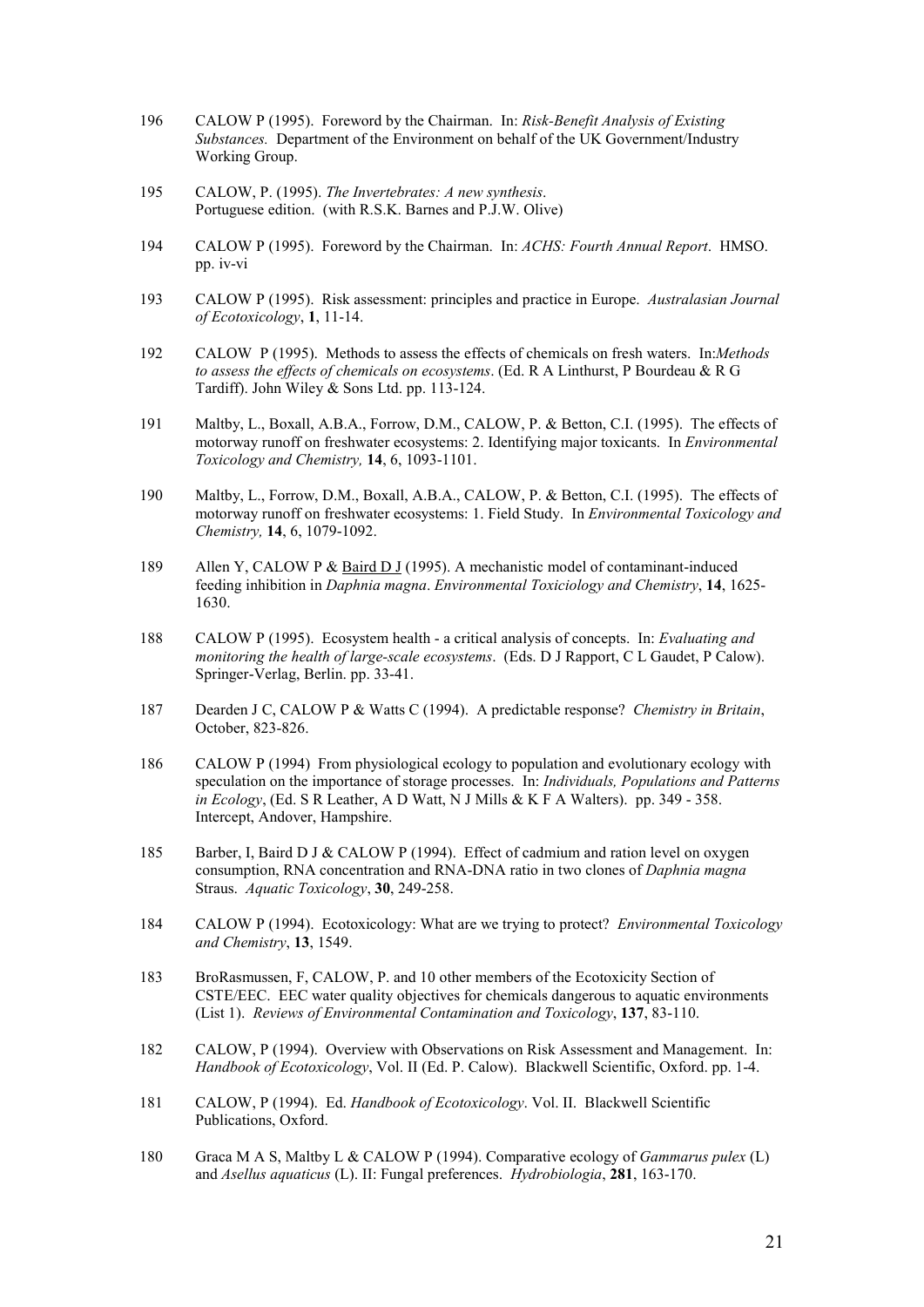- 179 Graca, M A S, Maltby, L & CALOW, P (1994). Comparative ecology of *Gammarus pulex* (L) and *Asellus aquaticus* (L). I: population dynamics and microdistribution. *Hydrobiologia*, **281**, 155-162.
- 178 CALOW, P & Petts, G E (1994) Eds. *The Rivers Handbook*. Vol. II. Blackwell Scientific Publications, Oxford.
- 177 Suckling, C W & CALOW P (+ 14 other members of Study Group) (1994). *Pollutant Control Priorities in the aquatic environment. Scientific Guidelines for Management*. Report of a Royal Society Study Group. Royal Society, London. 139pp.
- 176 Graca, M A S, Maltby, L & CALOW, P (1993). Importance of fungi in the diet of *Gammarus pulex* and *Asellus aquaticus*. II. Effects on growth, reproduction and physiology. *Oecologia*, **96**, 304-309.
- 175 Graca, M.A.S., Maltby, L. & CALOW, P. (1993). Importance of fungi in the diet of *Gammarus pulex* and *Asellus aquaticus*. I: feeding strategies. *Oecologia*, **93**, 139-144.
- 174 CALOW, P. (1993). Hazards and risks in Europe: Challenges for ecotoxicology. *Environmental Toxicology and Chemistry*, **12**, 1519-1520.
- 173 CALOW, P. (1993). Ecosystems not optimized. *Journal of Aquatic Ecosystem Health*, **2**, 55.
- 172 Naylor, C., Badley, M.C. & CALOW, P. (1993). Freeze-dried *Chlorella vulgaris* as food for *Daphnia magna* Straus in toxicity testing. *Ecotoxicology and Environmental Safety*, **25**, 166- 172.
- 171 CALOW, P. (1993). General Principles and Overview. In: *Handbook of Ecotoxicology*. Vol. I. (Ed. P. Calow). pp. 1-5.
- 170 CALOW, P (1993) Ed. *The Handbook of Ecotoxicology*, Vol. 1. Blackwell Scientific Publications, Oxford.
- 169 Bradley, M.C., Naylor, C., CALOW, P., Baird, D.J., Barber, I. & Soares, A.M.V.M. (1993). Reducing variability in *Daphnia* Toxicity Tests - A case for further standardization. In: *Progress in Standardization of Aquatic Toxicity Tests*. (Ed. A.M.V.M. Soares & P. Calow). Lewis Publishers. pp. 57 -50.
- 168 Soares, A.M.V.M. & CALOW, P. (1993). Seeking standardization in ecotoxicology. In: *Progress in Standardization of Aquatic Toxicity Tests*. (Ed. A.M.V.M. Soares & P. Calow). Lewis Publishers. pp. 1-6.
- 167 Soares, A.M.V.M. & CALOW, P. (1993) Ed. *Progress in Standardisation of Aquatic Toxicity Tests*. Lewis Publishers, Boca Raton. 208pp.
- 166 Barnes, R.S.K., CALOW, P. & Olive, P.J.W. (1993). *The Invertebrates: A new synthesis*. 2nd Edition. Blackwell Scientific Pubs, Oxford.
- 165 Stuhlbacher, A., Bradley, M.C., Naylor, C. & CALOW, P. (1993). Variation in the development of cadmium resistance in *Daphnia magna* Straus; effect of temperature, nutrition, age and genotype. *Environmental Pollution*, **80**, 153-158.
- 164 CALOW, P. (1993) Foreword by Chairman. In *ACHS Third Annual Report*. HMSO, pp vvii.

163 CALOW, P. (1992) Lifecycle Assessment (LCA). In *The Directory of Environmental Technology Environment Solutions.* The Industrial Development Office, University of York, York, UK. pp 110-113. ISBN 0 9520031 0 4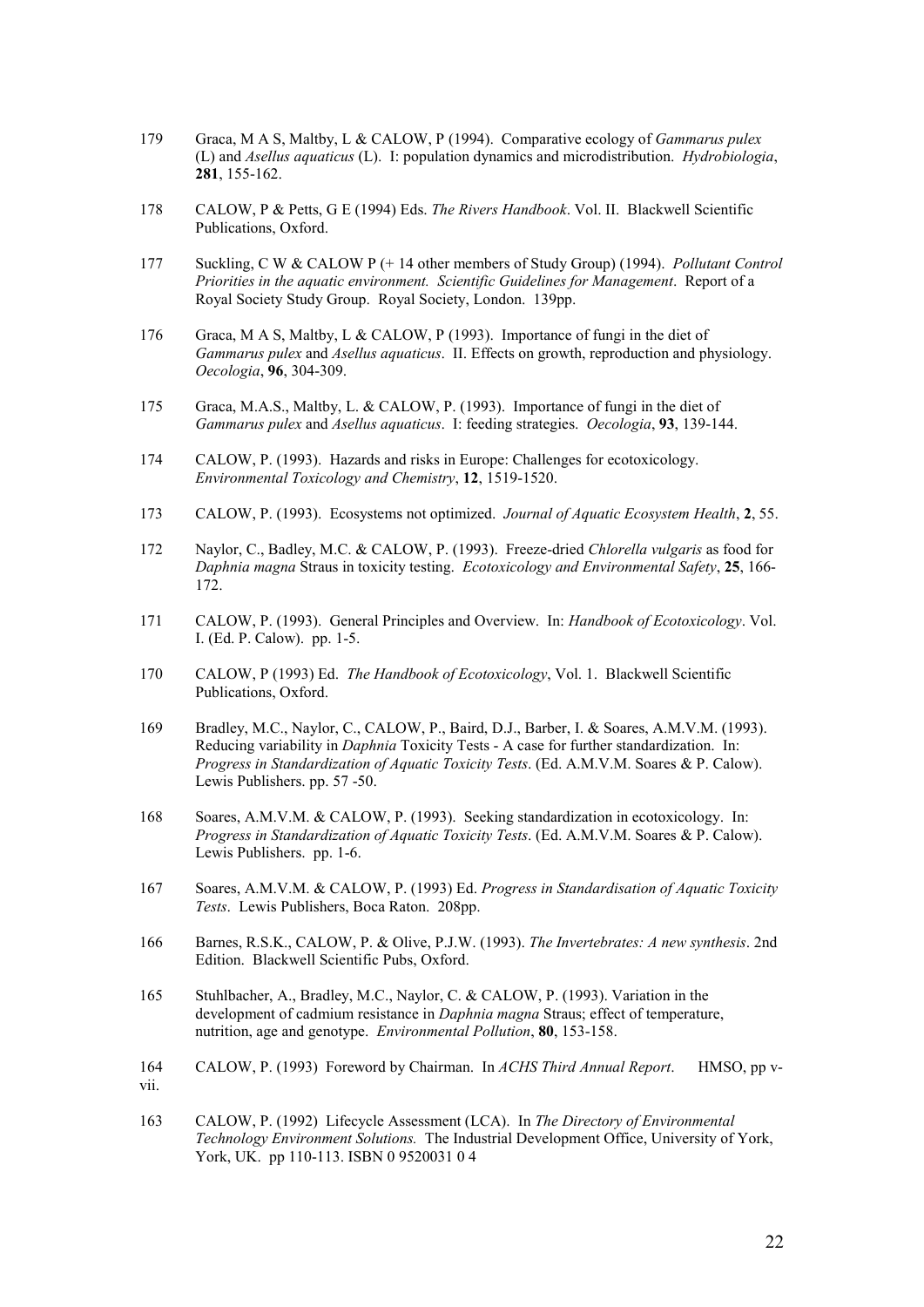- 162 Barnes, R.S.K., CALOW, P. & Olive, P.J.W. (1992). *The Invertebrates. A New Synthesis*. Mir, Moscow [Russian Translation].
- 161 Barlow, S.M., Bridges, J.W., CALOW, P. *et al*. (1992). Toxicity, Toxicology and Nutrition. In: *Risk: Analysis, Perception and Management*. Report of a Royal Society Study Group. The Royal Society, London. pp. 35-65.
- 160 CALOW, P. & Riley, H. (1992). Leeches: an adaptational approach to their ecology and physiology. In: *Ecology Projects*. (Ed. D. Harding). Institute of Biology. pp. 68-78.
- 159 CALOW, P. (1992). Energy Budgets. In: *The Rivers Handbook Vol. 1*. (Eds. P. Calow & G. Petts). Blackwell Scientific Publications, Oxford. pp. 370-378.
- 158 CALOW, P & Petts, G (1992) Eds. *The Rivers Handbook*, Vol. 1. Blackwell Scientific Publications.
- 157 Naylor, C., Cox, E.J., Bradley, M.C., & CALOW, P. (1992). Effect of differing maternal food ration on susceptibility of *Daphnia magna* Straus neonates to toxic substances. *Aquatic Toxicology,* **24**, 75-82.
- 156 Cox, E.J., Naylor, C. & CALOW, P. (1992). Frozen algae as food for *Daphnia magna* Straus in toxicity testing. *Env. Ecotox. & Safety*, **24**, 58-62.
- 155 Stuhlbacher, A., Bradley, M.C., Naylor, C. & CALOW, P. (1992). Induction of cadmium tolerance in two clones of *Daphnia magna* Straus. *Comp. Biochem. Physiol*., **101**, 571-577.
- 154 Perrin, N., Baird, D.J. & CALOW, P. (1992). Resource allocation, population dynamics and fitness: some experiments with *Daphnia magna* Straus. *Arch. Hydrobiol*., **123**, 431-449.
- 153 Glazier, D.S. & CALOW, P. (1992). Energy allocation rules in *Daphnia magna*: Clonal and age differences in the effects of food limitation. *Oecologia*, **90**, 540-549.
- 152 McKenzie, J.D., CALOW, P. *et al*., (1992). Effects of temperature on the anaesthetic potency of halothane, enflurane and ethanol in *Daphnia magna* (Cladocera: Crustacea). *Comp. Biochem. Physiol*., **1**, 15-19.
- 151 McKenzie, J.D., CALOW, P. & Nimmo, W.S. (1992). Effects of inhalational general anaesthetics on intact *Daphnia magna* (Cladocera: Crustacea). *Comp. Biochem. Physiol*., **1**, 9-13.
- 150 Soares, A.M.V.M., Baird, D.J. & CALOW, P. (1992). Interclonal variation in the performance of *Daphnia magna* Straus in chronic bioassays. *Environmental Toxicology and Chemistry*, **11**, 1477-1483.
- 149 Naylor, C., Bradley, M.C. & CALOW, P. (1992). Effect of algal ration quality and method of quantification - on growth and reproduction of *Daphnia magna*. *Arch. Hydrobiol*., **125**, 311-321.
- 148 CALOW, P.(1992). The three Rs of ecotoxicology. *Functional Ecology*, **6**, 617-619.
- 147 CALOW, P. (1992). Can ecosystems be healthy? Critical consideration of concepts. *Journal of Aquatic Ecosystem Health*, **1**, 1-5.
- 146 CALOW, P. (1992). Foreword by Chairman. In *ACHS, Second Annual Report,* HMSO. pp. v-vii.
- 145 Sibly, R.M., Linton, L. & CALOW, P. (1991). Testing life-cycle theory by computer simulation. II. Bet-hedging revisited. *Comput. Biol. Med*., **5**, 357-367.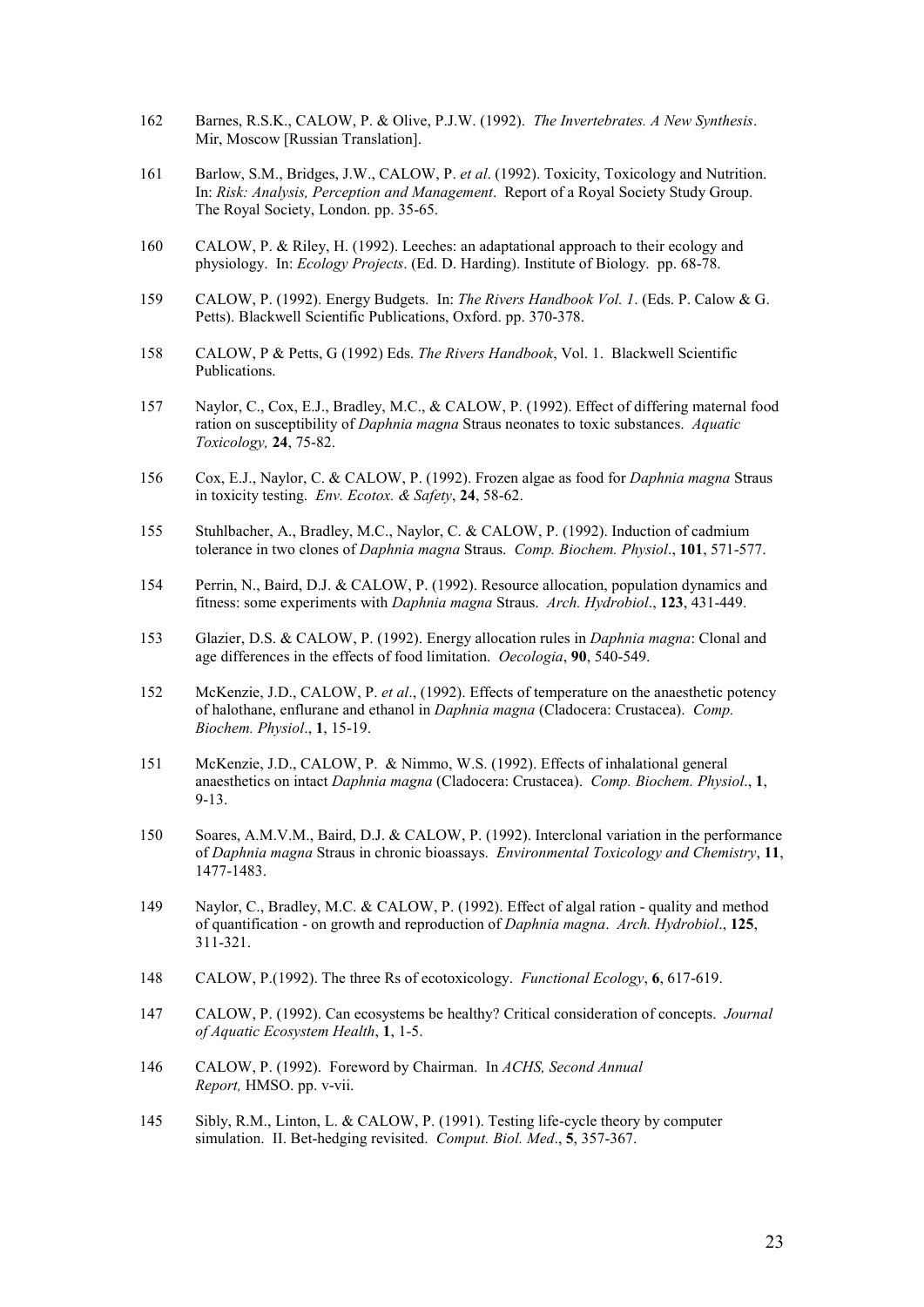- 144 Linton, L., Sibly, R.M. & CALOW, P. (1991). Testing life-cycle theory by computer simulation. I. Introduction of genetical structure. *Comput. Biol. Med*., **5**, 345-355.
- 143 Romero, R., Baguna, J. & CALOW, P. (1991). Intraspecific variation in somatic cell turnover and regenerative rate in the freshwater planarian *Dendrocoelum lacteum*. *Invertebrate Reproduction and Development*, **20**, 107-113.
- 142 Bradley, M.C., Baird, D.J. & CALOW, P. (1991). Mechanisms of energy allocation to reproduction in the cladoceran *Daphnia magna* Straus. *Biol. Journal of the Linnean Society*, **44**, 325-333.
- 141 Baird, D.J., Barber, I. Bradley, M., Soares, A.M.V.M. & CALOW, P. (1991). A comparative study of genotype sensitivity to acute toxic stress using clones of *Daphnia magna* Straus. *Ecotoxicology and Environmental Safety*, **21**, 257-265.
- 140 Baird, D.J., Barber, I., Soares, A.M.V.M. & CALOW, P. (1991) An early life-stage test with *Daphnia magna* Straus: An alternative to the 21-Day chronic test? *Ecotoxicology and Environmental Safety*, **22**, 1-7.
- 139 Bradley, M.C., Perrin, N. & CALOW, P. (1991). Energy allocation in the cladoceran *Daphnia magna* Straus, under starvation and refeeding. *Oecologia*, **86**, 414-418.
- 138 Boon, P.J., CALOW, P. & Petts, G.E. (1991). Eds. *River Conservation and Management*. John Wiley & Sons, Chichester. 470pp.
- 137 CALOW, P. (1991). Physiological costs of combating chemical toxicants: Ecological implications. *Comp. Biochem. Physiol*., **100**, 3-6.
- 136 CALOW, P. (1991). Foreword by the Chairman. In *ACHS First Annual Report.* HMSO. pp iv-vii.
- 135 CALOW, P. *et al*., (1990). River Water Quality. *BES Ecological Issues*, **1**, FSC, Shrewsbury.
- 134 Perrin, N., Bradley, M.C. & CALOW, P. (1990). Plasticity of storage allocation in *Daphnia magna*. *Oikos*, **59**, 70-74.
- 133 Barnes, R.S.K., CALOW, P. & Olive, P.J.W. (1990). *The Invertebrates: a new synthesis*. Italian edition.
- 132 CALOW, P. (1990). Whole organisms. *Journal of Marine Biology*, **70**, 660.
- 131 Barber, I., Baird, D.J. & CALOW, P. (1990). Clonal variation in general responses of *Daphnia magna* Straus to toxic stress. II. Physiological effects. *Functional Ecology*, **4**, 409- 414.
- 130 Baird, D.J., Barber, I. & CALOW, P. (1990). Clonal variation in general responses of *Daphnia magna* Straus to toxic stress. I. Chronic life-history effects. *Functional Ecology*, **4**, 399-407.
- 129 CALOW, P. & Sibly, R.M. (1990). A physiological basis of population processes: ecotoxicological implications. *Functional Ecology*, **4**, 283-288.
- 128 Jepson, P.C., Walker, C. & CALOW, P. (1990). Eds. *New Horizons in Ecotoxicology*. British Ecological Society/Blackwell Scientific Publications, Oxford.
- 127 CALOW, P. (1990). Preface to *Current Advances in Ecological and Environmental Sciences*. Vol. 16, No. 1. Pergamon Press, Oxford and New York.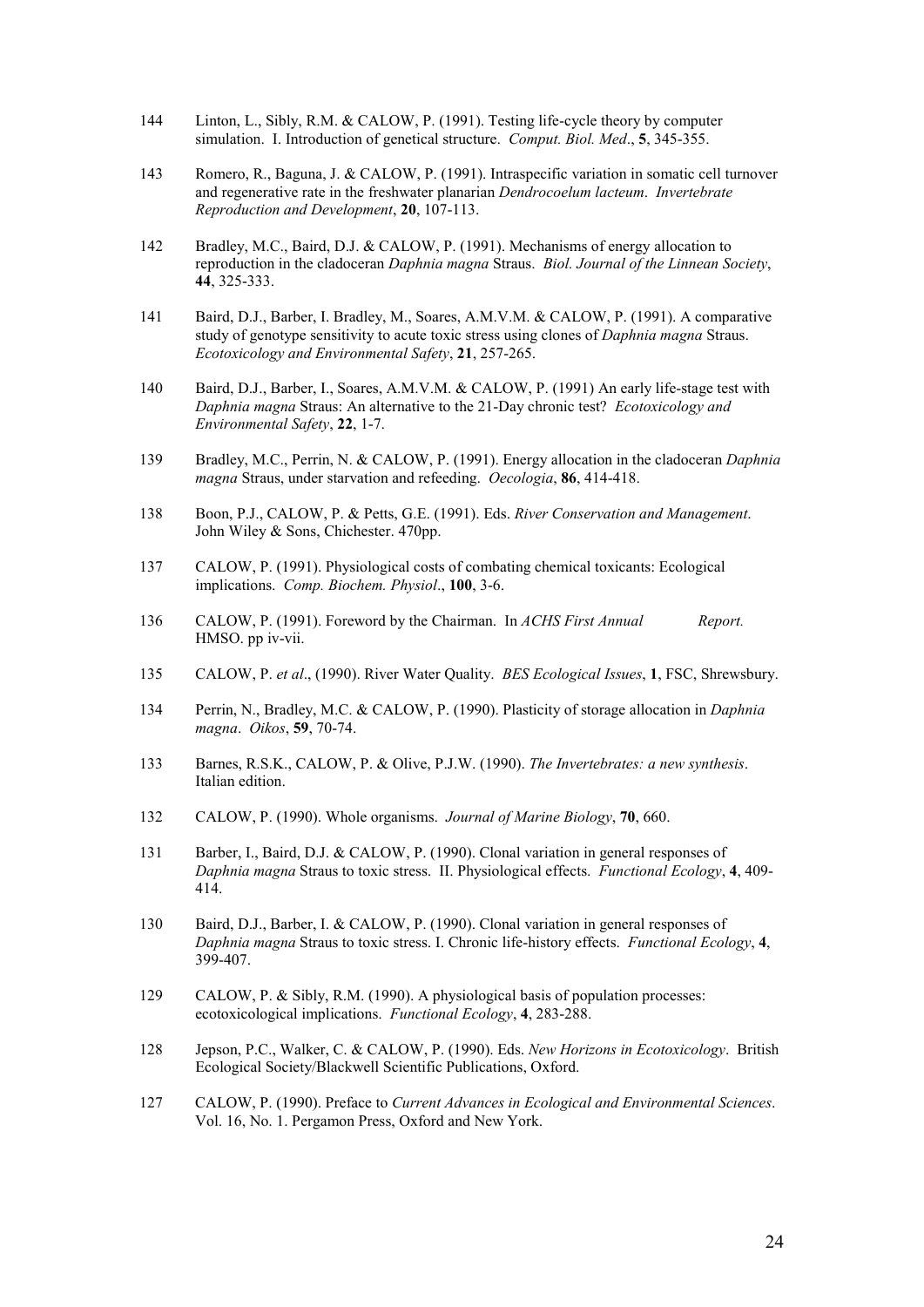- 126 Naylor, C., Pindar, L. & CALOW, P. (1990). Inter- and intraspecific variation in sensitivity to toxins; the effect of acidity and zinc on the freshwater crustaceans *Asellus aquaticus* (L.) and *Gammarus pulex* (L). *Water Research*, **24**, 757-762.
- 125 CALOW, P. (1990). Field deployment of a scope for growth assay involving *Gammarus pulex*, a freshwater benthic invertebrate. *Ecotoxicology and Environmental Safety*, **19**, 292- 300.
- 124 Maltby, L., Naylor, C. & CALOW, P. (1990). Effect of stress on a freshwater benthic detritivore: scope for growth in *Gammarus pulex*. *Ecotoxicology and Environmental Safety*, **19**, 285-291.
- 123 Lam, P.K.S. & CALOW, P. (1990). Interpopulation variation in juvenile survival and growth rates of *Lymnaea peregra* (Gastropoda: Pulmonata); temperature at recruitment as a selection pressure? *J. Moll. Stud*., **56**, 17-23.
- 122 Milne, I.S. & CALOW, P. (1990). Costs and benefits of brooding in glossiphoniid leeches with special reference to hypoxia as a selection pressure. *Journal of Animal Ecology*, **59**, 41- 46.
- 121 Maltby, L & CALOW P (1989) The application of bioassays in the resolution of environmental problems; past, present, future. *Hydrobiologia*, **186/189**, 65-76.
- 120 Naylor, C., Maltby, L. & CALOW, P. (1989). Scope for growth in *Gammarus pulex*, a freshwater benthic detritivore. *Hydrobiologia*, **188/189**, 517-523.
- 119 McKenzie, J.D., CALOW, P. & Nimmo, W.S. (1989). A model to test the potency of inhalation anaesthetics. *British Journal of Anaesthesia*, **63**, 489-491.
- 118 Baird, D.J., Barber, I., Bradley, M., CALOW, P. & Soares, A.M.V.M. (1989). The *Daphnia* bioassay: a critique. *Hydrobiologia*, **188/189**, 403-406.
- 117 CALOW, P. (1989). The choice and implementation of environmental bioassays. *Hydrobiologia*, **188/189**, 61-64.
- 116 CALOW, P. (1989). Intraspecific life-history variation in *Lymnaea peregra* (Gastropoda: Pulmonata). II. Environmental or genetic variance? *J. Anim. Ecol*., **58**, 589-602.
- 115 Lam, P.K.S. & CALOW, P. (1989). Intraspecific life-history variation in *Lymnaea peregra* (Gastropoda: Pulmonata). I. Field study. *J. Anim. Ecol*., **58**, 571-588.
- 114 CALOW, P. (1989). River quality. *Biologist*, **36**, 169-170.
- 113 CALOW, P. (1989). Proximate and ultimate responses to stress in biological systems. *Biol. J. Linnean Soc*., **37**, 173-181.
- 112 Sibly, R.M. & CALOW, P. (1989). A life-cycle theory of responses to stress. *Biol. J. Linnean Soc*., **37**, 101-116.
- 111 CALOW, P. & Berry, R.J. (1989). (Eds) *Evolution, Ecology and Environmental Stress*. Academic press, London. pp.187.
- 110 CALOW, P. (1989). Are individual production rates optimized by natural selection? In: *Energy Transformations in Cells and Organisms*. (Ed. W. Wieser & E. Gnaiger). Verlag, Stuttgart, New York. 264-269.
- 109 CALOW, P. (1989). Strains of stress. *Evolutionary Trends in Plants*, **3**, 13-15.
- 108 CALOW, P. (1989). Ecotoxicology? *J. Zool. Lond*., **218**, 701-704.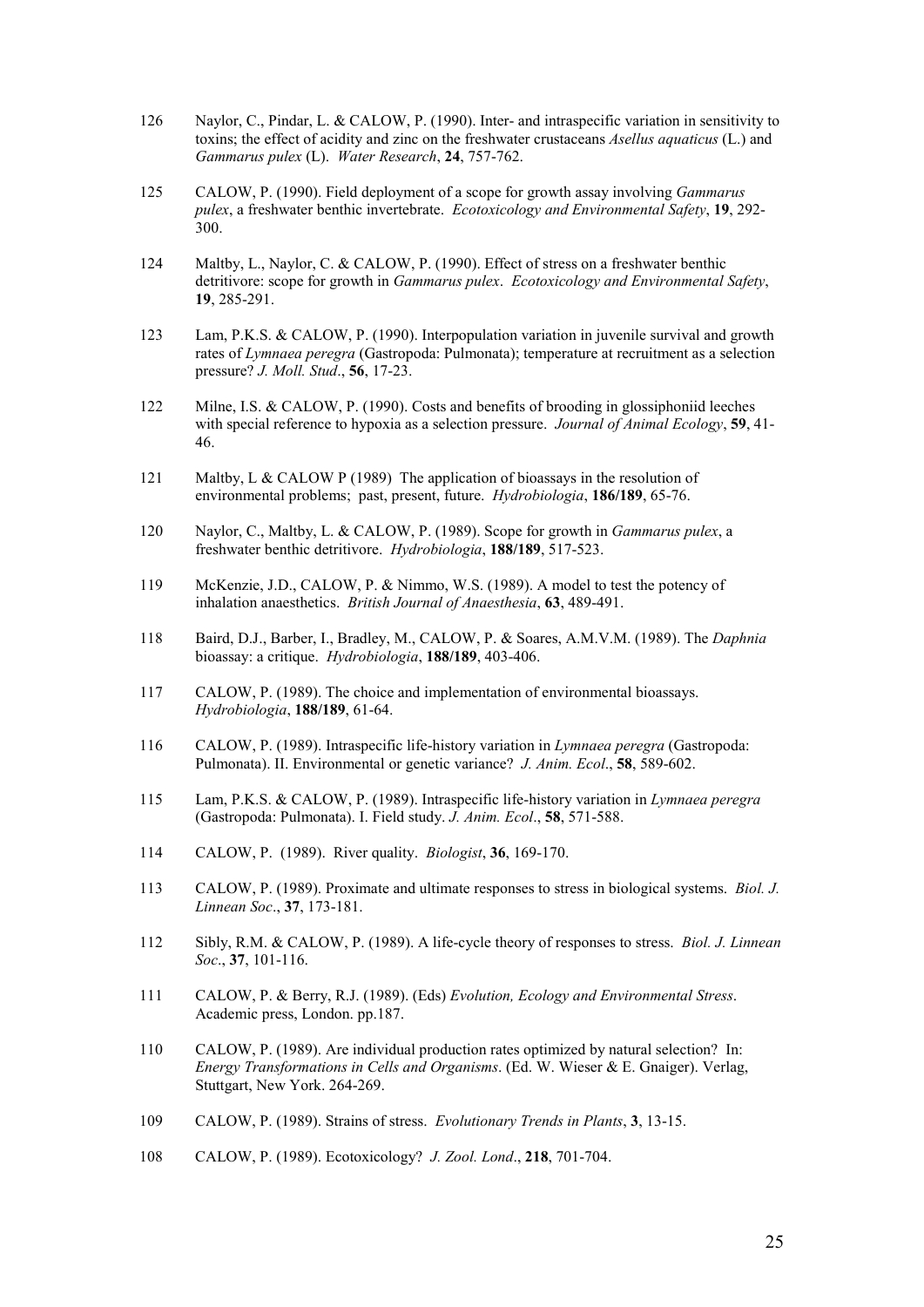- 107 CALOW, P. & Lehtinen, K.J. (1988). Are ecotoxicological tests ecologically relevant? In: *Proc. First European Conference on Ecotoxicology, Copenhagen*. (Eds. H. Lokke, H. Tyle & F. BroRasmussen). Polytenish Forlag, Odense. pp. 257-258.
- 106 Baird, D.J., Soares, A.M.V.M., Girling, A., Barber, I., Bradley, M.C. & CALOW, P. (1988). The long-term maintenance of *Daphnia magna* Straus for use in ecotoxicity tests: problems and prospects. In: *Proc. First European Conference on ecotoxicology, Copenhagen*. (Eds. H. Lokke, H. Tyle & F. BroRasmussen). Polytenish Forlag, Odense. pp. 144-148.
- 105 CALOW, P. (1988). Physiological ecotoxicology; theory, practice and application. In: *Proc. First European Conference on Ecotoxicology, Copenhagen*. (Eds. H. Lokke, H. Tyle & F. BroRasmussen. Polytenish Forlag, Odense. pp. 23-35.
- 104 Pethen, R.W. & CALOW, P. (1988). Zoology graduates of 1980 where are they now? *Biologist*, **35**, 126-128.
- 103 Lam, P.K.S. & CALOW, P. (1988). Some observations on the number and packaging of eggs of *Lymnaea peregra* (Muller) (Gastropoda: Pulmonata). *J. Moll. Stud*., **54**, 357-359.
- 102 Lam, P.K.S. & CALOW, P. (1988). Differences in the shell shape of *Lymnaea peregra* (Muller) (Gastropoda: Pulmonata) from lotic and lentic habitats; environmental or genetic variance? *J. Moll. Stud*., **54**, 197-207.
- 101 CALOW, P. (1988). Towards a definition of functional ecology. (Japanese translation). *Communications from the Institute of Genetic Ecology, Tohuku University*, **7**, No. 2 & 3, 4-8.
- 100 CALOW, P. (1988). Towards a definition of functional ecology. (Japanese translation). *Communications from the Institute of Genetic Ecology, Tohoku University*, **7**, No. 2, 1-8.
- 99 Sibly, R., CALOW, P. & Smith, R.H. (1988). Optimal size of seasonal breeders. *J. theor. Biol*., **133**, 13-21.
- 98 Barnes, R.S.K., CALOW, P. & Olive, P.J.W. (1988). *The Invertebrates: A New Synthesis*. Blackwell Scientific Publications.
- 97 Wrona, F.J. & CALOW, P. (1988). Optimal feeding in a freshwater sit-and-wait predator, *Alboglossiphonia heteroclita* (L.) (Hirudinoidea : Glossiphoniidae). *Functional Ecology*, **2**, 171-175.
- 96 CALOW, P. (1988). *Quo vadis*? *Functional Ecology*, **1**, 113-114.
- 95 CALOW, P. (1987). Zoology adapts to meet the market. *New Scientist*, **116**, 39-40.
- 94 CALOW, P. (1987). Energetics of Platyhelminthes and Rhynchocoela. In: *Animal Energetics*. (Ed. Pandian and Vernberg). Academic Press.
- 93 CALOW, P. & Sibly, R.M. (1987). Conflicting predictions concerning clonal reproduction? *Functional Ecology*, **2**, 161-163.
- 92 Sibly, R.M. & CALOW, P. (1987). Growth and resource allocation. In: *Evolutionary Physiological Ecology*. (Ed. P. Calow). Cambridge University Press. 37-52.
- 91 CALOW, P. (1987). Evolutionary physiological ecology? In: *Evolutionary Physiological Ecology*. (Ed. P. Calow). Cambridge University Press. 1-5.
- 90 CALOW, P. (1987). Ed. *Evolutionary Physiological Ecology*. Cambridge University Press.
- 89 CALOW, P. (1987). Fact and theory an overview. In: *Cephalopod Life Cycles* vol. II. (Ed. P. Boyle). Academic Press, London. 351-365.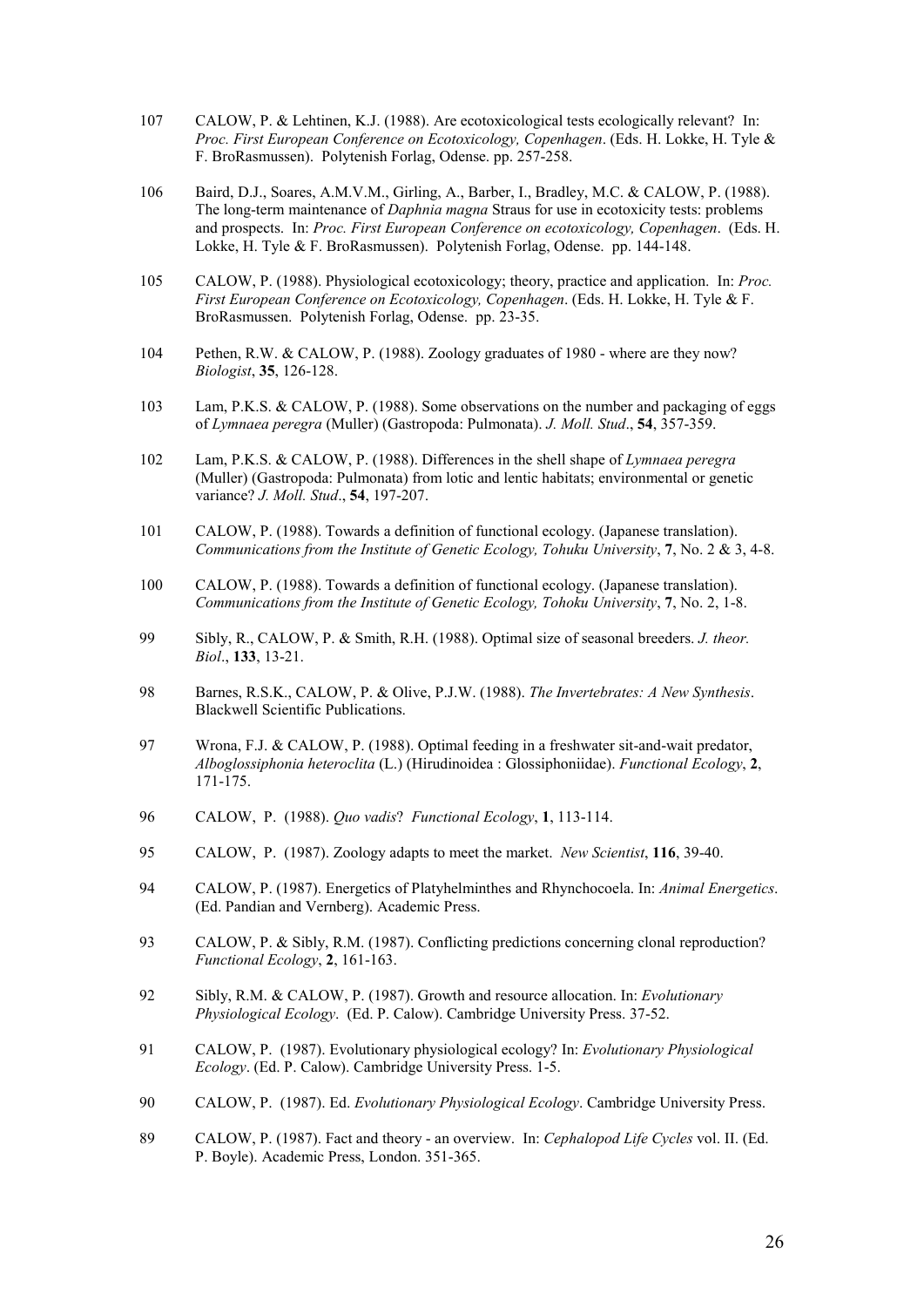- 88 Maltby, L., CALOW, P., Cosgrove, M. & Pindar, L. (1987). Adaptation to acidification in aquatic invertebrates; speculation and preliminary observations. *Annls. Soc. r. Zool. Belg*., **117**, 105-115.
- 87 Maltby, L., Snart, J.O.H. & CALOW, P. (1987). Acute toxicity tests on the freshwater isopod, *Asellus aquaticus* using FeSO4.7H2O, with special reference to techniques and the possibility of intraspecific variation. *Environmental Pollution*, **43**, 271-279.
- 86 Sibly, R. & CALOW, P. (1987). Ecological compensation a complication for testing lifehistory theory. *J. Theor. Biol*., **125**, 177-186.
- 85 Bladon, T. & CALOW, P. (1987). Effects of ration and temperature on reproduction of a semelparous and an iteroparous triclad. *Int. J. Invert. Rep. & Dev*., **11**, 323-333.
- 84 CALOW, P. (1987). Physiological ecotoxicology. *B.E.S. Bulletin*, **2**, 71-73.
- 83 CALOW, P. (1987). Complex life cycles made simple? *Trends in Ecology and Evolution*, **3**, 60-61.
- 82 Sibly, R. & CALOW, P. (1986). Why breeding earlier is always worthwhile. *Journal of Theoretical Biology*, **123**, 311-319.
- 81 CALOW, P. (1986). Towards a definition of functional ecology. *Functional Ecology*, **1**, 57- 61.
- 80 Sibly, R. & CALOW, P. (1986). *Physiological Ecology of Animals: An Evolutionary Approach*. Blackwell Scientific Pubs. Oxford.
- 79 CALOW, P. (1986). Biochemical and physiological homologies. In: *Collins Encyclopedia of Animal Evolution*. (Ed. R. Peberdy & P. Gardner). Equinox, Oxford.
- 78 Maltby, L. & CALOW, P. (1986). Intraspecific life-history variation in *Erpobdella octoculata* (Hirudinea: Erpobdellidae). II. Testing theory on the evolution of semelparity and iteroparity. *Journal of Animal Ecology*, **55**, 739-750.
- 77 Maltby, L. & CALOW, P. (1986). Intraspecific life-history variation in *Erpobdella octoculata* (Hirudinea: Erpobdellidae). I. Field study. *Journal of Animal Ecology*, **55**, 721-738
- 76 CALOW, P. (1986). *Evolutionary Principles*. Russian Edition. Transl. to Russian by T. Dneprovsky, with Foreword by B.M. Mednikov. Mir, Moscow.
- 75 Wrona, F.J., CALOW, P., Ford, I., Baird, D.J. & Maltby, L. (1986). Estimating the abundance of stone-dwelling organisms: a new method. *Canadian Journal of Fisheries and Aquatic Sciences*, **43**, 2025-2035.
- 74 CALOW, P. & Read, D.A. (1986). Ontogenetic patterns and phylogenetic trends in freshwater flatworms (Tricladida); constraint or selection? *Hydrobiologia*, **132**, 263-272.
- 73 CALOW, P. & Calow, L.J. (1985). Ecology, ontogeny and reproductive biology of *Sinotaia quadrata*, a viviparity prosobranch, with special reference to the costs of brooding. In: *Proc. Second Int. Workshop on Malacofauna of Hong Kong* (1983). (Eds. B. Morton & D. Dudgeon). pp. 479-489. Hong Kong University Press.
- 72 Rossi, L. & CALOW, P. (1985). Role of macroinvertebrates and microfungi in the transfer of 32p along detritus food chains in rivers. *Proc. Acad. Nazionale Dei Lincei*, **77**, 53-57.
- 71 CALOW, P. (1985). Causes de la mort i costos d'autoproteccio. In: *Biologia Avui*. (Ed. R. Gonzales). pp. 63-81. Fundacio Caiza De Pensions.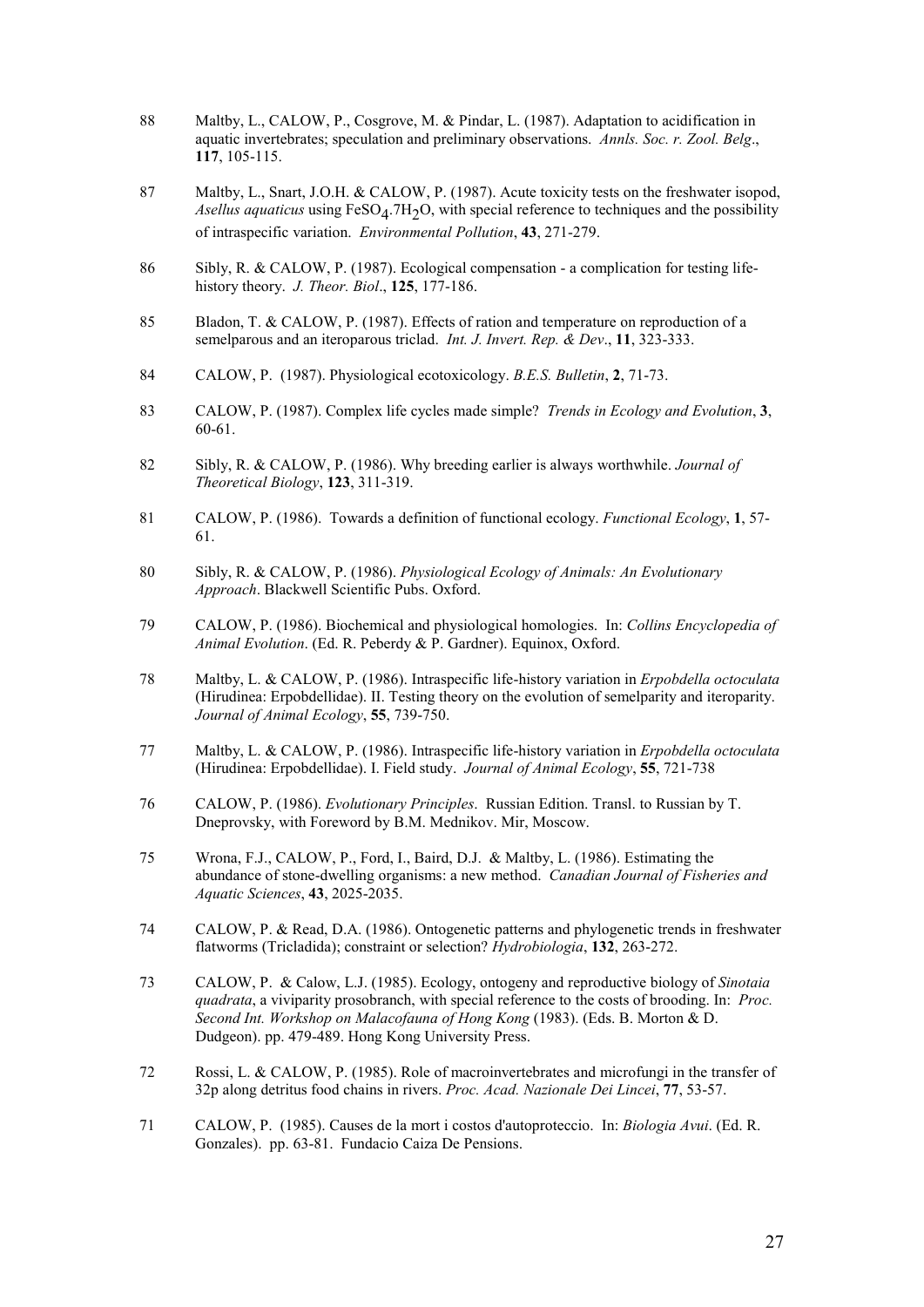- 70 CALOW, P. (1985). Adaptive aspects of energy allocation. In: *Fish Energetics*. (Eds. P. Tytler & P. CALOW). 13-31. Croom Helm, London.
- 69 Tytler, P. & CALOW, P. (1985). Eds. *Fish Energetics: New Perspectives*. pp. 349. Croom Helm, London.
- 68 Sibly, R., CALOW, P. & Nichols, N. (1985). Are patterns of growth adaptive? *J. Theor. Biol*., **112**, 553-574.
- 67 CALOW, P. (1984). Direct and absorption costing in the evolution of life cycles. *J. Theor. Biol*., **111**, 463-473.
- 66 Sibly, R. & CALOW, P. (1984). Classification of habitats by selection pressures; a synthesis of life-cycle and r/K theory. In: *Behavioural Ecology*. (Eds. R.M. Sibly & R.H. Smith). 25th Symp. B.E.S. pp. 75-89. Blackwell Scientific Publications.
- 65 CALOW, P. (1984). Factors affecting the diversity of littoral invertebrates: a hypothesis. In: *Proc. Congress Eutrophication of Small Lakes*. University of Rome. *Ing. Sanitaria*, **30**, 41- 46.
- 64 CALOW, P. (1984). Economics of ontogeny adaptational aspects. In: *BES Symposium No. 23*. (Ed. B. Shorrocks). pp. 81-104. Blackwell Scientific Publications.
- 63 CALOW, P. (1984). Exploring the adaptive landscapes of invertebrate life cycles. *Adv. Invert. Repro*., **3**, 329-342.
- 62 Read, D.A. & CALOW, P. (1984). Uptake and distribution of the amino acid leucine by freshwater triclads in different reproductive states. *Comp. Biochem. Physiol*., **77A**, 221-224.
- 61 CALOW, P. (1983). Life-cycle patterns and evolution. In: *The Mollusca*. (Ed. W.D. Russell-Hunter). pp. 647-678. Academic Press Inc. New York.
- 60 CALOW, P. (1983). Pattern and paradox in parasite reproduction. *Parasitology*, **86**, 197-207.
- 59 CALOW, P. (1983). *Evolutionary Principles*. Blackie & Son Ltd.
- 58 CALOW, P. (1983). Energetics of reproduction and its evolutionary implications. *Biological Journal of the Linnean Society*. **20**, 153-165.
- 57 Sibly, R,. & CALOW, P. (1983). An integrated approach to life-cycle evolution using selective landscapes. *J. Theoret. Biol*., **102**, 527-547.
- 56 CALOW, P. (1982). *Life-cycles* Japanese edition. Dobutsusha, Tokyo.
- 55 CALOW, P. & Sibly, R. (1982). Physiological trade-offs and the evolution of life cycles. *Sci. Progress*, **68**, 177-188.
- 54 CALOW, P. & Riley, H. (1982). Observations on reproductive effort in British erpobdellid and glossiphoniid leeches with different life cycles. *J. Anim. Ecol*., **51**, 697-717.
- 53 Sibly, R. & CALOW, P. (1982). Asexual reproduction in protozoa and invertebrates. *J. Theoret. Biol*., **96**, 401-424.
- 52 CALOW, P. (1982). Homeostasis and fitness. *American Naturalist*, **120**, 416-419.
- 51 CALOW, P. (1981). *Invertebrate Biology*. Croom Helm, London.
- 50 CALOW, P. (1981). Resource utilization and reproduction. In: *Physiological Ecology*. (as below), 245-270.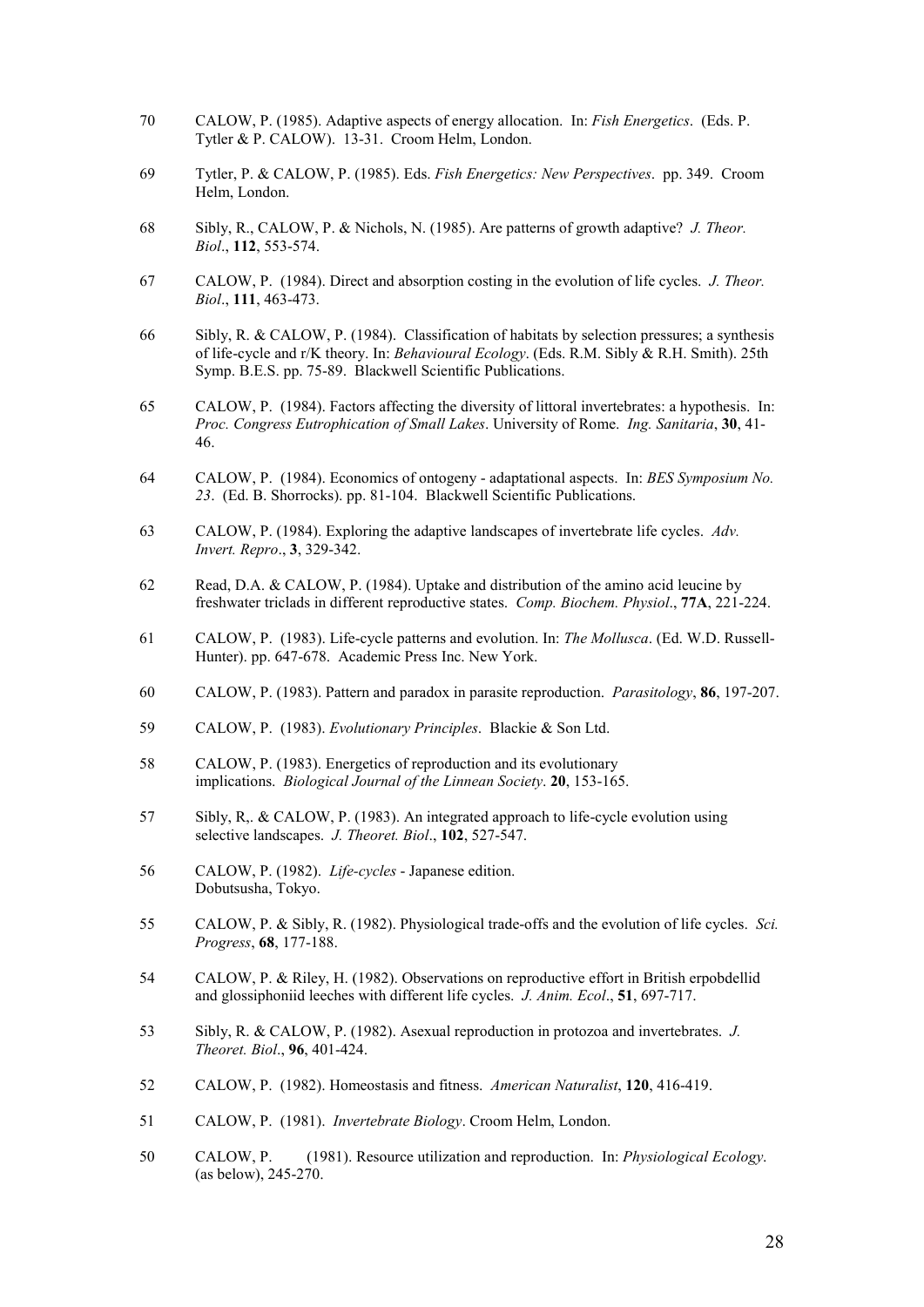- 49 CALOW, P. & Townsend, C.R. (1981). Resource utilization in growth. In: *Physiological Ecology*. (as below), 220-224.
- 48 CALOW, P. & Townsend, C.R. (1981). Energetics, Ecology and Evolution. In: *Physiological Ecology*. (Eds. C.R. Townsend & P. CALOW). 3-19. Blackwell Scientific Publications.
- 47 CALOW, P. (1981). Growth in lower invertebrates. *Comp. Anim. Nutr*., **4**, 53-76.
- 46 CALOW, P. (1981). Adaptational aspects of growth and reproduction in *Lymnaea peregra* (Gastropods: Pulmonata) from exposed and sheltered aquatic habitats. *Malacologia*, **21**, 5-13.
- 45 CALOW, P. & Read, D. (1981). Transepidermal uptake of the aminoacid leucine by freshwater triclads. *Comp. Biochem. Physiol*., **69A**, 443-448.
- 44 CALOW, P., Davidson, A.R. & Woollhead, A.S. (1981). Life-cycle and feeding strategies of freshwater triclads: a synthesis. *J. Zool. Lond*., **193**, 214-237.
- 43 CALOW, P. & Riley, H. (1980). Leeches: an adaptational approach to their ecology and physiology. *J. Biol. Educ*., **14**, 279-289.
- 42 CALOW, P. (1980). Life-cycle differences in *Lymnaea peregra*. *Haliotis*, **10**, 34.
- 41 CALOW, P. (1980). Feeding in flatworms: adaptational aspects. In: *Nutrition in the Lower Metazoa*. (Eds. D.C. Smith and Y. Tiffon). Pergamon.
- 40 CALOW, P. Woollhead, A.S. & CALOW, P. (1979). Energy partitioning strategies in eggproducing triclads. *J. Anim. Ecol*., **48**, 491-499.
- 39 CALOW, P., Beveridge, M. & Sibly, R. (1979). Heads and tails adaptational aspects of asexual reproduction in triclads. *Am. Zoologist*, **19**, 715-727.
- 38 CALOW, P. (1979). Why some metazoan mucous secretions are more susceptible to microbial attack than others. *Amer. Natur*., **114**, 149-151.
- 37 CALOW, P. (1979). Life-story. In: *Mysteries of Life and Death*. (Ed. K. Simpson). Salamander.
- 36 CALOW, P. (1979). On growing up and growing old a general approach to ageing. *Age and Ageing Research*, **8**, 122.
- 35 CALOW, P. (1979). The cost of reproduction: a physiological approach. *Biol. Rev*., **54**, 32- 40.
- 34 CALOW, P. (1979). *Life Cycles: an evolutionary approach to the physiology of growth, reproduction and ageing*. Chapman and Hall.
- 33 CALOW, P. (1978). Bidder's hypothesis revisited: A solution to some key problems associated with the general molecular theory of ageing. *Gerontology*, **24**, 448-458.
- 32 CALOW, P. (1978). The evolution of life-cycle strategies in freshwater gastropods. *Malacologia*, **13**, 351-364.
- 31 CALOW, P. (1978). Irradiation studies on rejuvenation in triclads. *Expt. Gerontol*., **12**, 173- 179.
- 30 CALOW, P. (1977). Evolution, ecology and energetics: a study in metabolic adaptation. *Adv. Ecol. Res*., **10**, 1-62.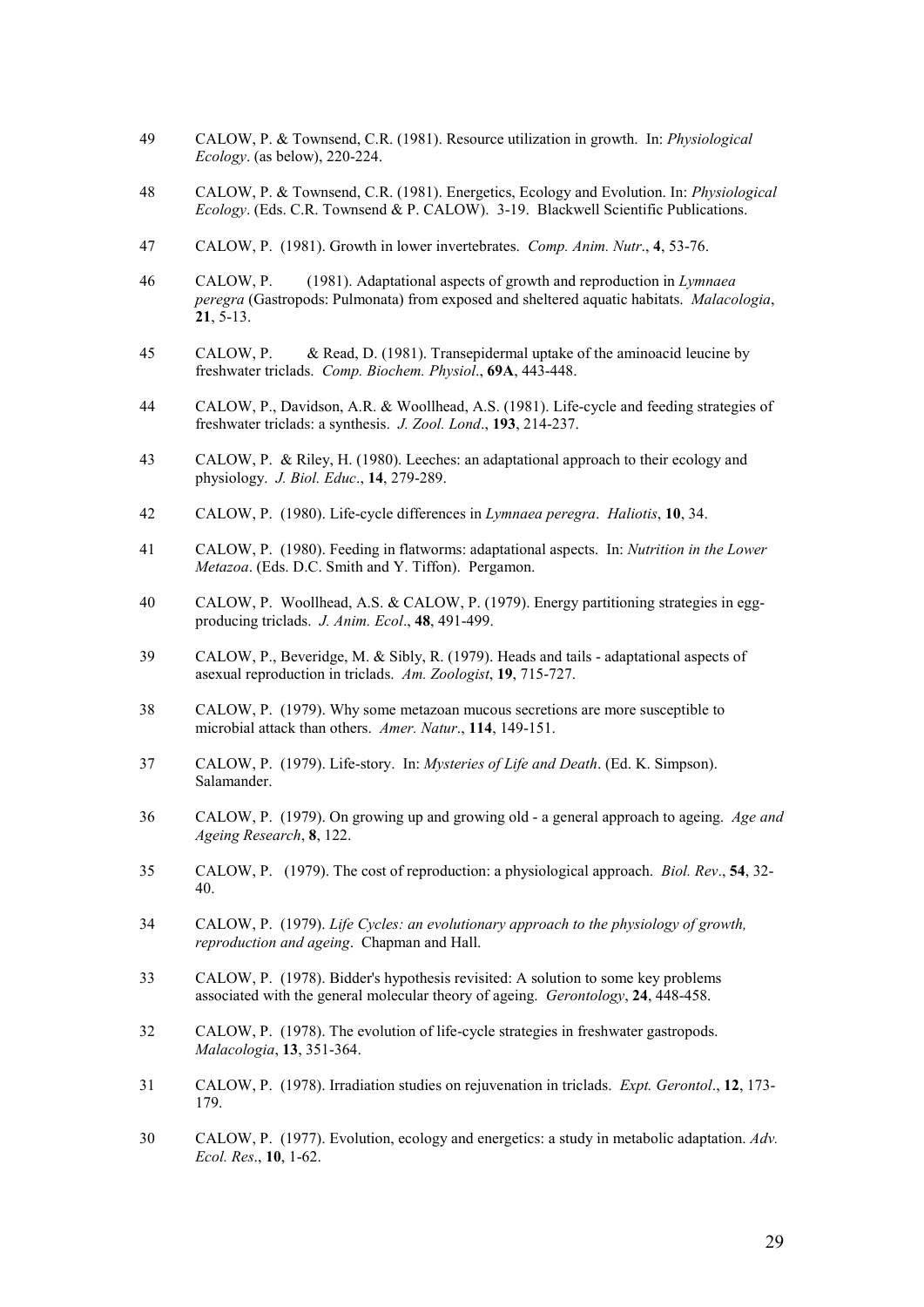- 29 CALOW, P. (1977). Conversion efficiencies in heterotrophic organisms. *Biol. Rev*., **52**, 385- 409.
- 28 CALOW, P. (1977). The joint effect of temperature and starvation on the metabolism of triclads. *Oikos*, **29**, 87-97.
- 27 CALOW, P. & Woollhead, A.S. (1977). The relationship between ration, reproductive effort and the evolution of life-history strategies - some observations on freshwater triclads. *J. Anim. Ecol*., **46**, 765-781.
- 26 CALOW, P. & Jennings, J.B. (1977). Optimal strategies for the storage of reserve materials in microbes and metazoa. *J. Theoret. Biol*., **65**, 601-603.
- 25 CALOW, P. & Woollhead, A.S. (1977). Locomotory strategies in freshwater triclads and their effects on the energetics of degrowth. *Oecologia*, **27**, 353-362.
- 24 CALOW, P. (1976). *Biological Machines: A cybernetic approach to life*. Arnold, London. (Special Studies in Biology Series).
- 23 CALOW, P. & Jennings, J.B. (1975). The relationship between high fecundity and the evolution of entoparasitism. *Oecologia*, **21**, 109-115.
- 22 CALOW, P. (1975). The respiratory strategies of two species of freshwater gastropods (*Ancylus fluviatilis* Mull. and *Planorbis contortus* Linn.) in relation to temperature, oxygen concentration, body size and season. *Physiol. Zool*., **48**, 114-129.
- 21 CALOW, P. & Calow, L.J. (1975). Cellulase activity and niche separation in freshwater gastropods. *Nature*, **255**, 478-480.
- 20 CALOW, P. (1975). Defaecation strategies of two freshwater gastropods, *Ancylus fluviatilis* Mull. and *Planorbis contortus* Linn. (Pulmonata) with a comparison of field and laboratory estimates of food absorbtion rates. *Oecologia*, **20**, 51-63.
- 19 CALOW, P. (1975). The feeding strategies of two freshwater gastropods, *Ancylus fluviatilis* Mull. and *Planorbis contortus* Linn. (Pulmonata) in terms of ingestion rates and absorbtion efficiencies. *Oecologia* (Berl.), **20**, 33-49.
- 18 CALOW, P. (1975). Survey of littoral fauna of Loch Lomond. *B.E.S. Bulletin*, **VI**, 8.
- 17 CALOW, P. (1975). Length-dry weight relationships in snails: some explanatory models. *Proc. Maloc. Soc. London*., **41**, 357-375.
- 16 CALOW, P. (1975). On the nature and possible utility of epilithic detritus. *Hydrobiologia*, **46**, 181-189.
- 15 CALOW, P. (1974). Some observations on the dispersion patterns of two species-populations of littoral, stone-dwelling gastropods (Pulmonata). *Freshwater Biology*, **4**, 557-576.
- 14 CALOW, P. (1974). Ecological notes on Mayfly larvae (*Ephemeroptera*) in Loch Lomond. *Glasg. Nat*., **19**, 123-130.
- 13 CALOW, P. & Jennings, J.B. (1974). Calorific values in the phylum Platyhelminthes: The relationship between potential energy, mode of life and the evolution of entoparasitism. *Biol. Bull*., **147**, 81-94.
- 12 CALOW, P. (1974). Evidence for bacterial feeding in *Planorbis contortus* Linn. (Gastropods: Pulmonata). *Proc. Malac. Soc. Lond*., **41**, 145-156.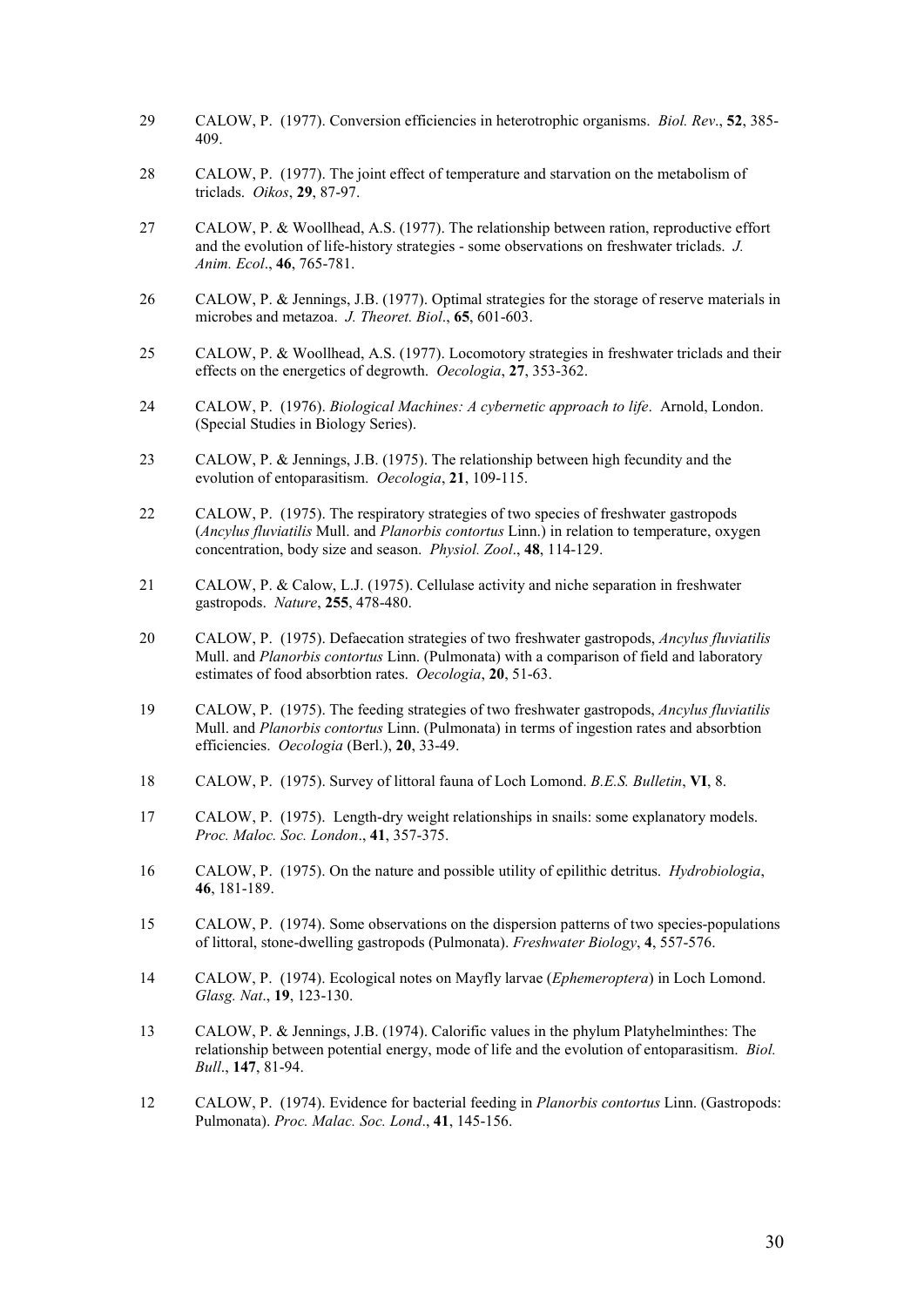- 11 CALOW, P. (1974). Some observations on locomotory strategies and their metabolic effects in two species of freshwater gastropods, *Ancylus fluviatilis* Mull. and *Planorbis contortus* Linn. *Oecologia*, **16**, 149-161.
- 10 CALOW, P. (1973). Field observations and laboratory experiments on the general food requirements of two species of freshwater snails, *Planorbis contortus* Linn. and *Ancylus fluviatilis* Mull. *Proc. Malac. Soc. Lond*., **40**, 483-489.
- 9 CALOW, P. (1973). Gastropod associations within Malham Tarn, Yorkshire. *Freshwater Biol*., **3**, 521-524.
- 8 CALOW, P. (1973). The food of *Ancylus fluviatilis* (Mull.), a littoral, stone-dwelling, herbivore. *Oecologia*, **13**, 113-133.
- 7 CALOW, P. (1973). On the regulatory nature of individual growth; some observations from freshwater snails. *J. Zool. Lond*., **170**, 415-428.
- 6 CALOW, P. (1973). The relationship between fecundity, phenology and longevity; a systems approach. *Amer. Natur*., **107**, 559-574.
- 5 CALOW, P. (1972). A method for determining the surface area of stones to enable density estmates of littoral, stone-dwelling organisms to be made. *Hydrobiologia*, **40**, 37-50.
- 4 CALOW, P. (1972). *Potamopyrgus jenkinsi* (Smith) at Malham with particular reference to its invasion ecology. *Naturalist*, Jan/April, 29-32.
- 3 CALOW, P. & Fletcher, C.R. (1972). A new radiotracer technique involving 14C and 51Cr for estimating the assimilation efficiencies of aquatic, primary consumers. *Oecologia* (Berl.), **9**, 155-170.
- 2 CALOW, P. (1972). Structural and functional dynamics of selected species-populations of freshwater gastropods: towards a systems approach. Ph.D., University of Leeds.
- 1 CALOW, P. (1970). Studies on the natural diet of *Lymnaea pereger obtusa* (Kobelt) and its possible ecological implications. *Proc. Malac. Soc. Lond*. **39**, 203.

#### **BOOKS (last 13 of 30)**

| 1998 | Ed. The Encyclopedia of Ecology & Environmental Management.<br>Blackwell Science, Oxford, UK.                         |
|------|-----------------------------------------------------------------------------------------------------------------------|
| 1997 | Ed. <i>Handbook of Ecotoxicology</i> . Blackwell Science, Oxford, UK.                                                 |
| 1997 | Ed. Handbook of Environmental Risk Assessment and Management. Blackwell Science,<br>Oxford, UK.                       |
| 1997 | Controlling Environmental Risks from Chemicals. Principles and<br>Practice. John Wiley & Sons Ltd, Chichester, UK.    |
| 1996 | Ed. River Restoration. Selected extracts from the Rivers Handbook.<br>Blackwell Science<br>(with G Petts)             |
| 1996 | Ed. River Flows and Channel Forms. Selected extracts from the Rivers Handbook.<br>Blackwell Science<br>(with G Petts) |
| 1996 | Ed. River Biota. Diversity and dynamics. Selected extracts from the Rivers Handbook.<br>Blackwell Science             |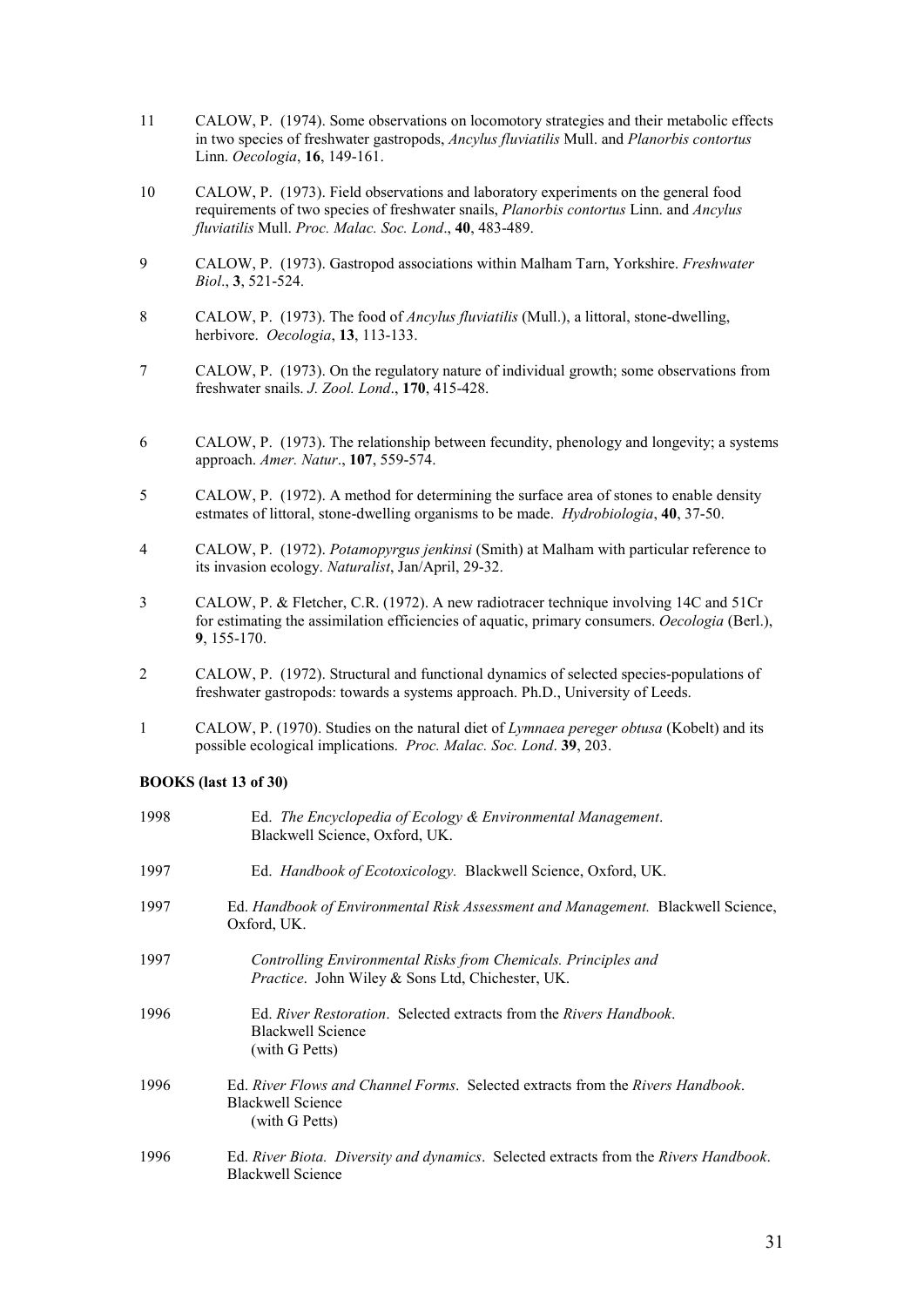|      | (with G Petts)                                                                                                                   |
|------|----------------------------------------------------------------------------------------------------------------------------------|
| 1995 | The Invertebrates: A new synthesis.<br>Portuguese edition.<br>(with R.S.K. Barnes and P.J.W. Olive)                              |
| 1995 | Ed. Evaluating and monitoring the health of large-scale ecosystems.<br>Springer-Verlag, Berlin<br>(with D J Rapport, C L Gaudet) |
| 1994 | Ed. <i>Handbook of Ecotoxicology</i> . Vol. II<br>Blackwell Scientific Publications, Oxford                                      |
| 1994 | Ed. <i>The Rivers Handbook</i> . Vol. II<br>Blackwell Scientific Publications, Oxford<br>(with G E Petts)                        |
| 1993 | Ed. Handbook of Ecotoxicology. Vol. I.<br>Blackwell Scientific Publications, Oxford.                                             |
| 1993 | Ed. Progress in Standardization of Aquatic Toxicity Tests<br>Lewis Publishers.<br>(with A.M.V.M. Soares)                         |

## **OTHER**

More than 10 op/eds (2004-06) covering all major Danish dailies on topics including: valuing nature; the green revolution; environmental technology; markets need a helping hand; the right and left of environmental politics.

**Reports from the Danish Envirnmental Assessment Institute (under my Directorship)**: Green Roads to Growth (Conference Proceedings); Road pricing in Copenhagen – a socio-economic assessment (in Danish); Getting proportions right – how far should EU impact assessment go?; Motorways versus nature – a welfare economic valuation of impacts; Environmental harmful subsidies – linkages between subsidies, the environment and the economy; Looking beyond Kyoto – trade-offs and disagreements in climate policy; Rethinking the waste hierarchy.

#### **PRESENTATIONS & CHAIRMANSHIPS (2003-2022)**

|     | Date        | Meeting/Institution/Title Role                                                                                                    |                                  |
|-----|-------------|-----------------------------------------------------------------------------------------------------------------------------------|----------------------------------|
| 308 | Mar 4 2022  | Environmental inequalities.<br>To hearing of State Legislative<br>Coordinating Commission Water<br>Subcommittee. Virtual meeting. | Invited presenter                |
| 307 | Oct 21 2020 | The future of Minnesota drinking<br>Water. To Minnesota Water<br>Resources Conference 2020                                        | Co-presenter with Lucy<br>Levers |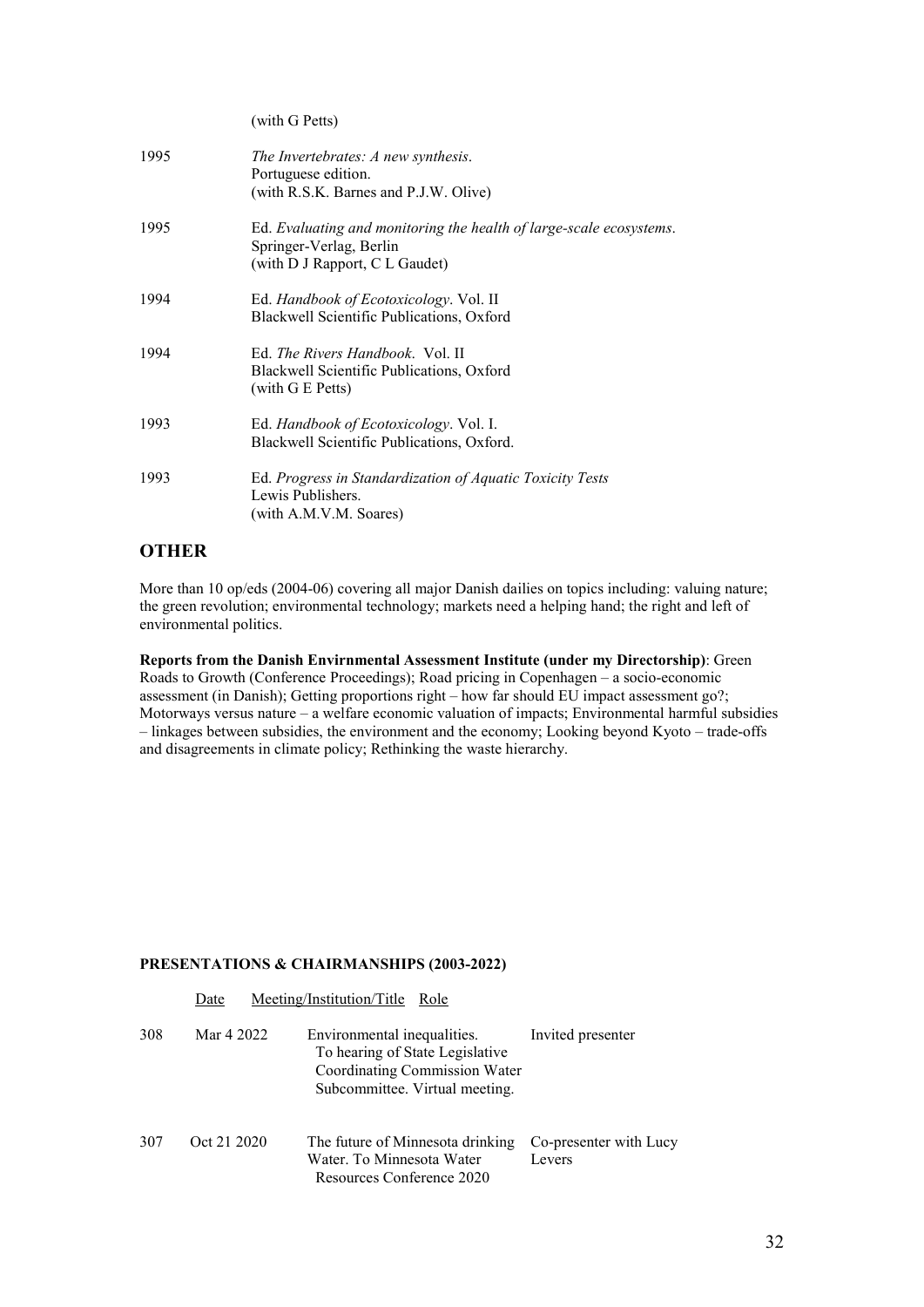| 306 | July 15 2020 | The future of Minnesota drinking<br>water; a framework for managing<br>risk. To State Legislative Coordinating<br>Commission Water Subcommittee<br>Virtual meeting.                      | Invited presenter   |
|-----|--------------|------------------------------------------------------------------------------------------------------------------------------------------------------------------------------------------|---------------------|
| 305 | Feb 24 2020  | The future of Minnesota drinking<br>water: a framework for managing<br>risk. To State Clean Water Council                                                                                | Invited participant |
| 304 | Nov 26 2019  | Science policy opportunities<br><b>BIOL 1020 UMN</b>                                                                                                                                     | Presenter           |
| 303 | Nov 22 2019  | Resilience panel.<br><b>Resilient Communities Project</b><br>Center for Urban and Regional<br>Affairs.                                                                                   | Invited participant |
| 302 | Nov 15 2019  | Science policy opportunities.<br>Neuroscience graduate program<br>UMN                                                                                                                    | Presenter           |
| 301 | Oct 8 2019   | Comparative risk assessment;<br>Putting principles into practice.<br>For Minn Dept Health                                                                                                | Presenter           |
| 300 | Feb 13 2019  | Framework for managing risk<br>in drinking water for Minn<br>Dept Health                                                                                                                 | Invited keynote     |
| 299 | Oct 29 2018  | Prioritizing contaminants in<br>drinking water by comparing risks Presenter<br>for a state (MN) stakeholder group<br>supported by Minn Dept Hlth                                         |                     |
| 297 | Jan 31 2018  | Why Silent Spring sets a bad<br>example for science advice in<br>public policy. UMN HSEM 2516<br>class.                                                                                  | Guest lecturer      |
| 296 | Dec 8 2017   | Making risk assessment work<br>for water protection policy.<br>Water resources science seminar<br>UMN                                                                                    | Guest lecturer      |
| 295 | Nov 15 2017  | <b>SETAC NA</b><br>Invited speaker<br>Colgate-Palmolive Sponsored<br>Student Luncheon Seminar;<br>Advice versus advocacy<br>in using the science we do to inform<br>environmental policy |                     |
| 294 | Nov 13 2017  | <b>SETAC NA</b><br>presenter<br>Don't copy Rachel; that is<br>no way to give science advice<br>for environmental policy                                                                  |                     |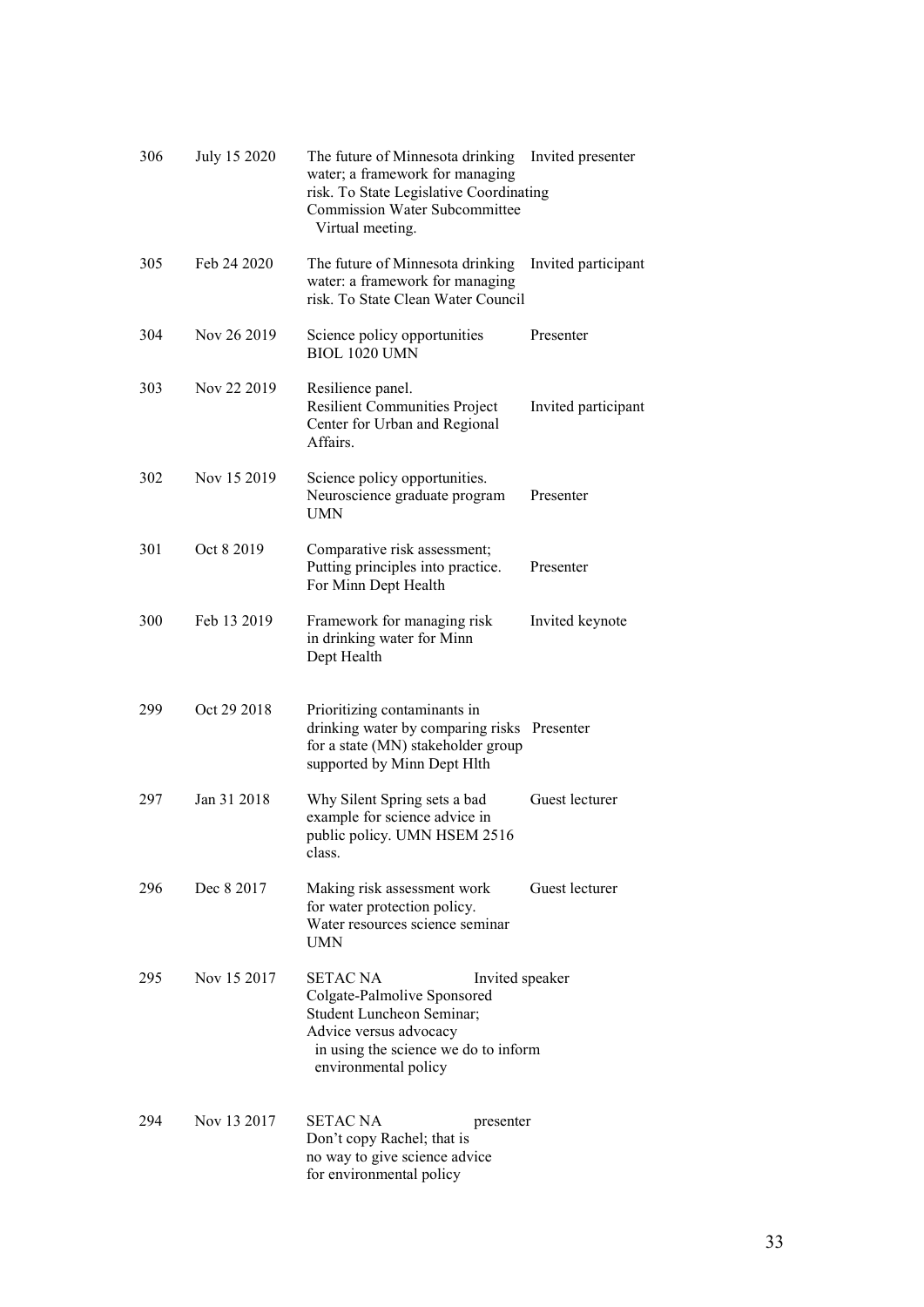| 293 | Oct 3 2017              | Living with innovation<br>Learning life UMN CCE                                                                               | Invited speaker                                              |
|-----|-------------------------|-------------------------------------------------------------------------------------------------------------------------------|--------------------------------------------------------------|
| 292 | Dec 2016                | Advice v advocacy at the Invited participant<br>science/public policy interface<br>Freeman Seminar                            |                                                              |
| 291 | Oct 2016                | UMN Geog coffee hour<br>Risk assessors as stealth<br>advocates or honest brokers                                              | Invited participant                                          |
| 290 | Feb 2016                | <b>STEP FAR Panel</b><br>Translating science into<br>policy                                                                   | Invited participant                                          |
| 289 | Nov 2015                | <b>UMN</b> Env Engineers<br>Risk assessors as honest<br>brokers or stealth advocates                                          | Invited speaker                                              |
| 288 | Nov 2015                | <b>SETAC NA</b><br>We are all biased $-$ that is<br>why we need science in<br>risk assessment – but it can<br>do a better job | presenter                                                    |
| 287 | Nov 2015                | <b>SETAC NA</b><br>How to identify<br>and assess ecosystem<br>services approaches<br>in decision making                       | presenter                                                    |
| 286 | Sept 2015               | STEP FAR at Humphrey Invited speaker<br>School. Happiness is a<br>good risk assessment.                                       |                                                              |
| 285 | May 2015                | <b>SETAC EUROPE</b><br>Personal thoughts on<br>the science and SETAC<br>over 25 years                                         | Invited opening<br>Keynote at annual<br>meeting in Barcelona |
| 284 | Oct 2014                | <b>SETAC Pellston wkshp</b><br>on ecosystem services.                                                                         | Invited participant<br>and wg cochair                        |
| 283 | Sept 2014               | EXXON seminar and<br>site visit: Science doing<br>a better job in informing<br>policy.                                        | presenter                                                    |
| 282 | Aug 2014                | <b>IUPAC</b> San Francisco:<br>Making risk assessment<br>more relevant requires<br>mechanistic models.                        | presenter                                                    |
| 281 | Apr 2014                | Fragrance industry<br>Workshop on ecological<br>risk assessment of<br>personal care products                                  | Keynote                                                      |
| 280 | Jan 2014Presentation to | Invited                                                                                                                       |                                                              |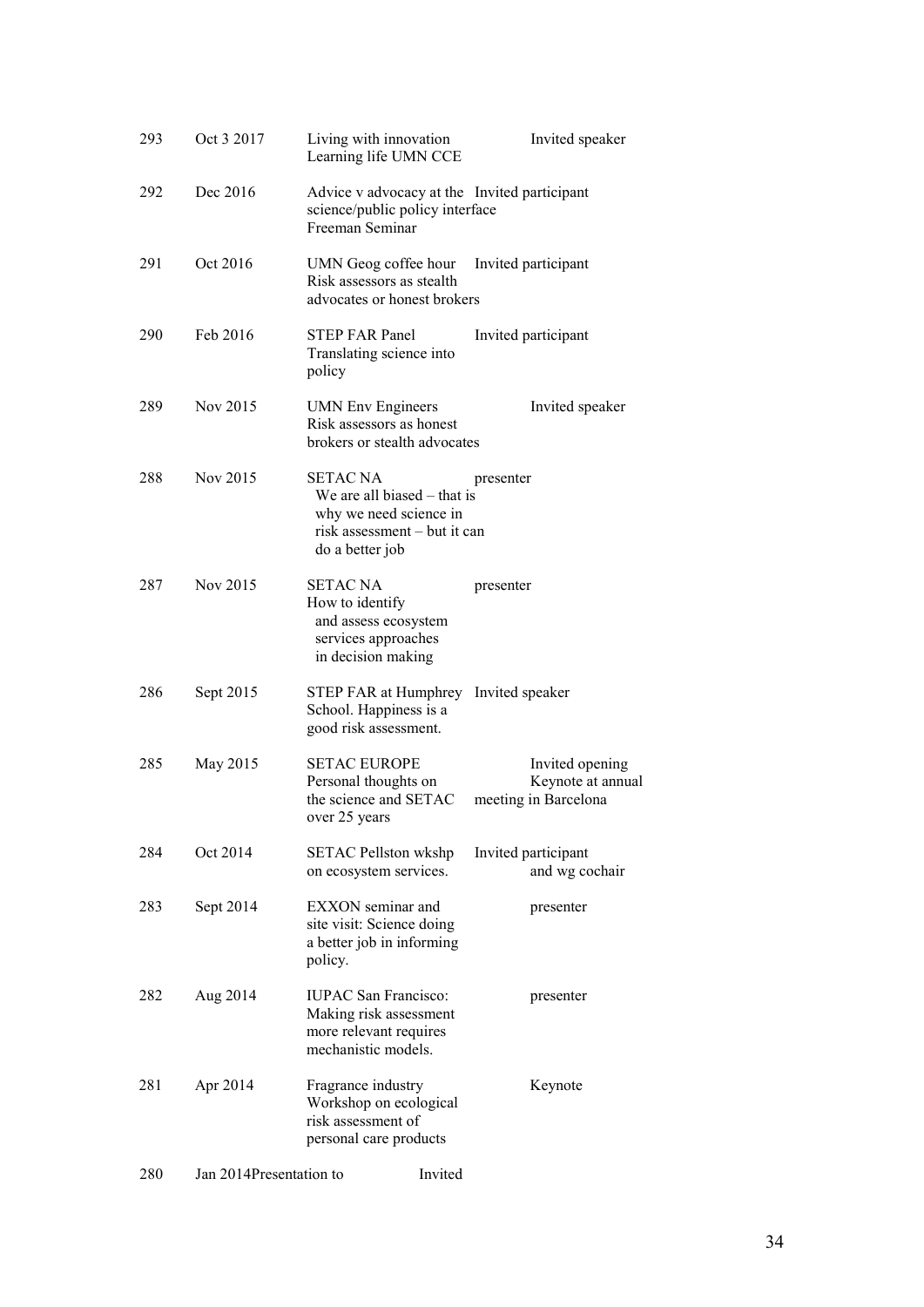|     |                  | all Ne State Legislature<br>on water quality policy                                                                                                                              |         |                 |
|-----|------------------|----------------------------------------------------------------------------------------------------------------------------------------------------------------------------------|---------|-----------------|
| 279 | Dec 2013         | <b>USEPA</b><br><b>CRA Webinar:</b><br>Challenges in making<br>risk assessment more<br>relevant for risk management:<br>a view from the EU.                                      | Invited |                 |
| 278 | Nov 2013         | SETAC NA Paper:<br>Getting at what really<br>matters in managing<br>ecological risk through<br>mechanistic effect models.                                                        |         | Invited         |
| 277 | Oct 2013         | Safety of scents.<br>Seminar to Food Tech<br>UNL.                                                                                                                                | Invited |                 |
| 276 | Sep 2013         | Presentation to Ne<br>State Legislature<br>Planning Ctte on<br>Water quality.                                                                                                    |         | Invited         |
| 275 | Feb 2012         | Public hearing on<br>improvements in risk<br>assessment in the EU.<br>Organized by<br>the EU Commisssion<br>Brussels.                                                            |         | Chairman        |
| 274 | Aug 2011         | Avoiding bias in risk<br>Assessment. EUROTOX<br>2011, Paris.                                                                                                                     |         | Invited speaker |
| 273 | <b>July 2011</b> | Written and oral presentation<br>for environmental scientists.<br>Marie Curie Initial Training<br>Network, EU. Dinard, France.                                                   |         | Co-leader       |
| 272 | May 2011         | Energy and climate change<br>policy; hot air from Europe<br>or common sense? UNL/<br>NCESR anniversary event.                                                                    |         | Invited speaker |
| 271 |                  | Feb 2011 REACH, risk assessment<br>and socio-economic analysis.<br>UK Chemicals Stakeholder<br>Forum.                                                                            |         | Invited speaker |
| 270 |                  | Jan 2011 Improving the risk assessment<br>process – meeting the<br>needs of risk managers.<br>International Conference on<br>Risk Assessment organised by<br>European Commission |         | Invited speaker |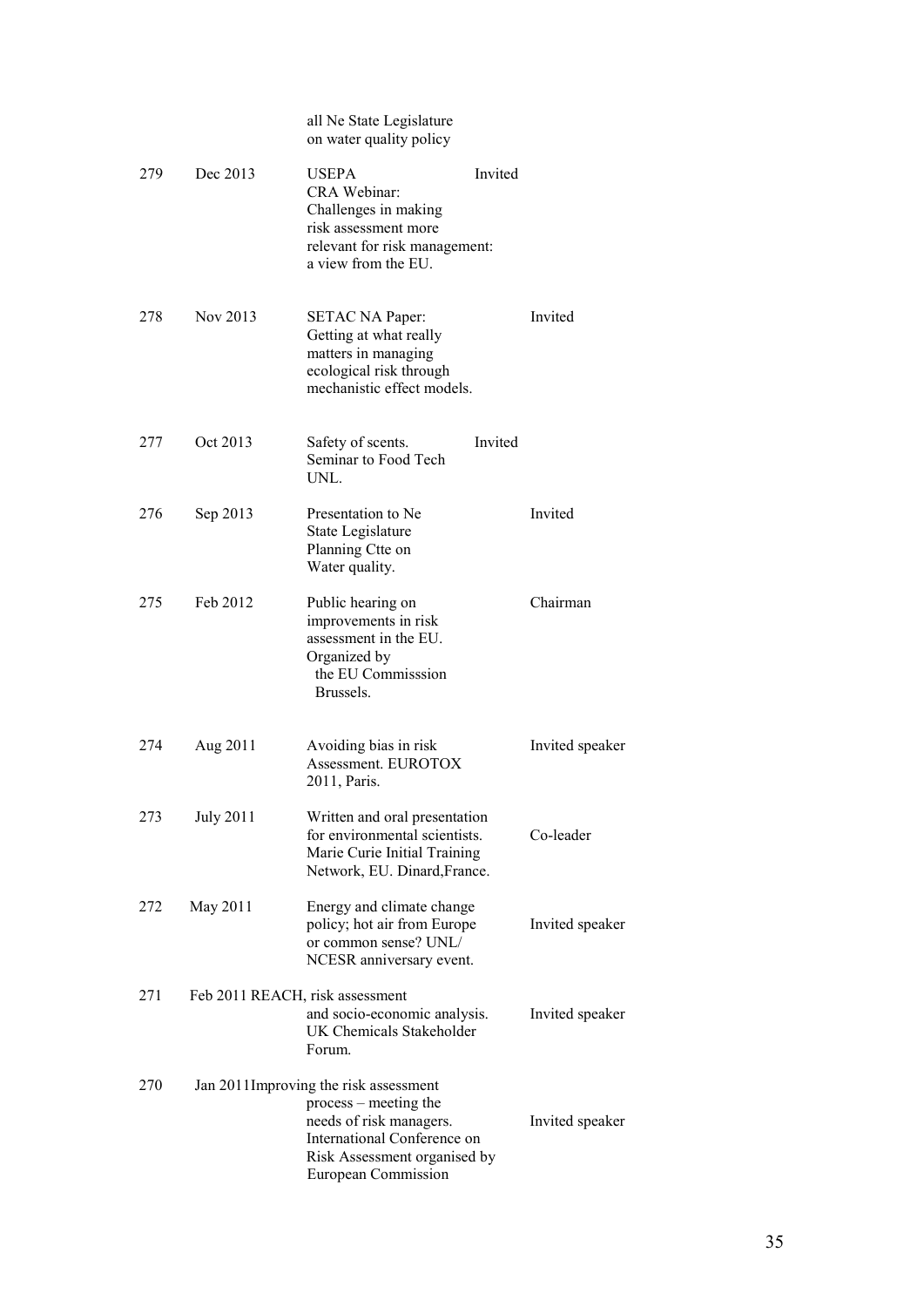## (Brussels)

| 269 |                                  | June 2010 Socio-economic analyses Invited speaker.<br>in REACH authorisations:<br>case studies. CEFIC<br>Workshop for Chemicals<br>Industry. Brussels.                                                  |                 |
|-----|----------------------------------|---------------------------------------------------------------------------------------------------------------------------------------------------------------------------------------------------------|-----------------|
| 268 |                                  | May 2010 Review of environmental Invited Speaker<br>risk assessment in EU.<br>Env Canada, Ottawa.<br>Three-way meeting<br>also with EU and USEPA.                                                       |                 |
| 267 | Dec 2009 Assessing risks so that | they can be managed;<br>challenges in measuring<br>the benefits of environmental<br>protection. EAWAG; Zurich.                                                                                          | Invited speaker |
| 266 | Sept 2009                        | Pharmaceuticals in the<br>environment: issues in<br>balancing human health<br>benefits with ecological<br>risks. EUROTOX 09;<br>Dresden.                                                                | Invited speaker |
| 265 | Aug 2009                         | Socio-economic analyses need<br>population models as a basis<br>for risk assessment. RIFM Intnl.<br>Workshop: Integrating<br>Population Modelling Into<br>Ecological Risk Assessment.<br><b>RUC 09.</b> | Invited Keynote |
| 264 | Oct 2008                         | Sustainable Development: Invited keynote<br>Industry Challenges. Fragrance<br>Manufacturers Association<br>Annual Meeting NJ                                                                            |                 |
| 263 | June 2008                        | Counting the costs<br>and benefits of<br>chemical controls: Role<br>of environmental risk<br>assessment in socio-<br>economic analysis.<br><b>ECETOC ATM</b>                                            | Chairman        |
| 262 | May 2008                         | The European Dream;<br><b>Environmental Policy</b><br>Implications. Bard College<br>NY, USA                                                                                                             | Invited         |
| 261 | May 2008                         | Sustainable Development Keynote<br>Challenges for the Fragrance<br>Industry. JEFRA. Tokyo                                                                                                               |                 |
| 260 | April 2008                       | Presentation on Climate<br>Change Response.                                                                                                                                                             | Invited speaker |